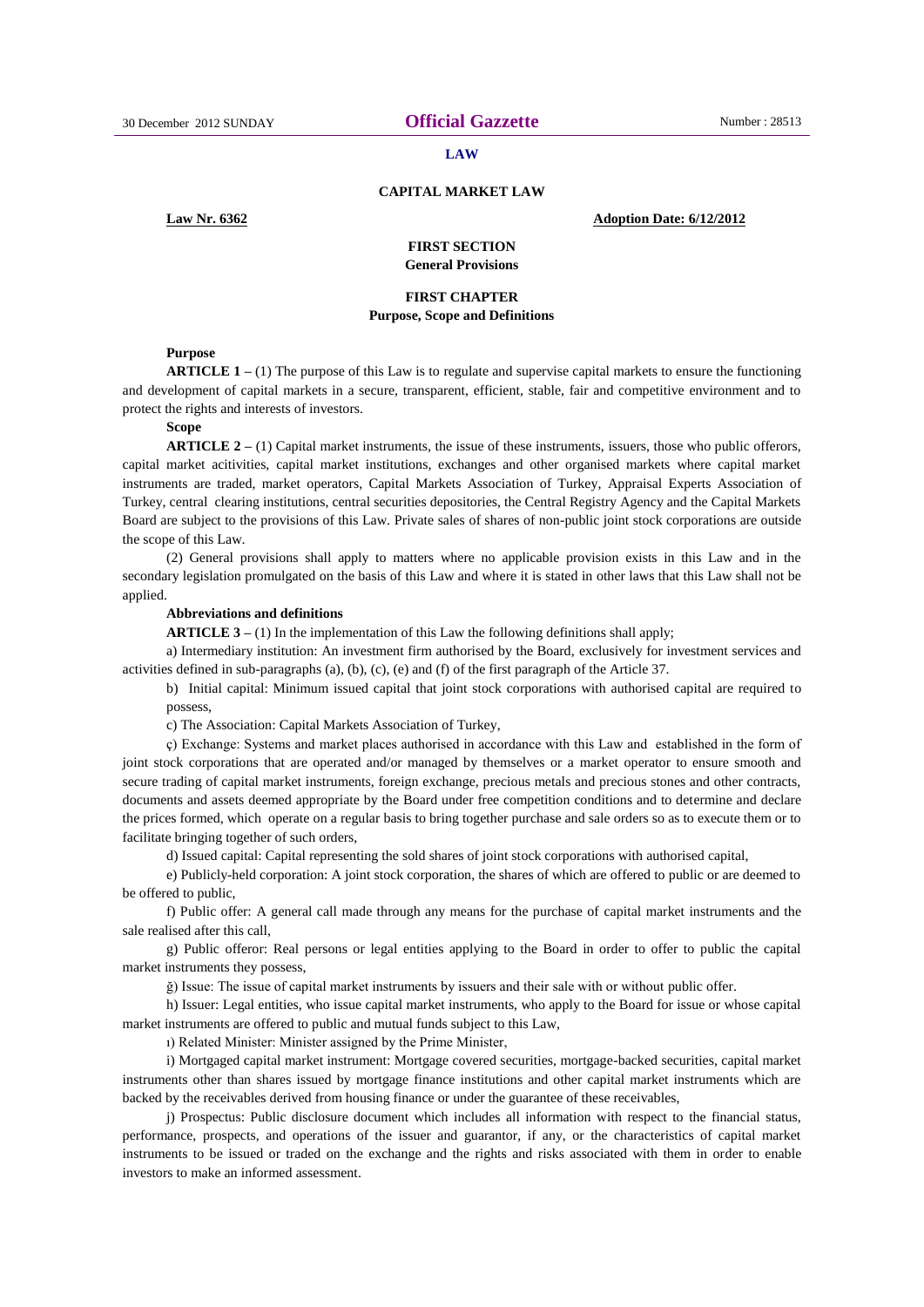k) Public Disclosure Platform: The electronic system where information that has to be publicly disclosed according to legislation is transmitted and disclosed to public with electronic signature,

l) Authorised Capital: Capital of joint stock corporations registered and announced in the trade registry, showing the maximum amount of shares that can be issued by a decision of their board of directors without being subject to the provisions of the Turkish Commercial Code dated 13/1/2011 and numbered 6102 related to the increase of the equity capital, provided that there is a provision in their articles of association,

m) Collective Investment Schemes: Investment funds and investment companies,

n) Board: Capital Markets Board,

o) Securities: With the exception of money, cheques, bills of exchange andpromissory notes;

1) Shares, other securities similar to shares and depositary receipts related to these shares,

2) Debt instruments or debt instruments based on securitised assets and revenues as well as depository receipts related to these securities,

ö) Central counterparty: The central clearing institution which undertakes to complete clearing by acting as seller against the buyer and buyer against the seller

p) CRA: The Central Registry Agency Incorporation which is a private law legal entity established in order to execute the operations related to the dematerialisation of capital market instruments, to monitor the records of these dematerialised instruments and their associated rights in the electronic environment as of members and right holders, to provide their central custody and to perform other tasks assigned by the Board pursuant to Capital Market Legislation,

r) Market operator: Joint stock corporations managing and/or operating exchanges or markets under exchanges,

s) Custody Service: Services related to capital market instruments deposited or delivered in dematerialised or physical form in relation to capital market activities, whether due to capital market activities or as custodian or in order to manage or as a guarantee or regardless of the name,

ş) Capital market instruments: Securities and derivative instruments as well as other capital market instruments designated in this context by the Board, including investment contracts,

t) Capital market institutions: Institutions listed in Article 35,

u) Derivative instruments: Instruments listed below or other derivative instruments designated in this context by the Board:

1) Derivative instruments giving the right to buy, sell or interchange securities,

2) Derivative instruments the values of which depend on the price or return of a security; the price or a price change of a foreign currency; an interest rate or a change in the rate; the price or a price change of a precious metal or precious stone; the price or a price change of a commodity; statistics published by institutions deemed appropriate by the Board and changes in them; derivative instruments which provide the transfer of credit risk, which have measurement values such as energy prices and climatic variables and depend on an index level which is formed by these listed items or on changes in this index level; the derivatives of these instruments and derivatives giving the right to interchange the listed underlying assets.

3) Leveraged transactions on foreign exchange and precious metals as well ass other assets to be designated by the Board,

ü) CBRT: Central Bank of the Republic of Turkey,

v) Investment firm: Intermediary institutions as well as other capital market institutions established to perform investment services and activities, the establishment and operation principles of which are designated by the Board, and banks

y) ICC: The Investor Compensation Center which is a public legal entity established with the purpose of executing compensation decisions taken by the Board pursuant to this Law in cases where investment firms fail to fulfill their cash payment and capital market instrument delivery obligations deriving from investment services and activities.

# **SECOND SECTION**

# **Principles Regarding the Issue of Capital Market Instruments, Public Disclosure and Issuers**

#### **FIRST CHAPTER**

### **Issue of Capital Market Instruments**

### **Obligation to prepare prospectus**

**ARTICLE 4 –** (1) The preparation of prospectus and its approval by the Board is compulsory for the public offer of capital market instruments or their trading on the exchange.

(2) The information in the prospectus shall be presented in a manner that can be easily comprehensible and analysable by investors.

(3) The names and functions of real persons responsible for the prospectus as well as the trade names, headquarters and the contact information of legal entities shall be clearly indicated in the prospectus.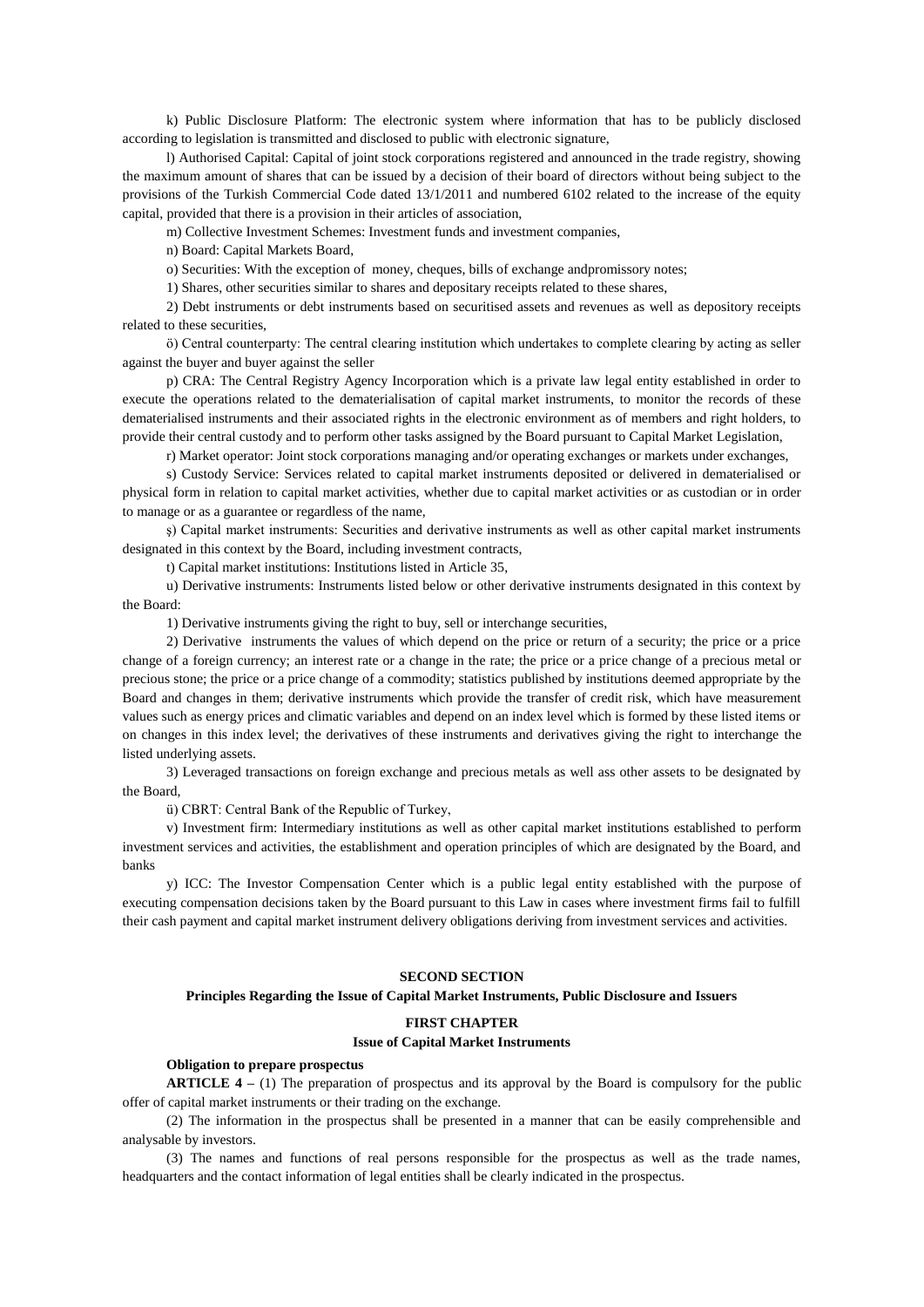(4) The prospectus may be established in the form of one or more documents containing the information concerning the issuer and the capital market instruments to be issued and a summary section. The summary section shall consist of brief, clear and comprehensible statements associated with the issuer, the guarantor if any, the nature of the guarantee and the essential characteristics, rights and risks of the capital market instruments to be issued.

(5) During the preparation of the prospectus by the public offeror, it is compulsory that the issuer takes facilitating measures.

### **Authority of the Board**

**ARTICLE 5 –** (1) According to the type and characteristics of the issuer and the capital market instruments to be offered to public or be traded on the exchange, the Board determines the procedures and principles regarding the minimum information that has to be included in prospectus, the guarantor and the nature of the guaranty, documents forming the prospectus, the form of the prospectus, its disclosure to public, its publication, announcement and advertisements, making references in the prospectus to information previously published , the sale conditions, amendments in the approved prospectus and total or partial exemption from preparing and publishing prospectus.

# **Approval of the prospectus**

**ARTICLE 6 –** (1) The Board shall decide to approve the prospectus when it is determined that the information given in the prospectus is consistent, comprehensible and complete according to the prospectus standards determined by the Board. The procedures and principles regarding the examination to be made during the approval process of the prospectus shall be determined by the Board. In case when the prospectus is composed of separate documents, each document shall be approved as well. While the approval of the prospectus does not mean that the Board guarantees the accuracy of the information given in the prospectus, it cannot be accepted as a recommendation regarding capital market instruments either.

(2) The application regarding the approval of the prospectus shall be concluded within ten business days starting from the submission to the Board of the prospectus prepared in accordance with the regulations of the Board as well as other necessary information and documents and the state of affairs shall be notified to the interested persons. This time limit is twenty business days for initial public offers.

(3) In case when the information and documents submitted with the application regarding the approval of the prospectus are incomplete or when additional information and documents are required, the applicant shall be notified within ten business days starting from the application date and be asked to fulfil the deficiencies within the duration to be determined by the Board. In this case, the durations foreseen in the second paragraph shall start from the date when the related incomplete or additional information and documents are submitted to the Board.

(4) In case when the applications are not approved as a result of the examination made in the context of this Article, this situation shall be notified to the interested person with an indication of its reason.

#### **Publication of the prospectus, announcement and advertisements**

**ARTICLE 7 –** (1) After the prospectus is approved, it shall be published according to the principles to be determined by the Board, it shall not be further registered to the trade registry or announced via the Turkish Trade Registry Gazette. However, the place where the prospectus has been published shall be registered to the trade registry and announced via the Turkish Trade Registry Gazette.

(2) It is possible that the prospectus be announced in the framework of the principles to be determined by the Board before it is approved.

(3) Announcements, advertisements and statements regarding the issue shall be consistent with the prospectus, shall not contain information that is inaccurate, exaggerated and misleading.

#### **Amendments to the prospectus and addition of new matters to the prospectus**

**ARTICLE 8 –** (1) In case when amendments or new matters which may affect the investment decision of investors occur in the prospectus and in information disclosed to the public before starting the sale or within the sale period, the situation shall be notified immediately by the issuer or the public offeror to the Board through the most convenient communication instrument.

(2) In case when matters requiring an amendment or new matters develop, the sale process may be halted.

(3) Starting from the date of notification, the matters to be amended or to be added shall be approved within seven business days according to the principles indicated in Article 6 and be published as indicated in Article 7.

(4) Investors which have made a demand in order to buy capital market instruments before the publication of the amendments or of new matters possess the right to withdraw their demands within two business days starting from the publication of the amendments and additions made to the prospectus.

### **Validity period of the prospectus**

**ARTICLE 9 –** (1) For issues to be realised by the issuer or the public offeror within twelve months starting from the first publication of the prospectus, the approval of supplements and amendments in the framework of the principles mentioned in Article 6 and their publication in line with Article 7 are sufficient. For the public offers to be made after this duration, whole prospectus shall be approved.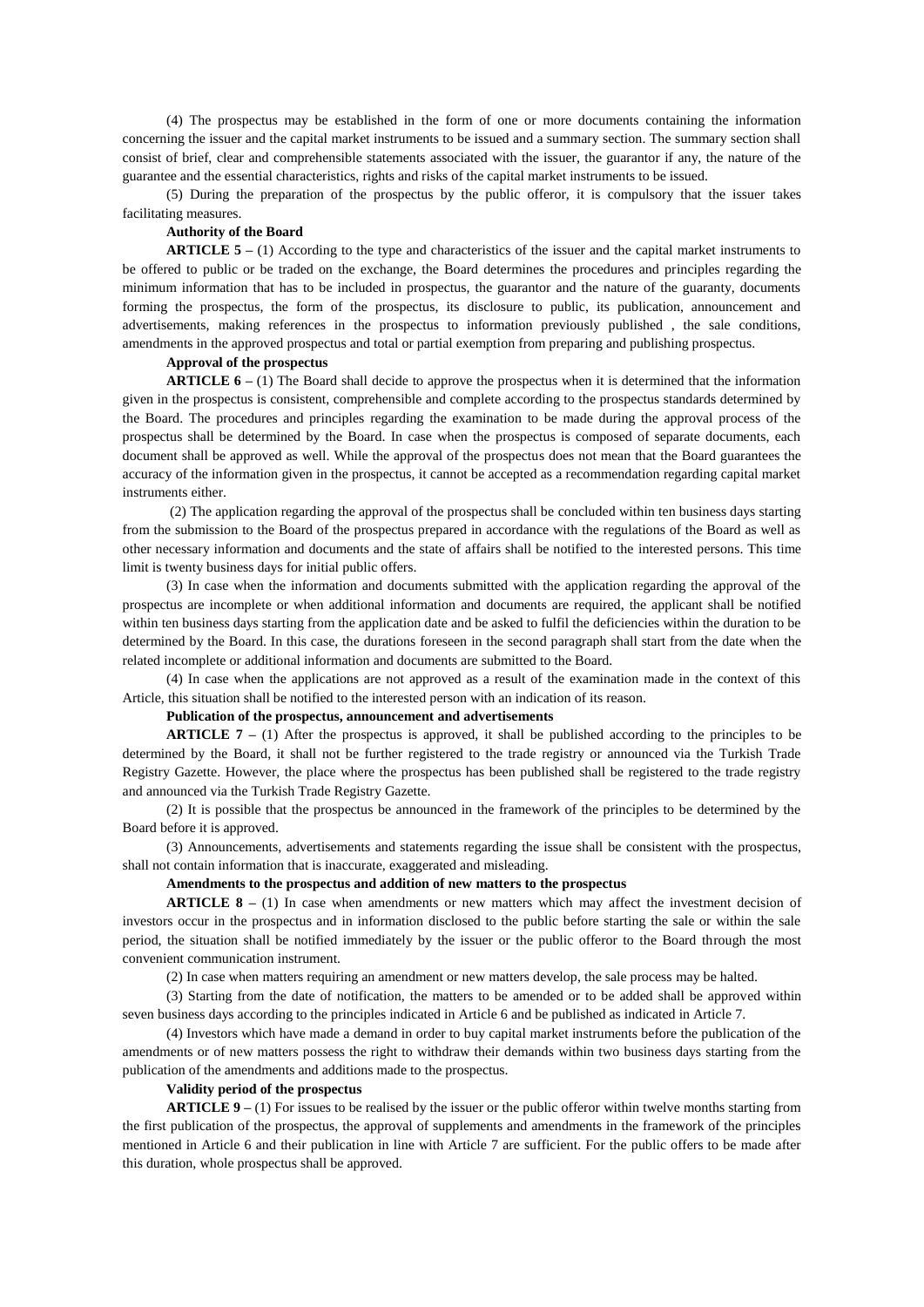#### **Persons responsible from the prospectus**

**ARTICLE 10 –** (1) Issuers are responsible for the losses arising from the inaccurate, misleading and incomplete information included in the prospectus. In case when the loss cannot be compensated by the related persons or when it is clear that the loss cannot be compensated, those who act as public offeror, the leader intermediary institution which act as intermediary during the issue, the guarantor if any, and the members of the board of directors of the issuer are responsible to the extent of their fault and to the extent the losses can be attributed to them according to the necessities of the situation.

(2) Persons and institutions such as independent audit, rating and appraisal firms preparing the reports that are included in the prospectus shall also be responsible in the framework of the provisions of this Law due to the inaccurate, misleading and incomplete information included in the reports they have prepared.

### **Issue of capital market instruments without public offer**

**ARTICLE 11 –** (1) In order to issue capital market instruments without public offer, the issue document containing the nature and sale conditions regarding these instruments should be prepared and approved by the Board according to the principles laid down in Article 6.

(2) The Board shall establish the procedures and principles regarding the certificate of issue, the approval of this document and its announcement to public when deemed necessary.

(3) Regarding the responsibility resulting from inaccurate, misleading and incomplete information included in the certificate of issue, Article 32 shall be applied.

### **Sale of capital market instruments**

**ARTICLE 12 –** (1) The issued shares must be fully paid for in cash. The Board may require a guarantee towards the corporation that the shares which remain unsold within the sales period will be purchased and paid for completely. The Board is authorised to determine the conditions where the payment in cash is not compulsory, such as merger, division, exchange of shares and capital increases in similar company structures.

(2) In cases where the market prices or book values of shares are higher than their nominal values, the Board may require that the shares to be issued be sold at the premium price and that the pre-emptive rights be used from at the premium price. In cases where the market price or book value is lower than the nominal value, the Board may require that the shares be issued at a price under their nominal values. The principles and procedures with regard to this shall be determined by the Board.

(3) Capital market instruments must be delivered to the buyer at the time of sale. The regulations of the Board regarding the issues to be made within the share capital system, the dematerialisation of capital market instruments and clearings are reserved.

(4) During the sale of the capital market instruments, the Board may require from the issuer, the public offerors, the sellers and related exchanges to take measures which facilitate the purchase of these instruments by investors and protecting their rights and interests.

(5) For applications made to the Board regarding capital increase, the duration of examination by the Board shall not be considered in the calculation of the duration mentioned in Article 456 of the Law numbered 6102 regarding the registration of capital.

(6) Article 346 and third paragraph of Article 462 of the Law numbered 6102 shall not be applied to corporations which are publicly-held or have applied to the Board for public offer.

#### **Dematerialisation of capital market instruments**

**ARTICLE 13 –** (1) In principle, capital market instruments shall be issued in the dematerialised form in the electronic environment, without certificates. The Board determines the capital market instruments to be issued in dematerialized form and the rights to be monitored on record; establishes the principles and procedures regarding their dematerialisation as to their types and issuers, the record keeping and the termination of the monitoring of records belonging to issuers who have lost membership conditions.

(2) Dematerialised capital market instruments shall be kept in accounts created according to name without considering whether they are registered or payable to the bearer. According to the type of the capital market instrument and the nature of its issuer or CRA member, the Board may decide that accounts be kept collectively, without opening an account in the name of the right holder of capital market instruments.

(3) Rights related to dematerialised capital market instruments shall be monitored by the CRA. The records shall be kept by CRA members, in the electronic environment created by this agency.

(4) Capital market instruments which are decided to be dematerialised must be delivered according to the principles established by the Board. Delivered capital market instruments shall automatically become invalid. Undelivered capital market instruments cannot be traded on exchange after the dematerialisation decision, intermediary institutions cannot provide intermediary services for the purchase and sale of these capital market instruments and fund units cannot be redeemed. Capital market instruments which are not delivered until the end of the seventh year following the date when they started to be monitored on records shall be transferred to theICC. The limited real rights on them shall be automatically regarded as terminated. They shall be sold within three months starting from the date when they have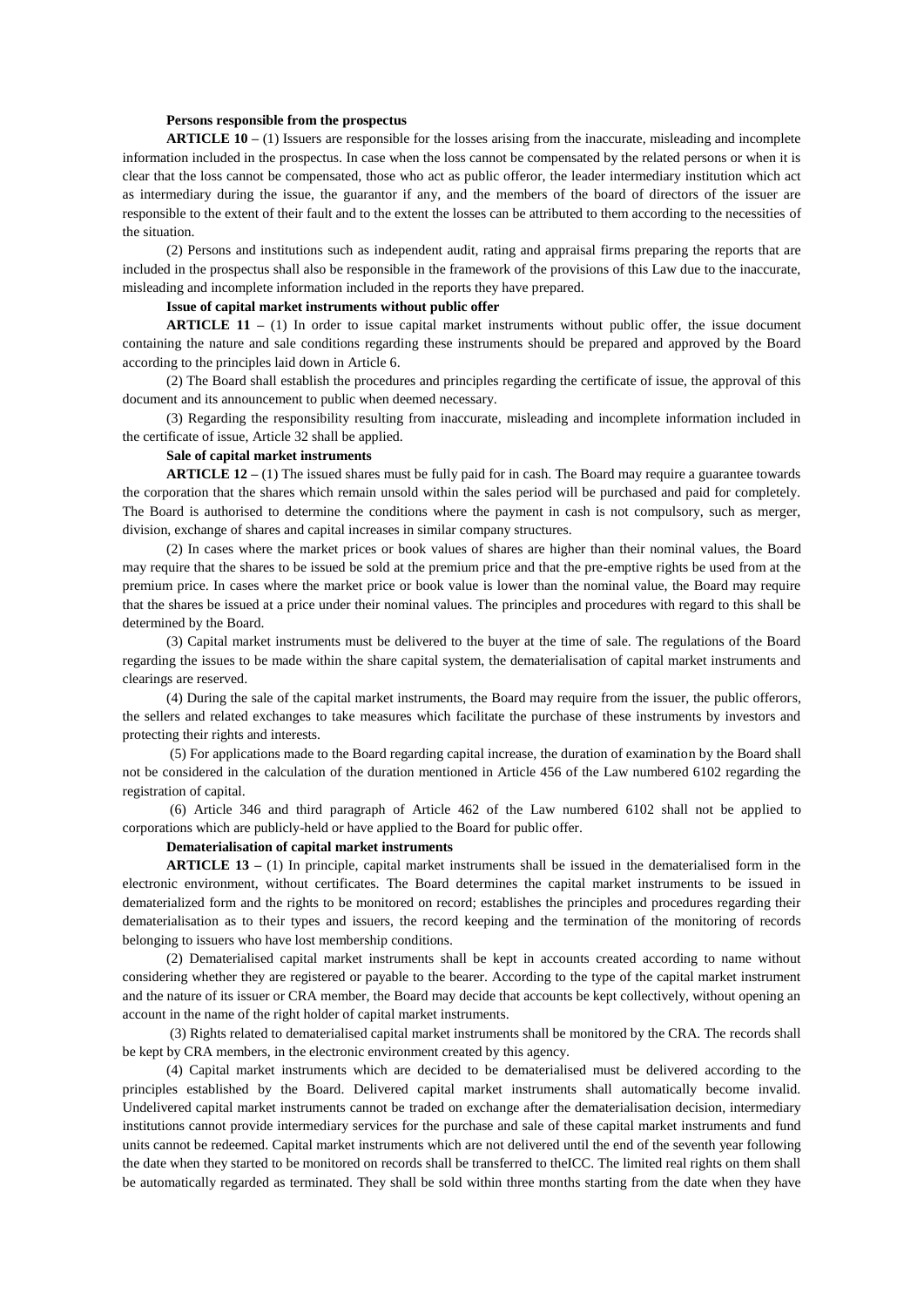been transferred to the account of ICC.

(5) The date of the notification made to the CRA shall be considered in the claim of the rights towards third parties on capital market instruments monitored on records.

(6) Regarding registration share transfer share register by corporations, pursuant to the related provisions of the Law numbered 6102, the records at the CRA shall be taken as basis, without the need for further application of the interested parties.

(7) Measures, attachments and all kinds of similar administrative and judicial requests with regard to the dematerialized capital instruments shall be carried out by CRA members. Provisions in the related laws regarding the follow-up and collection of receivables for which a notice has been made in the electronic environment shall be reserved.

## **SECOND CHAPTER**

#### **Principles Regarding Public Disclosure**

## **Financial reporting and independent audit**

**ARTICLE 14 –** (1) The issuer is obliged to prepare and submit financial statements and reports to be disclosed to public or be requested by the Board when necessary in compliance with regulations established by the Board in the framework of the Turkish Accounting Standards in terms of format and content in a timely, complete and accurate manner.

(2) The issuer and according to their faults and as the occasions require, the members of the board of directors of the issuer shall be responsible for the preparation and submission of the financial statements and reports as mentioned in the first paragraph in compliance with regulations established by the Board as well as for true and fair presentation of financial statements and reports. The board of directors shall take a separate decision regarding the approval of the financial statements and reports to be prepared in the context mentioned in this Article. Furthermore, in the notifications to be made to public about the financial statements and reports by the corporation managers who prepared them and the responsible members of the board of directors, their declarations regarding the true and fair presentation of financial statements and reports should also be included.

(3) Issuers are obliged to obtain an independent audit report for the financial statements and reports determined by the Board in the framework of the Turkish Accounting Standards, by having them examined by independent audit firms accepted to the list pursuant to this Law, according to the Turkish Audit Standards in terms of the compliance of information to the principle of accurate and fair reflection of the truth.

(4) The Board is also authorised to require an independent audit report to be prepared according to the provisions of this Article from the corporations which are a party; in public offers, applications regarding admission to trading on the exchange, significant transactions defined in Article 23 and in the events and developments which have a material effect on the activities and financial situation of the corporation.

(5) The financial statements and reports required by the Board to be prepared as well as the independent audit report when being subject to independent audit requirement shall be disclosed to public according to the principles and procedures determined by the Board.

### **Material events in public disclosure**

**ARTICLE 15 –** (1) Information, events and developments which may affect the value and price of capital market instruments or the investment decision of investors shall be disclosed to public by issuers or related parties.

(2) Principles and procedures regarding the disclosure of information, events and developments mentioned in the first paragraph, their notification to the related issuer, deferring or avoiding the disclosure in exceptional cases shall be determined by the Board.

### **THIRD CHAPTER**

### **Publicly-Held Corporations**

### **Gaining the status of publicly-held corporation**

**ARTICLE 16 –** (1) Corporations the shares of which are traded on exchange and the shares of joint stock corporations with a shareholder number exceeding five hundred shall be deemed to be publicly-held. These joint stock corporations shall also be subject to the provisions regarding publicly-held corporations.

(2) Joint stock corporations the shares of which are not traded on exchange are obliged to apply to the exchange within two years at the latest after gaining the status of publicly-held corporation in order to have their shares traded on the exchange. Otherwise, without seeking the demand of the corporation the Board shall take the necessary decisions in order to have these shares traded on the exchange or for removing corporation from the publicly-held corporation status.

### **Corporate governance principles**

**ARTICLE 17 –** (1) In publicly-held corporations, the procedures and the principles regarding corporate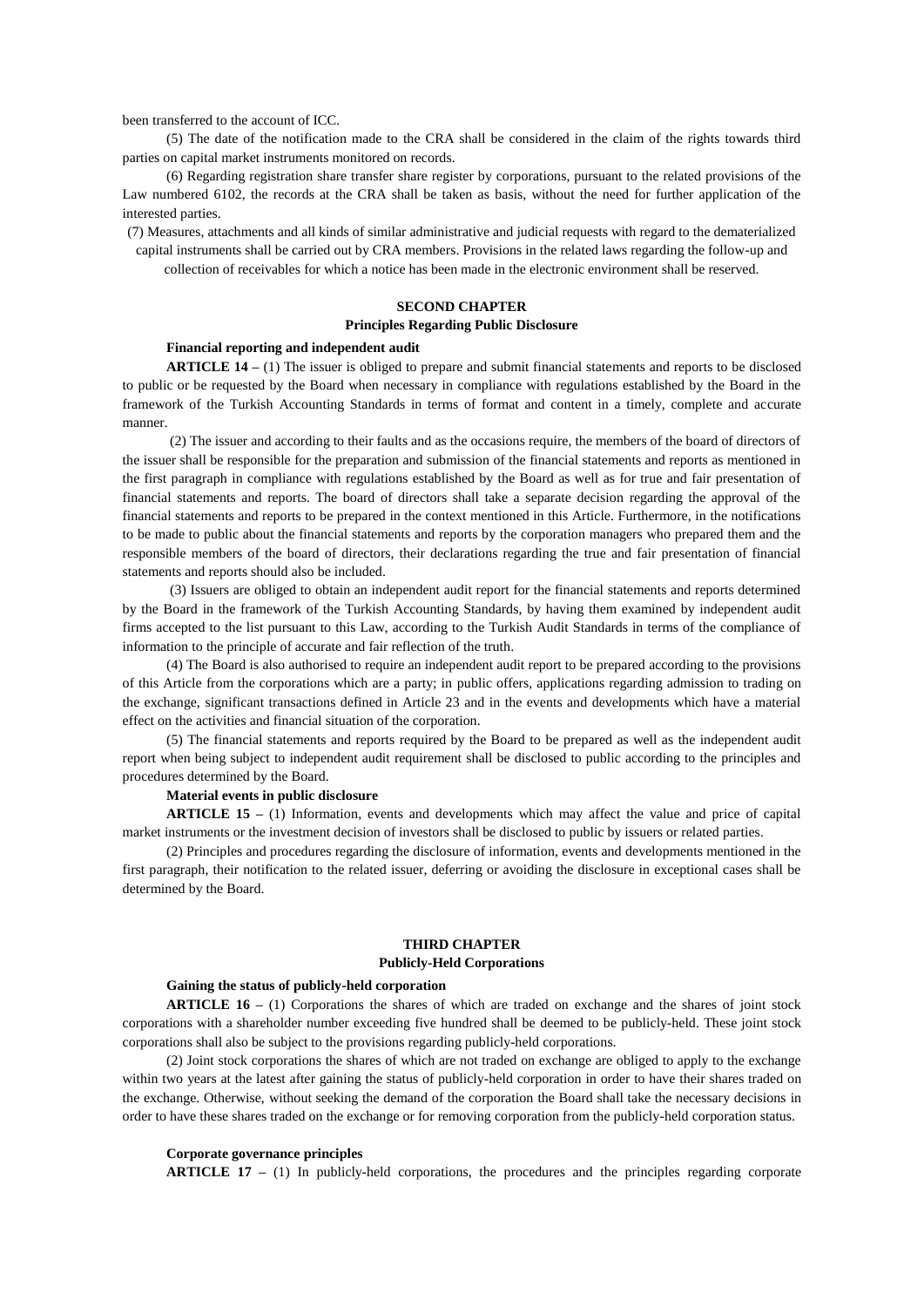governance principles, the content and publication of corporate governance compliance reports, the rating of compliance of corporations with corporate governance principles and the independent memberships of board of directors shall be determined by the Board. The Board shall use this authority in a manner that would not result in unfair competition among publicly-held corporations and by considering the principle of applying equal rules to equivalent corporations.

(2) Considering their qualifications, the Board is authorised to require publicly held corporations the shares of which are traded on the exchange to comply with corporate governance principles partially or completely, to establish the principles and procedures regarding these, to take decisions providing the fulfillment of the compliance obligation in a given time period and to take actions ex officio in this regard in cases where the compliance requirement is not fulfilled, even where a time period is not given to request cautionary injunction for the determination of activities inconsistent with the compliance obligations or their cancellation being exempt from all kinds of guarantee, to file a lawsuit, to request for a court decision that will result in the way that lead to the fulfillment of the compliance obligation, to establish the procedures and principles regarding the execution of those operations.

(3) Before starting a transaction with their related parties, principles of which shall be determined by the Board, publicly-held corporations are obliged to take a board of directors' decision, determining the principles of the transaction to be made. The approval of the majority of independent members of the board of directors is required for the implementation of the relevant board of directors decisions. In cases where the majority of the independent members of the board of directors does not approve the relevant transaction, this situation shall be disclosed to public according to the public disclosure regulations in a manner containing adequate information about the transaction and the transaction shall be submitted to the approval of the general assembly. During these general assembly meetings, the decision shall be taken by a voting where the parties of the transaction and the persons related with them shall not vote. During the negotiation of this agenda item in the general assembly, meeting quorum shall not be required, the decision shall be taken with the simple majority of those having a voting right. Board of directors and general assembly decisions which have not been taken in accordance with the principles indicated in this paragraph shall not be valid.

(4) Publicly-held corporations may fulfill their obligations established in both this article and the first paragraph of Article 1524 of the Law numbered 6102 via the electronic environment provided by the CRA.

(5) The principles and procedures regarding the implementation of this Article to publicly-held banks shall be determined by taking the assent of the Banking Regulation and Supervision Agency.

### **Authorised capital system**

**ARTICLE 18 –** (1) Publicly-held corporations and corporations having applied to the Board in order to offer their shares to the public may adopt the authorised capital system, provided that they obtain the authorisation of the Board. In so far, a separate Board authorisation shall not be required for the corporations which have adopted this system according to the Law numbered 6102.

(2) In the authorised capital system, the board of directors is authorised to raise the capital until the upper limit of the authorised capital determined in the articles of association, without being subject to the provisions of the Law numbered 6102 regarding raising the equity capital. In so far, this authority can be given by the general assembly for a maximum period of five years. The duration of this authority may be extended with the decision of the general assembly for periods of maximum five years.

(3) In the authorised capital system, as long as the issued shares are not fully sold and paid for or the shares that could not be sold are not cancelled, new shares cannot be issued.

(4) In cases where privileged shares exist, general assembly decisions related to amendments to be made in the articles of association in the context of this Article, shall be approved by the private assembly of privileged shareholders according to the principles laid down in Article 454 of the Law numbered 6102. In so far, the decision of the private assembly of privileged shareholders shall not be required for raising capital within the upper limit of the authorised capital of corporations.

(5) In order to be able to take decisions about the issuance of privileged shares or shares below or above nominal value, restriction of preemptive rights of shareholders or decisions restricting the rights of privileged shareholders, it is necessary that the board of directors be authorised by the articles of association. The authority to restrict the preemptive rights shall not be exercised in a manner leading to inequality among shareholders. The provisions of the second and third paragraphs of Article 461 of the Law numbered 6102 shall not be applicable to publicly-held corporations.

(6) In the framework of the provisions of the Law numbered 6102 regarding the annulment of general assembly decisions, members of board of directors or shareholders the rights of whom have been violated may file a suit of nullity against the decisions taken by the board of directors in the context of the principles laid down in this Article at the commercial court of the place where the headquarter of the corporation is based, within thirty days starting from the announcement of the decision.

(7) After the completion of the capital increase in accordance with the provisions of this Article, the new form of the article showing the issued capital in the articles of association shall be registered and announced by the board of directors.

(8) Decisions taken by the board of directors in the framework of the authority granted according to this Article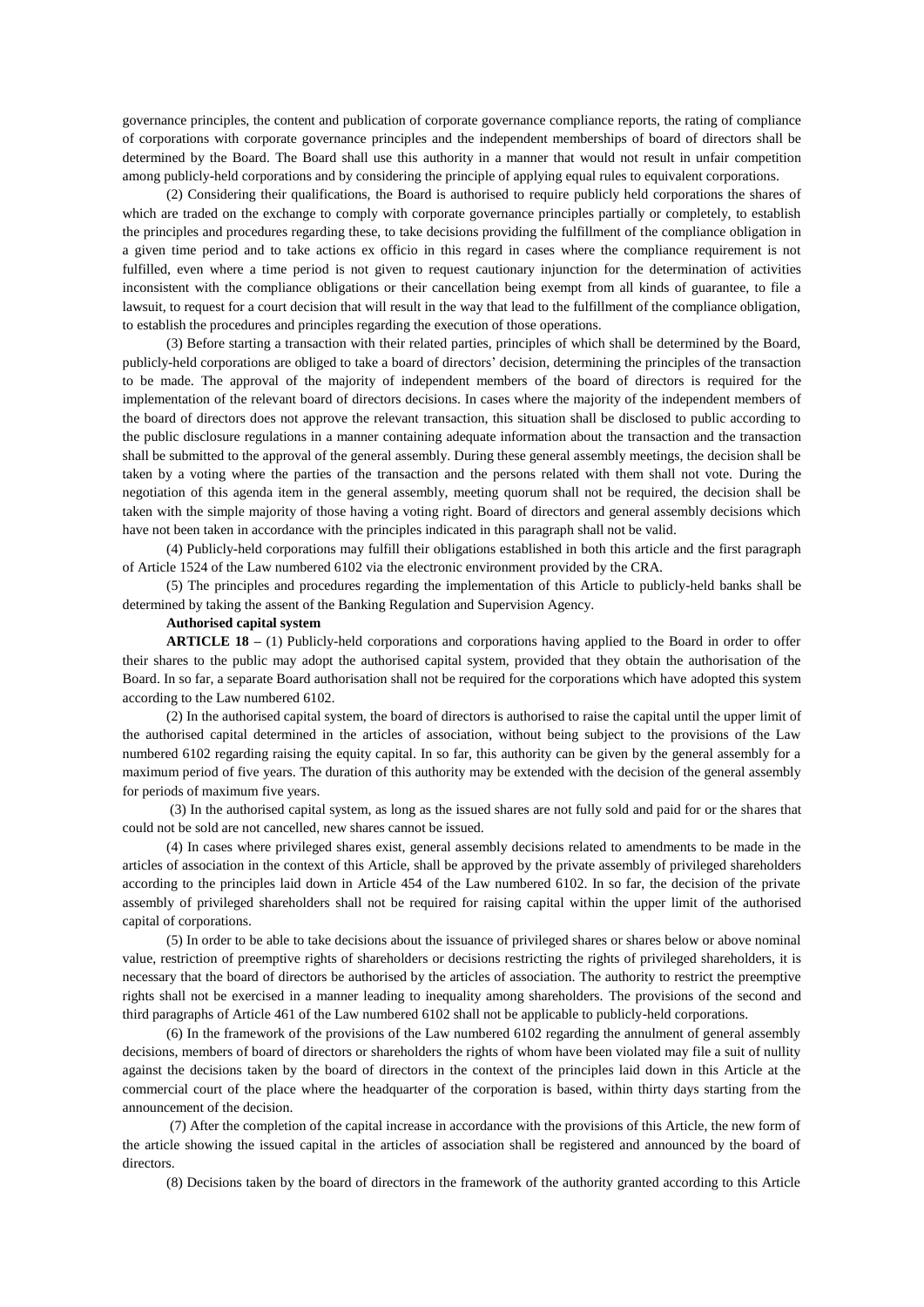shall be disclosed to the public following the procedure to be determined by the Board.

(9) In cases where publicly-held corporations which are in the authorised capital system issue a convertible bond or a derivative instrument convertible to share, sum of the shares to be assigned as a result of the conversion and the issued capital of the corporation shall not exceed the authorised capital.

(10) Procedures and principles regarding the inclusion and exit of publicly-held corporations in the authorised capital system or removal by the Board from the system and the conditional capital increase shall be determined by the Board. Corporations which had previously made the transition to this system according to the Law numbered 6102 and then have become publicly-held are also subject to the provision of this sub-paragraph.

### **Distribution of dividend and gratis share and donations**

**ARTICLE 19 –** (1) Publicly-held corporations shall distribute their profits in the framework of the profit distribution policies to be determined by their general assembly and in accordance with the provisions of the related legislation. The Board may determine different principles regarding the profit distribution policies of publicly-held corporations on the basis of similar corporations.

(2) Unless the legal reserves and the dividends determined for shareholders in the articles of association are allocated, no decision shall be taken for allocating other reserves, transferring profits to the following year or distributing a share out of profit to the dividend shareholders, members of the board of directors and the employees of the corporation, and as long as the determined dividend is not paid, no share out of profit may be distributed to these persons.

(3) In publicly-held corporations, dividends shall be distributed equally to all existing shares as of the date of distribution without taking into account the issue or acquisition dates of such shares.

(4) In the capital increases of publicly-held corporations, gratis shares shall be distributed to the shares existing as of the date of increase.

(5) In publicly-held corporations, a provision must exist in the articles of association for making donations or for distributing shares out of profit to persons other than shareholders. The limit of the donation to be made shall be determined by the general assembly of the publicly-held corporation. The Board is authorised to set an upper limit to the amount of the donation. The donations made by corporations within the related fiscal year shall be added to the distributable profit base.

### **Dividend advance**

**ARTICLE 20 –** (1) The total dividend advance to be given in an accounting period shall not exceed one half of the profit of the previous year. No decision shall be taken regarding giving additional dividend advances or distributing dividends before offsetting the dividend advances paid during the previous period.

(2) According to their faults and to the necessities of the situation to the extent the damage can be attributed individually to them the members of the board of directors and being limited with the reports they have prepared the independent auditors shall be responsible to the corporation, the shareholders, the company creditors and furthermore directly to the persons who have acquired shares within the accounting period in which a dividend advance has been decided to be paid or has been paid, for the damages arising from the interim financial statements that are not reflecting the truth fairly or not being prepared in accordance with the legislation and the accounting principles and rules. In case of the existence of conditions where civil liability arises, a suit of nullity may be filed by the shareholders and the members of the board of directors within thirty days starting from the announcement of the decision as provided in the sixth paragraph of Article 18.

(3) Principles and procedures regarding the application of this article shall be established by the Board.

#### **Prohibition of illegal transfer pricing activities**

**ARTICLE 21 –** (1) It is forbidden that publicly-held corporations and collective investment schemes and their subsidiaries and associates to transfer income to real persons or legal entities with whom they have a direct or indirect relationship in terms of management, audit or capital by decreasing their profits or their assets or by preventing the increase of their profits or their assets via performing transactions such as making contracts or commercial practices containing different prices, fees, costs or conditions or producing a trading volume in violation of the conformity with market practices and comparability to similar transactions, prudence and honesty principles of commercial life.

(2) Cases where publicly-held corporations and collective investment schemes as well as their subsidiaries and associates do not perform the activities expected from them as prudent and honest merchants in the framework of their articles of association or their fund rules or if they do not perform activities in order to conserve or increase their profits or assets in accordance with market practices, providing the increase of the profits or assets of real persons and legal entities with whom they are related shall also be deemed as illegal transfer pricing activities.

(3) Publicly-held corporations and collective investment schemes are obliged to document that the related party transactions have been performed under conditions in conformity to similar transactions, market practices, prudence and honesty principles of commercial life and to keep the documents and information certifying this situation for at least eight years. The principles and procedures to be followed in case where an inconsistency with the rules indicated in the first paragraph is discovered, shall be determined by the Board.

(4) In the event that the income transfer is discovered by the Board, publicly-held corporations, collective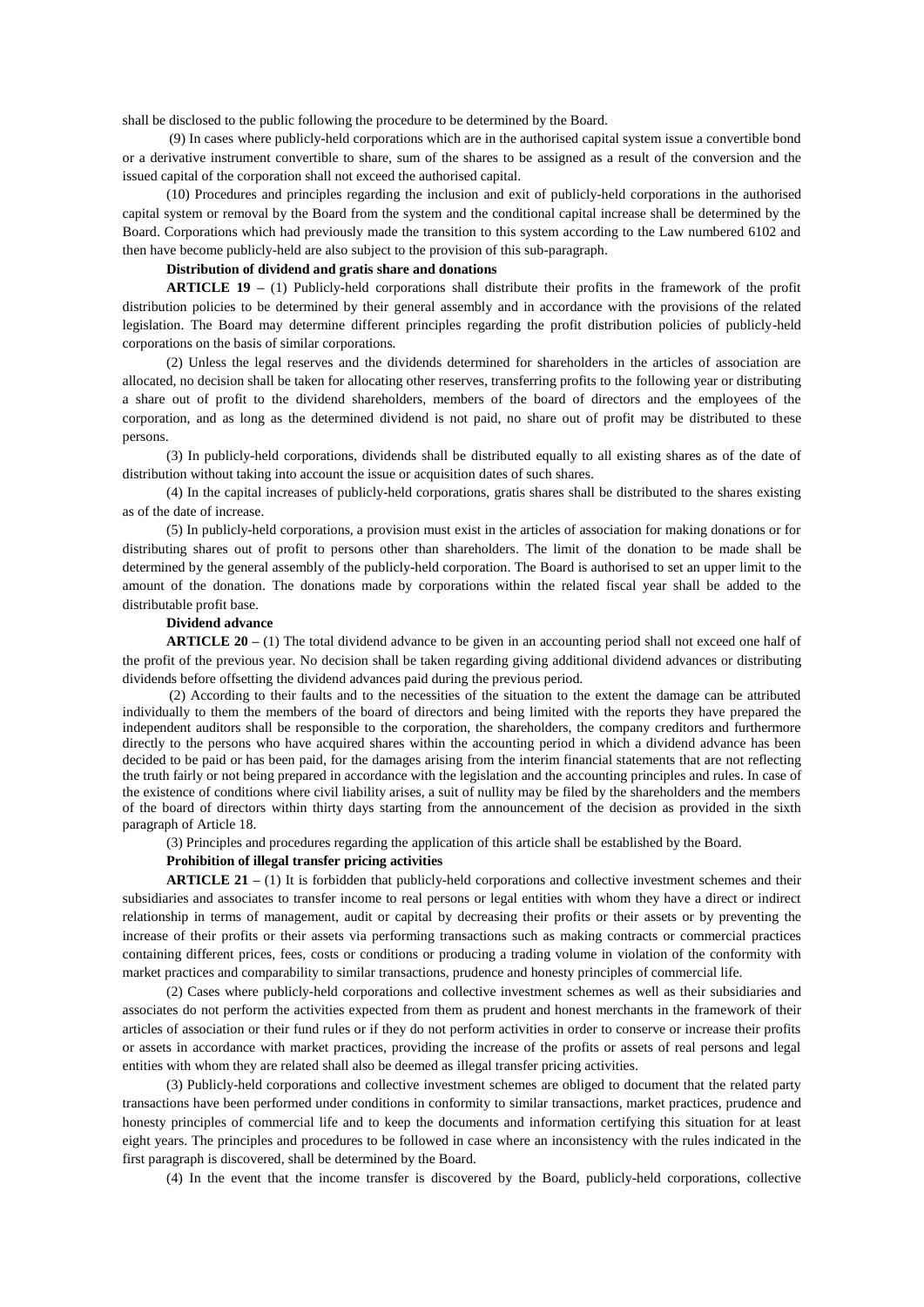investment schemes as well as their subsidiaries and associates shall request from the parties to which income transfer has been made, to return, the amount transferred and its legal interest to the corporation or collective investment scheme the assets or profit of which have been decreased, within the duration to be determined by the Board. Parties which have received an income transfer are obliged to return the transferred amount with its legal interest within the period to be determined by the Board. Articles 94 and 110 regarding the violation of the prohibition of illegal transfer pricing and the civil, penal and administrative sanctions foreseen in the related legislation shall be reserved.

## **Acquisition of a Corporation's own shares and taking its own shares in pledge**

**ARTICLE 22 –** (1) Publicly-held corporations may acquire their own shares and take them in pledge in the framework of the conditions to be determined by the Board. The Board establishes the principles and procedures regarding conditions regarding the acquisition and taking in pledge of the shares of publicly-held corporations by themselves, the limits of transactions, the disposal and amortisation of shares which have been acquired and the disclosure of these issues to the public.

(2) The acquisition of shares of publicly-held corporations by corporations which have been included in the consolidated balance sheet of the related corporation shall also be subject to the provisions of this Article.

# **Significant transactions of corporations**

**ARTICLE 23 –** (1) Matters such as the following that involve publicly-held corporations to;

a) be party to merger, division transactions, take the decision to change their type or to terminate,

b) transfer the whole or an important part of their assets or that they establish a real right on them or rent them,

- c) change their field of activity totally or to a significant extent,
- ç) create privileges or change the content or subject of existing privileges,

d) be delisted

shall be considered as significant transactions in the implementation of this Law. The Board is authorised to determine significant transactions and the procedures and principles that have to be followed in order to perform such transactions or decide about them, including significance criteria.

(2) In the event that the situation prior to the transaction cannot exactly be assured within thirty days starting from the date of notification of the Board decision regarding the removal of the transactions performed in violation with the obligations established in the framework of the first paragraph, the Board may impose administrative fines and may file suit for the annulment of these transactions according to the provisions of the Law numbered 6102 regarding the annulment of the general assembly decisions.

### **Retirement right**

**ARTICLE 24 –** (1) Shareholders who have attended the general assembly meeting regarding the significant transactions mentioned in Article 23 and who had a negative vote and had their dissention recorded in the minutes shall have retirement right by selling their shares to the publicly-held corporation. The publicly-held corporation is obliged to purchase these shares upon the demand of the shareholder from the average of the weighted average prices formed on exchange within thirty days starting from the date when the related significant transaction has been disclosed to the public.

(2) In the event that the shareholder has been unfairly prevented from attending the general assembly meeting regarding the significant transactions mentioned in Article 23, that an invitation to the general assembly meeting has not been made in due form or that the agenda has not been announced in due form, the provision of the first paragraph shall beapplicable, without requiring the condition of being opposed to the general meeting decisions and having their dissention recorded in the minutes.

(3) The item that shareholders who would have an opposing vote regarding these decisions shall have a retirement right and the price to be paid to these shares by the corporation in case when this right is used shall be included on the agenda of the general assembly meeting where the issues mentioned in the first paragraph would be discussed.

(4) The cases where the retirement right does not arise as well as the principles and procedures regarding the use of this right and the calculation of the sale price in corporations the shares of which are not traded on exchange shall be determined by the Board.

### **Takeover bid**

**ARTICLE 25 –** (1) In publicly-held corporations, procedures and principles related to making voluntary takeover bid and mandatory takeover bid arising from significant transactions shall be determined by the Board.

(2) In cases where a takeover bid is prohibited by the Board, the transactions conducted on the basis of the prohibited bid shall be null and void.

#### **Obligation regarding takeover bid**

**ARTICLE 26** – (1) In the event that shares or voting rights entitling the control of management have been acquired in publicly-held corporations, it is mandatory to make an offer in order to purchase the shares of other shareholders. The procedures and principles regarding the execution of takeover bids and the exemption from the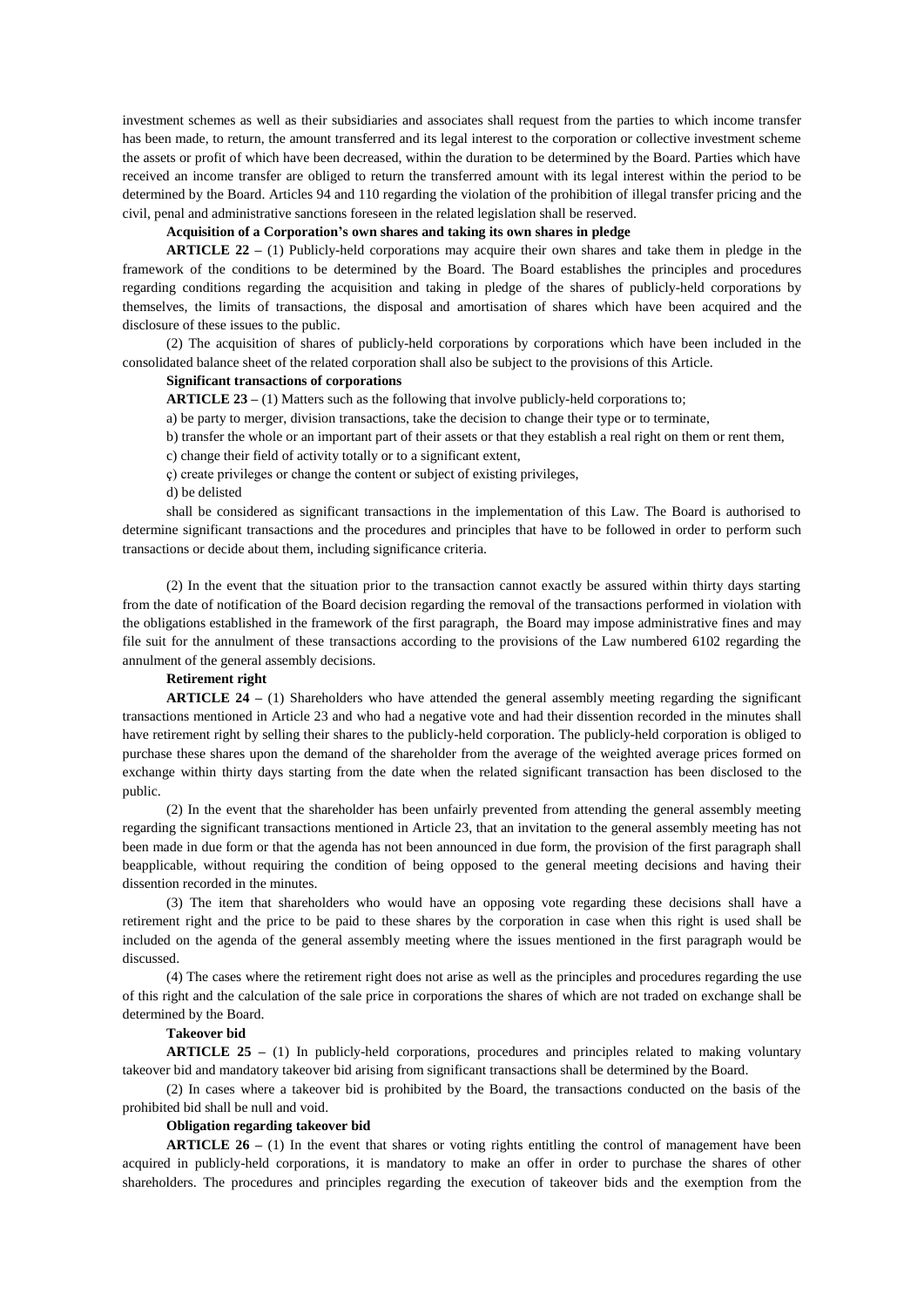obligation of making takeover bid shall be determined by the Board.

(2) Holding directly or indirectly more than fifty percent of the voting rights of the corporation alone or together with persons acting in concert, holding privileged shares which give the right to elect the absolute majority of the members of the board of directors or the right to nominate in the general assembly for the same number of members shall be deemed as gaining control of management. However cases where control of the management cannot be obtained due to the existence of privileged shares shall not be considered in the context of this article.

(3) Even though no change occurs in the shareholding of the corporation, gaining of control of the management by some shareholders through special contracts they would conclude between themselves without complying with the procedures and principles foreseen to be designated by the Board in the first paragraph of Article 23 and the procedures and principles mentioned in the sixth paragraph of Article 29 shall also be considered in the context of this Article.

(4) In order to protect shareholders of publicly-held corporations which had a field of activity regarding the conduct of a privileged business and lost this privilege, or which lost their permission for activity according to the Banking Law dated 19/10/2005 and numbered 5411 or those the equity rights except dividend as well as the management and inspection of which have been transferred to the Saving Deposit Insurance Fund; the Board may bring an obligation regarding take over bids to real persons and legal entities in the position of controlling shareholders which have been determined to cause the withdrawal of the privilege or the implementation of the provisions of the Law numbered 5411.

(5) The Board may bring an obligation regarding takeover bid for approving the amendments in the articles of association which would lead to a change or loss in the investment company qualifications of investment companies.

(6), The voting rights of real persons and legal entities which become obliged to make takeover bids and of those who act in concert with them shall be frozen automatically, in the event that this obligation is not fulfilled within the duration to be determined by the Board. The related shares shall not be considered in the quorum of the general assembly meeting.

#### **Squeeze out and sell-out rights**

**ARTICLE 27** – (1) In the event that shares acquired as a result of takeover bid or in a different way, including acting in concert with others reach or surpass a ratio of the voting rights of the publicly-held corporation which is determined by the Board, the persons holding these shares shall gain the right to squeeze out the shareholders who have become a minority. These persons may request, within the period to be determined by the Board, the cancellation of the shares of shareholders who became a minority and the sale of the new shares to be issued corresponding to these shares to themselves. The sale price shall be determined according to Article 24.

(2) In cases where squeeze out right arises in the context of the conditions mentioned in the first paragraph, sellout right arises for shareholders who have become a minority. These shareholders may request that their shares be purchased at a fair price within the period to be determined by the Board from real persons or legal entites who hold a ratio to be determined by the Board or more of the voting rights or from those who act in concert with them.

(3) Article 208 of the Law numbered 6102 shall not apply to publicly-held corporations.

(4) Procedures and principles regarding the implementation of this Article shall be determined by the Board. **Privileged shares**

**ARTICLE 28 –** (1) It is obligatory that at the initial public offer of the capital market instruments of corporations, all the privileges be disclosed to the public in a transparent and clear detail.

(2) Without prejudice to the circumstances where their activities render it reasonable and compulsory, in the framework of the principles determined by the Board, privileges concerning voting right and representation in the board of directors shall be removed by a decision of the Board in publicly-held corporations which have had losses consecutively for five years according to financial statements prepared in accordance with the legislation. In cases where the related privileged shares belong to public institutions and organisations, this provision shall not be applicable.

### **Principles regarding general assembly meetings**

**ARTICLE 29 –** (1) Publicly-held corporations are obliged to invite their general assemblies to the meeting as indicated in the articles of association, with an announcement published in the website of the corporation, in the Public Disclosure Platform and in other places determined by the Board. This invitation shall be made at least three weeks prior to the date of the meeting, excluding the announcement and meeting days. The procedures and principles regarding this paragraph shall be determined by the Board.

(2) The first paragraph of Article 414 of the Law numbered 6102 shall not be applicable to the registered shares traded on the exchange.

(3) To the general assembly meetings of publicly-held corporations, Article 418 of the Law numbered 6102 shall be applicable, unless higher quorums are foreseen in this Law or in their articles of association by clearly indicating a ratio, except decisions regarding the transfer of the headquarter abroad and imposing an obligation or a secondary obligation for settling the balance sheet losses. That the articles of association only makes a reference to the Law numbered 6102 or to the related article number without writing its content shall not be considered as a contrary provision. The provision of the sixth paragraph shall be reserved.

(4) In the general assemblies of publicly-held corporations, it is obligatory to include in the general assembly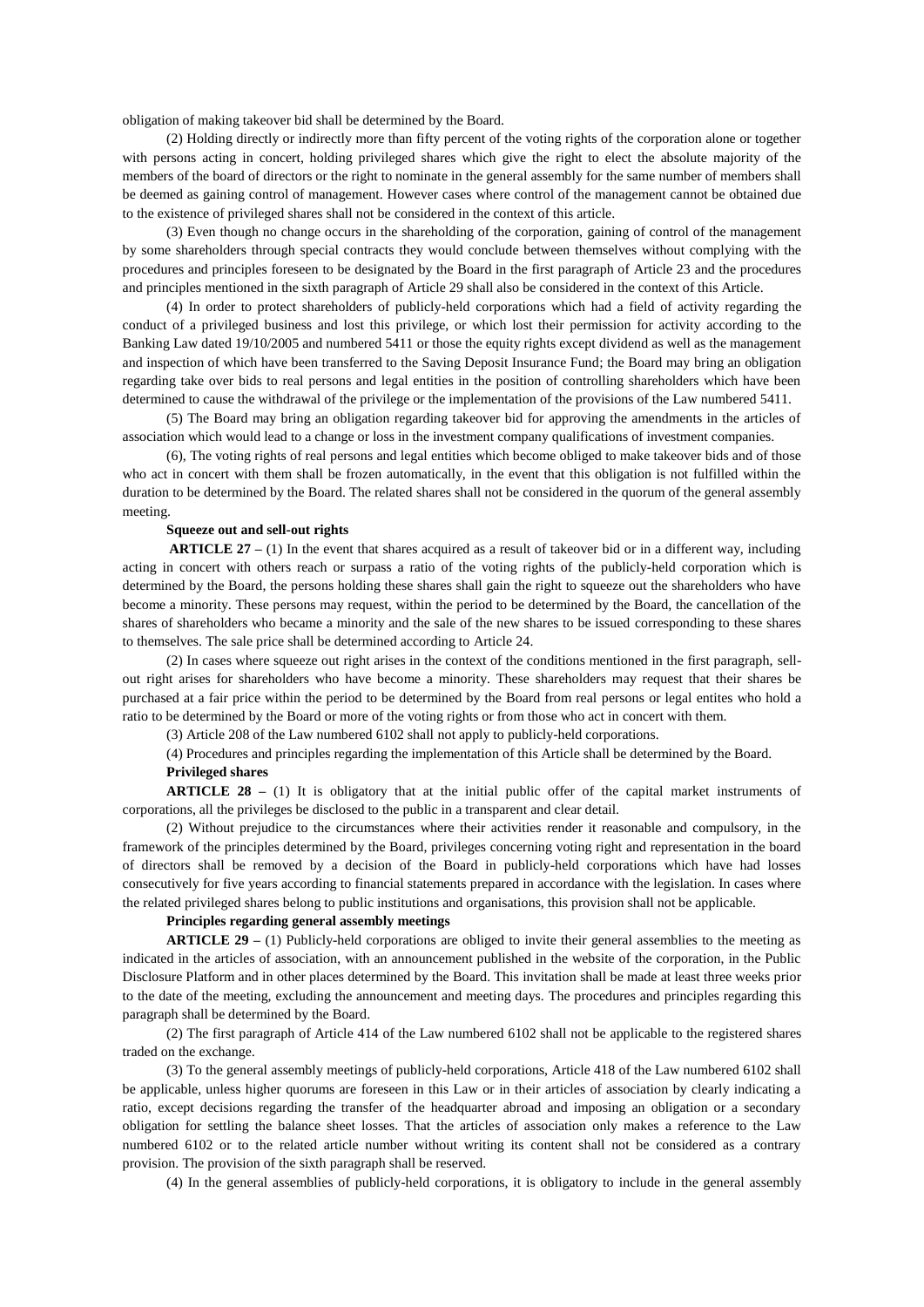agenda the matters that the Board requires to be discussed or disclosed to shareholders, without complying with the principle of adherence to the agenda.

(5) The right of adding an agenda item accorded to the minority in Article 411 of the Law numbered 6102 shall also include in publicly-held corporations the opening up of discussions on the draft decisions regarding agenda items.

 (6) As long as higher quorums are not foreseen in their articles of association by explicitly indicating a ratio, the affirmative votes of the two-thirds of shares with voting rights participating in the general assembly of the corporation without any requirement of meeting quorum shall be required in publicly-held corporations for the acceptance by the general assembly of decisions concerning the restriction of the preemptive rights, the authorization of the board of directors to restrict preemptive rights in authorized capital system, reduction of capital and the significant transactions determined according to the first paragraph of Article 23. However, as long as higher quorums are not foreseen in the articles of association, if at least half of the voting rights representing the share capital are present at the meeting, decision shall be taken with the majority of the shares participating in the meeting and holding a voting right. In these transactions, shareholders who are a party according to the first paragraph of Article 436 of the Law numbered 6102 cannot vote in general assembly meetings where these transactions would be voted. The articles of association provisions diminishing the quorums mentioned in this paragraph shall be invalid.

### **Participation in the general assembly meeting and voting**

**ARTICLE 30 –** (1) The rights to participate and to vote in the general assembly of publicly-held corporations can not be made conditional upon depositing of the shares of shareholders at any institution.

(2) The shareholders whose names take place in the list of attendees prepared by considering the shareholders list that the board of directors has provided from CRA can participate in general assembly meetings of publicly-held corporations the shares of which are dematerialised. The right holders whose names are in this list shall participate in the general assembly by showing an identity card. The Board is authorised to determine the maximum number of days prior to the date of the general assembly meeting should be considered in the determination of the shareholders list and/or the principles, when necessary, regarding the notification that shareholders and their representatives would make to the CRA on the electronic environment indicated in the fifth paragraph of this article about their participation to the meeting.

(3) Provisions of the Law numbered 6102 shall be applicable in the determination of the shareholders who have the right to participate in the general assembly meetings of publicly-held corporations the shares of which are not dematerialised.

(4) Those holding a voting right in the general assembly of publicly-held corporations may also use their rights through the persons they have appointed as proxy holder. However, it is also possible to vote according to general provisions in publicly-held corporations the shares of which are not dematerialised by transferring the actual possession of bearer shares or by transferring the documents showing that they are possessed. The provision of this paragraph shall also be applied when those who provide custody services use the voting rights as proxy holder related to the shares to which they provide custody services. Procedures and principles regarding the [proxy solicitation](http://tureng.com/search/proxy%20solicitation) and proxy voting shall be determined by the Board. Article 428 of the Law numbered 6102 shall not be applicable in the context of this Law.

(5) The participation in the electronic environment to the general assemblies of joint-stock corporations the shares of which are dematerialised shall be realised through the electronic environment provided by the CRA.

#### **Issue limit and authority regarding capital market instruments qualified as debt instruments**

**ARTICLE 31** – (1) The total amount of the capital market instruments qualifying as debt instruments that may be issued by issuers shall not exceed the limit to be determined by the Board. The Board may determine different limits according to the nature of the issue, issued debt instrument, and the issuers.

(2) Issue limits indicated in other laws shall not be applicable, without prejudice to the provisions of the Decree Having the Force of Law on State Economic Enterprises dated 8/6/1984 and numbered 233 and except the limits indicated in article 51 of the Special Provincial Administration Law dated 22/2/2005 and numbered 5302 as well as article 68 of the Municipality Law dated 3/7/2005 and numbered 5393.

(3) The authority to issue capital market instruments qualifying as debt instruments may be transferred to the board of directors by the articles of association temporarily or permanently.

#### **Responsibility arising from public disclosure documents**

**ARTICLE 32 –** (1) In the framework of Article 10, the persons who are indicated as being responsible in the same article as well as those who sign or legal entities on behalf of which miscellaneous public disclosure documents that are foreseen by the Board pursuant to the legislation to be prepared with the purpose of public disclosure such as prospectus, information form prepared in takeover bids, material events disclosure, announcement texts to be prepared in merger and division proceedings, disclosure of the admission to trading on the exchange and financial reports are signed shall be jointly liable for the damages resulting from inaccurate, misleading or incomplete information contained in these documents.

(2) Persons and institutions such as independent audit, rating and appraisal firms who prepare reports to be included or used as basis in public disclosure documents shall also be responsible in the framework of the provisions of this Law.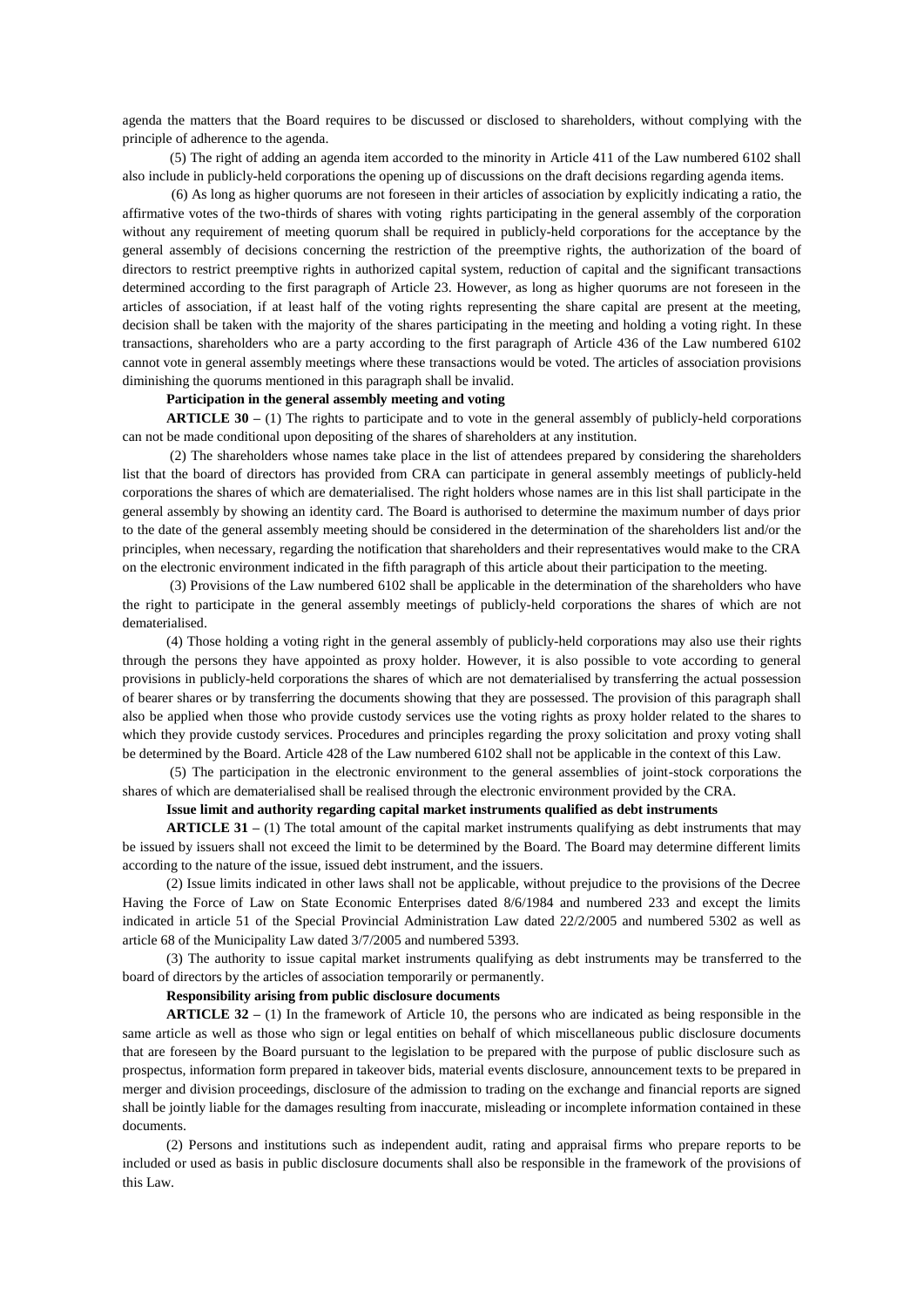(3) Persons who prove that they were not informed about the inaccurate, misleading or incomplete information included in public disclosure documents and that this information deficiency does not arise from their intention or gross negligence shall not be responsible.

(4) During the validity period of the prospectus containing inaccurate, misleading or incomplete information and immediately after the disclosure of the other public disclosure documents to public, in the event that a loss arises in the assets of investors upon the sale or purchase on the exchange of capital market instruments, purchased at the initial public offer or purchased or sold on exchange immediately after the date when the information consistent with the reality has arisen, a casual link shall be deemed as established between the public disclosure documents and the loss, in regards of the compensation requests to be asserted according to this Article.

(5) Compensation requests arising from inaccurate, misleading or incomplete public disclosure documents may be rejected in the event that;

a) The purchase or sale of capital market instruments is not based on the public disclosure document,

b) The purchase or sale of capital market instruments has been realised although it was known that the information contained in the public disclosure document was inaccurate, misleading or incomplete,

c) The correction regarding the inaccurate, misleading or incomplete information contained in public disclosure documents has been disclosed before the investment decision has been taken or before the transaction based on this document has been made,

ç) The investors would have incurred a loss even though the information contained in the public disclosure documents was not inaccurate, misleading or incomplete.

(6) The compensation requests arising from public disclosure documents shall lapse within six months starting from the date when the loss mentioned in the fourth paragraph has occurred.

(7) Agreements, provisions or expressions mitigating or removing the responsibility arising from public disclosure documents shall be invalid.

### **Other common provisions**

**ARTICLE 33** – (1) Corporations shall notify the Board within ten business days starting from the date when they become aware that their capital market instruments have been sold to public in any way or that the status of publicly-held corporation has been gained.

(2) It is obligatory to take the assent of the Board in order to amend the articles of association of publicly-held corporations.

(3) The Board may exempt fully or partially, the issues entering into the scope of this Law, from obligations arising from this Law by considering nature and conditions such as the volume of the issue, investors it is addressed to, guarantees provided, information submitted about the issue or issuer, trading of the related capital market instruments on the exchange or sale method to be utilised during the issue.

(4) Among corporations which are deemed to be publicly-held because of the number of shareholders, those which do not prefer that their shares be traded on the exchange according to Article 16, may be excluded from the scope of this Law with a general assembly decision to be taken with affirmative votes of at least two-thirds of the total number shareholders or with three fourths of the total votes. In this case, shareholders who did not use an affirmative vote to the decision of exclusion from the scope of the Law shall be entitled to retirement right according to Article 24. The controlling shareholders of corporations which would be rejected ex officio by the Board from the publicly-held corporation status according to the second paragraph of Article 16 may be obliged to make a takeover bid for other shares. The principles and procedures regarding this matter shall be determined by the Board.

(5) Even though issuers and publicly-held corporations possess a higher number of shareholders than the number mentioned in Article 16, they may be exempted fully or partially from the obligations arising from this Law or may be excluded from the scope of this Law ex officio or upon request, in the event of the presence of conditions such as the size of the balance sheet and of the share capital, the continuity of activities, the fact that the partnership is limited with persons having certain characteristics, the distribution of the capital among partners.

# **THIRD SECTION Capital Market Institutions and Activities**

# **FIRST CHAPTER General Provisions**

#### **Capital market activities**

**ARTICLE 34 –** (1) Capital market activities consist of the activities of capital market institutions under the scope of this Law, investment services and activities in the context of this Law and ancillary services provided in addition to them.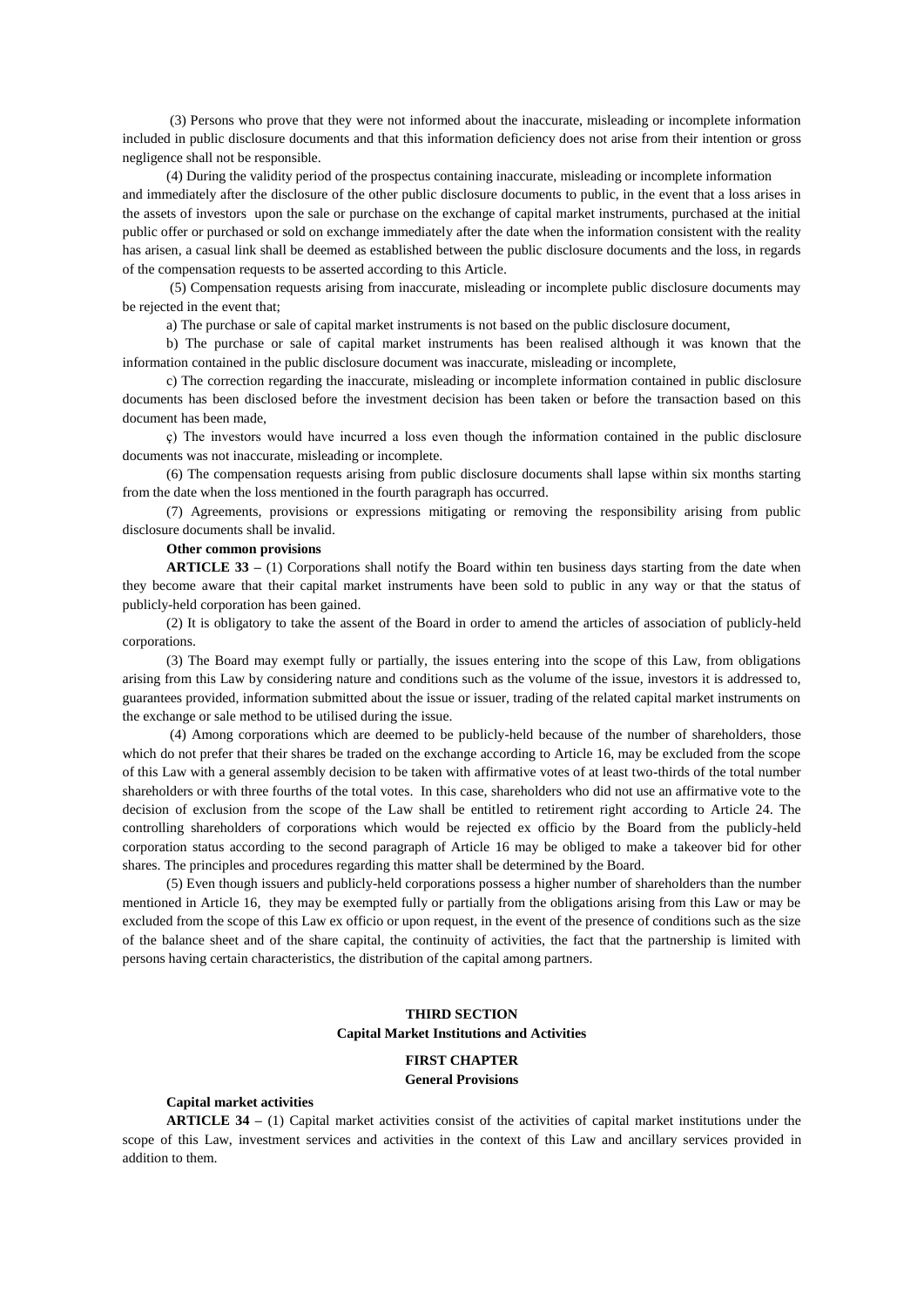#### **Capital market institutions**

**ARTICLE 35 –** (1) Capital market institutions which may operate in accordance with this Law are indicated below:

a) Investment firms

b) Collective investment schemes

c) Independent audit firms, appraisal firms and credit rating agencies that areto perform activities in the capital

market

ç) Portfolio management companies

d) Mortgage finance institutions

e) Housing finance and asset finance funds

f) Asset leasing companies

g) Central clearing institution

ğ) Central depository institutions

h) Trade repositories

ı) Other capital market institutions the establishment and activity principles for which are determined by the

Board

### **Common provisions**

**ARTICLE 36 –** (1) Article 14 shall be applied by analogy in the preparation and publication of the financial statements and reports of capital market institutions.

(2) The first and second paragraphs of Article 17 shall be applied by analogy to capital market institutions regarding corporate governance principles.

# **SECOND CHAPTER**

# **Investment Services and Activities**

### **Investment services and activities**

**ARTICLE 37 –** (1) Investment services and activities under the scope of this Law are as follows:

a) Reception and transmission of orders in relation to capital market instruments

b) Execution of orders in relation to capital market instruments in the name and account of the customer or in their own name and in the account of the customer

c) Dealing on own account

ç) Portfolio management

d) Investment advice

e) Underwriting of capital market instruments on a firm commitment basis

f) Placing of financial instruments without a firm commitment basis

g) Operation of multilateral trading systems and regulated markets other than exchanges

ğ) Safekeeping and administration of capital market instruments in the name of the customer and portfolio custody services

h) Conduct of other services and activities to be determined by the Board

**Ancillary services**

**ARTICLE 38 –** (1) Ancillary services which may be carried out by investment firms and portfolio management companies are as follows:

a) Providing advisory services concerning capital markets

b) Granting credits or lending and providing foreign exchange services limited to investment services and activities

c) Providing investment research and financial analysis or general advice concerning transactions in capital market instruments

ç) Providing services in relation to the conduct of underwriting

d) Providing intermediary services for obtaining financing by borrowing or through other means

e) Wealth management and financial planning

f) Conduct of other services and activities to be determined by the Board

# **Obligation to take permission for activities**

**ARTICLE 39 –** (1) The performance of investment services and activities as a regular occupation, business or a professional activity requires permission from the Board. Investment services and activities can only be performed by investment firms. Provisions regarding investment companies, portfolio management companies and exchanges shall be reserved. The Board is authorised to make regulations that allow the performance of each investment service and activity by separate institutions on the basis of capital market instruments or investment services and activities.

(2) Ancillary services shall be performed by investment firms and portfolio management companies according to principles determined by the Board, without being subject to a separate license.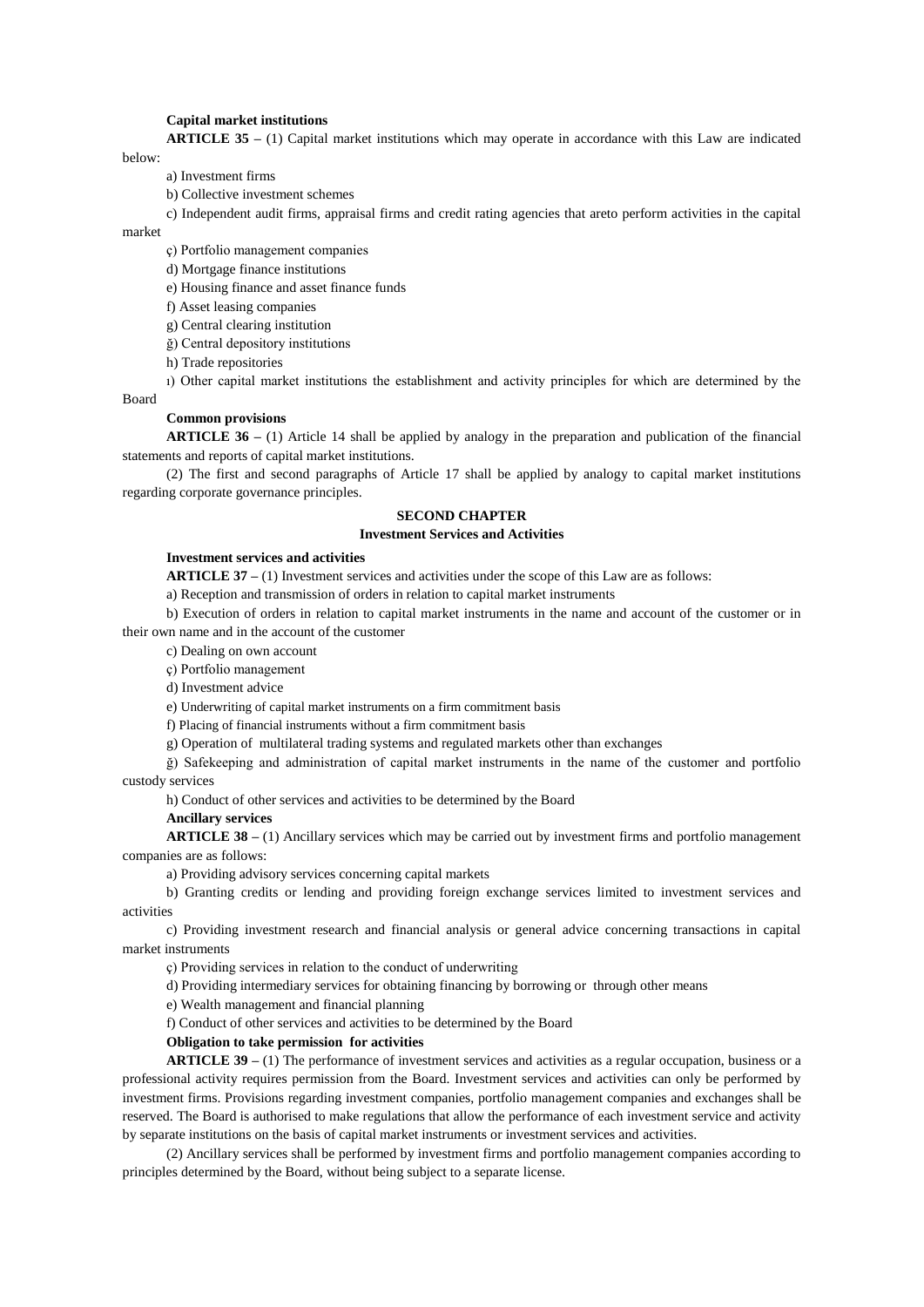(3) The Board may also grant permission for one or more than one types of investment services and activities on the basis of the capital market instrument. The Board may classify investment firms according to types of their investment services and activities and capital structure.

(4) The Board shall decide on applications for taking permission for activity within a maximum period of six months starting from the full submission of necessary documents to the Board and the state of affairs shall be notified to the interested person.

(5) Persons and institutions that do not meet the conditions mentioned in this Law and that are not permitted by the Board may not carry out investment services and activities, even in cases where they have been authorized according to their special laws.

(6) The Board may require professional liability insurance for the conduct of investment services and activities as well as ancillary services.

(7) The Board is authorised to determine principles and procedures regarding borrowing and lending transactions of capital market instruments as well as short selling transactions and to make regulations concerning margin trading of capital market instruments upon taking the opinion of the Undersecretariat for Treasury and the Central Bank of the Republic of Turkey.

(8) Principles and procedures regarding the conduct of investment services and activities as well as ancillary services shall be established by the Board.

(9) Investment services and activities enumerated in sub-paragraphs (a), (b), (c), ( $\check{g}$ ) and (h) of Article 37 of this Law may also be carried out by banks. Investment and development banks may also carry out the services enumerated in sub-paragraphs  $(\varphi)$ ,  $(\varphi)$  and  $(\varphi)$  of the same Article. The principles and procedures regarding investment services and activities to be carried out by banks in the context of the same Article shall be determined by the Board. With regard to these services and activities the Board may determine different principles and procedures according to the nature of capital market instruments and upon taking the opinion of the Banking Regulation and Supervision Agency according to characteristics of banks.

### **Licenses**

**ARTICLE 40 –** (1) A license showing investment services and activities to be carried out shall be granted to those that have been permitted by the Board to perform investment services and activities. Permission for one or more investment service and activity may be granted through a single license.

(2) Those who have not been permitted by the Board to perform investment services and activities and those whose permission has been cancelled may not carry out these services and activities and may not use any word or expression in their trade names or their announcements and advertisements which would create the impression that they perform these services and activities.

### **Withdrawal of the license and activity permission**

**ARTICLE 41 –** (1) In cases listed below, the Board may withdraw the permission for activity and license it has granted in the scope this Law, without prejudice to other related provisions of this Law:

a) Expressly renouncing the authority to carry out activities, or not performing any activity under the related permission for two years starting from the date the permission was granted

b) Having obtained permission for activity by making false or misleading statements or through other illegal means

c) No longer being able to meet the conditions required for the permission for activity and not being able to meet them again within three months starting from the date when it has been established by the Board that they have been lost,

(2) Those who have had all of their permissions withdrawn, are obliged to take the decision of termination or to change the related provisions of their articles of association including trade name, purpose and fields of activity, so as not to cover investment services and activities, within three months at the latest.

### **Principles regarding financial liability limits and employees**

**ARTICLE 42 –** (1) The maximum limit of financial liability that may be undertaken in respect of investment services and activities and ancillary services and minimum conditions to be required for managers of investment firms as well as the employees to be tasked with carrying out these services and activities shall be determined by the Board.

### **THIRD CHAPTER Investment firms**

### **Establishment conditions**

**ARTICLE 43 –** (1) For the Board to permit the establishment of intermediary institutions;

a) They must be established as joint stock corporations,

b) All of their shares must be registered,

c) Their shares must be issued for cash,

ç) Their capital must not be less than the amount determined by the Board,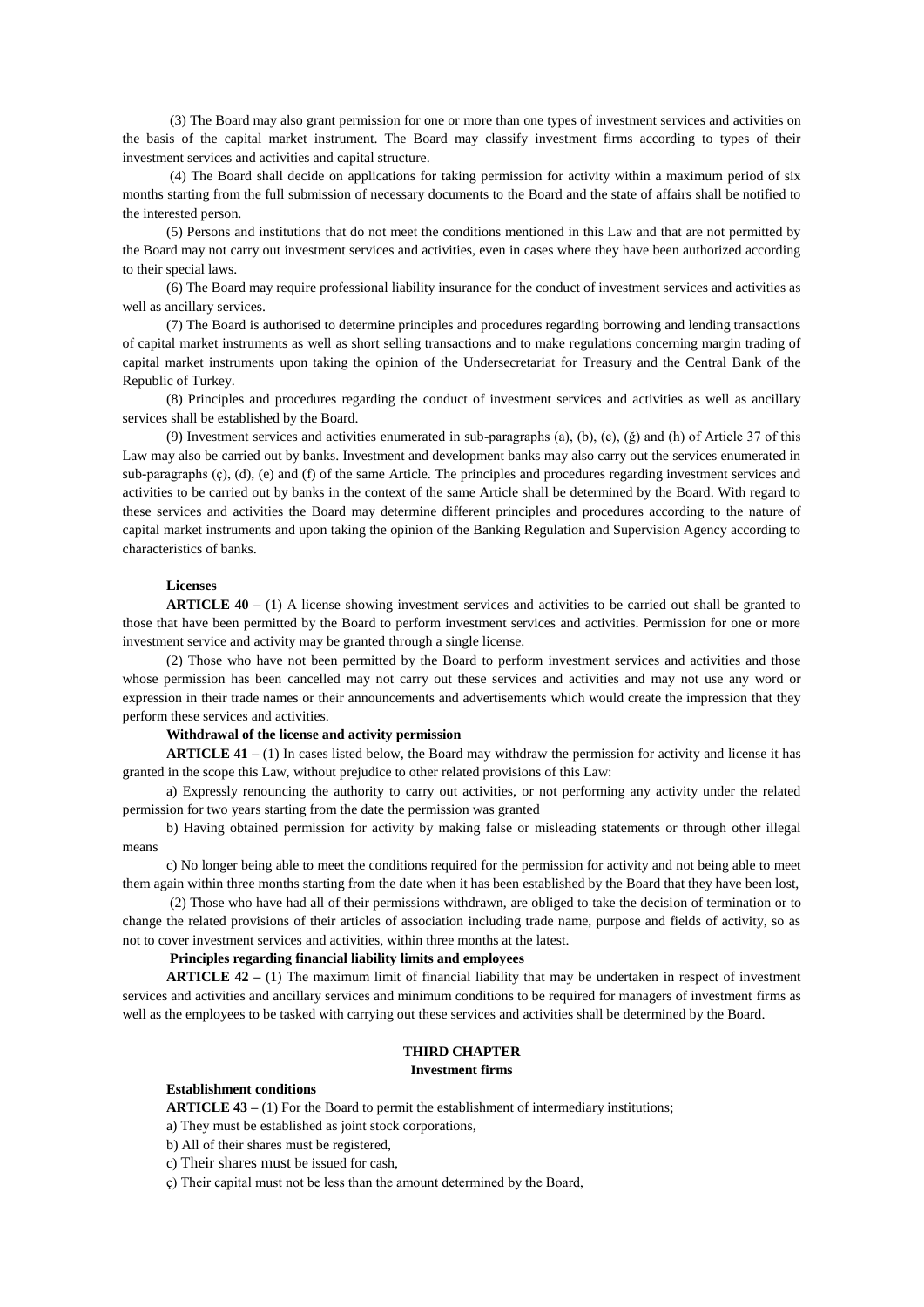d) Their articles of association must be in compliance with the provisions of this Law and related regulations,

e) Their founders must meet the conditions indicated in this Law and related regulations,

f) Their ownership structure must be transparent and clear.

(2) Conditions laid down in the first paragraph shall also be required for other investment firms with the exclusion of banks. The Board may determine additional conditions for these institutions.

(3) Principles and procedures regarding the implementation of this Article shall be determined by the Board. **Conditions related to founders** 

**ARTICLE 44 –** (1) Founding-partners of intermediary institutions;

a) Must not be bankrupt, or have declared composition with creditors or a decision of postponement of bankruptcy must not have been taken about them,

b) Must not be among persons liable for the sanction in institutions which have had one of their permissions for activity cancelled by the Board,

c) Must not have a finalised sentence due to the crimes in the context of this Law,

ç) A liquidation decision must not have been taken about them or the institutions where they were a partner according to the Decree Having the Force of Law dated 14/1/1982 and numbered 35 on the Transactions of Bankers in Payment Difficulty and its annexes,

d) Must not, even if the durations indicated in Article 53 of the Turkish Criminal Code dated 26/9/2004 and numbered 5237 have elapsed, have been sentenced to prison for five years or more due to a crime committed on purpose or sentenced for crimes committed against the security of the state, crimes committed against the constitutional order and the functioning of this order, the crimes of embezzlement, extortion, bribery, theft, fraud, forgery, abuse of confidence, fraudulent bankruptcy, rigging an auction, rigging in terms of discharging an obligation, hindrance or destruction of an information system, deletion or alteration of data, abuse of bank or credit cards, laundering proceeds of crime, smuggling, tax evasion or unjustified benefit,

e) Must have necessary financial strength and the honesty and reputation that the job requires.

Conditions indicated in sub-paragraph (a) shall not be taken into consideration in the implementation of this paragraph in the event that ten years have elapsed since the decision regarding the rescission or closing of bankruptcy proceedings or the approval of composition offer while the conditions indicated in sub-paragraph (b) shall not be taken into consideration in the implementation of this paragraph in the event that ten years have elapsed since the date when the decision related to this has been finalised.

(2) Legal entities which are founding-partners of intermediary institutions as well as partners having directly or indirectly a significant influence, for which conditions shall be determined by the Board, shall meet the conditions mentioned in the first paragraph.

(3) The assent of the Board is required for the transformation processes of intermediary institutions and for amendments to their articles of association and; the permission of the Board is required for their share transfers and related principles and procedures shall be determined by the Board. Transfers which have been realised in violation of regulations made according to this paragraph shall not be registered to the share register and the records that are made in violation of this provision shall be null and void.

(4) Principles and procedures regarding outsourcing of supporting services by intermediary institutions in order to carry out their activities under the scope of this Law shall be determined by the Board.

(5) Conditions required for the founders of other investment firms with the exclusion of banks shall be determined by the Board.

#### **Conditions regarding the performance of activities**

**ARTICLE 45 –** (1) The requirements of investment firms and the rules and principles and they are obliged to abide by during the performance of investment services and activities and ancillary services shall be determined by the Board.

(2) Managers of investment firms shall meet the conditions other than financial strength mentioned in the first paragraph of Article 44 as well as conditions with regard to experience and education to be determined by the Board.

(3) In order to trade in exchanges investment firms are required to obtain the authority of trading from the related exchange.

(4) The Board is authorized to classify investors in order to determine the protection to be provided to investors during the performance of investment activities and services by investment firms.

(5) Investment firms are obliged to establish internal control units and systems that are appropriate to the investment services and activities they perform and that protect the rights and interests of investors in order to provide the follow-up and conclusion of investor complaints by also considering risks that may develop due to their activities.

# **Guarantees, investor assets and utilization principles**

**ARTICLE 46 –** (1) The Board may impose the obligation to deposit or hold a guarantee on those that perform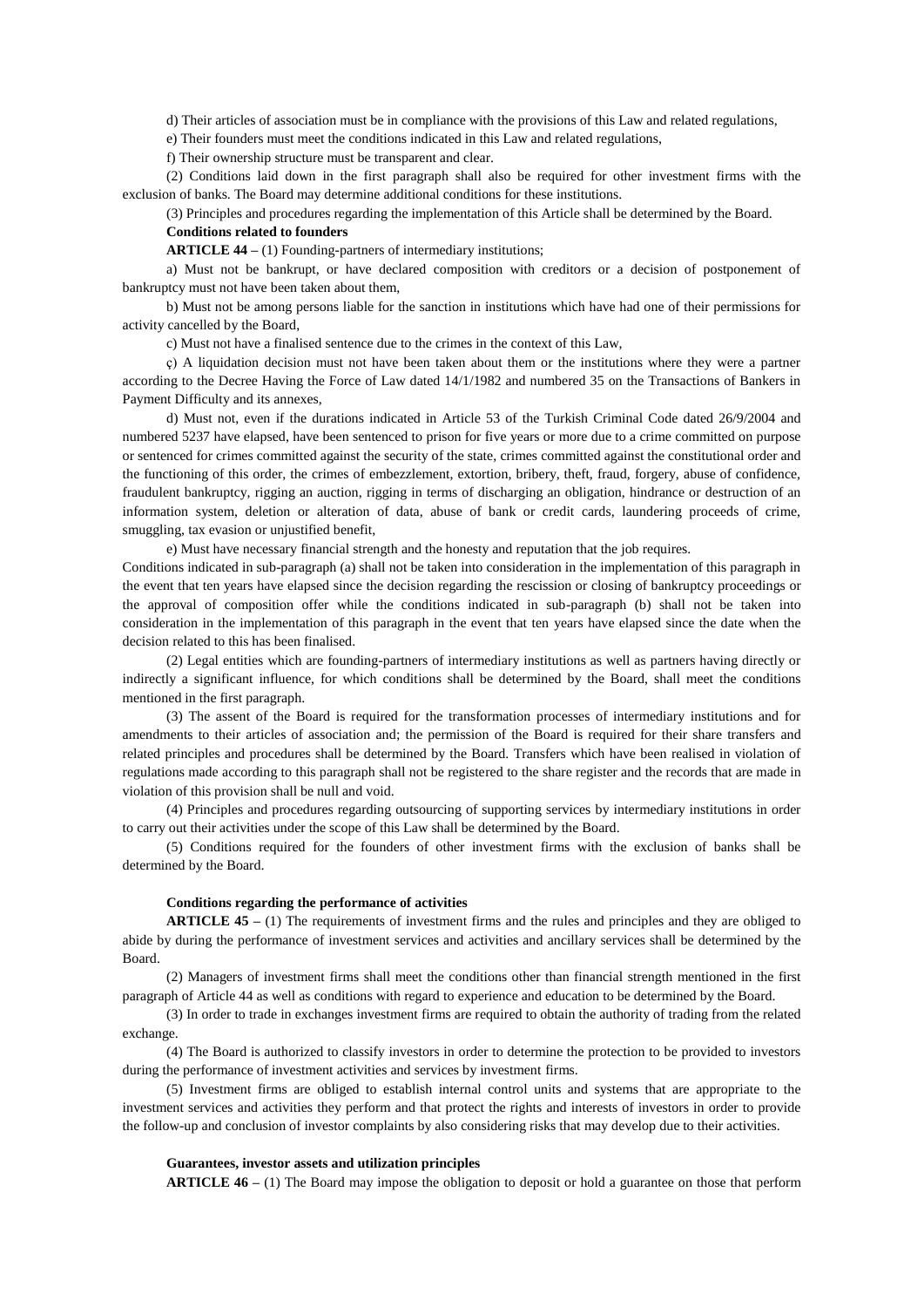investment services and activities.

(2) Investment firms may request from investors to provide a guarantee for margin trading of capital market instruments, lending transactions of capital market instruments or short sale transactions as well as other investment services and activities and ancillary services. Exchanges as well as clearing institutions and securities depositories may request from investment firms and investors to provide a guarantee in the context of investment services and activities.

(3) The principles and procedures concerning the type, amount, area and form of utilization of guarantees regulated in this Article as well as their deposit and release shall be determined by the Board.

(4) Guarantees regulated in this article shall not be used for purposes other than that for which they were deposited, shall not be transferred to third persons, attached even for public receivables, pledged, included in the bankruptcy estate and be subject to cautionary injunction.

(5) Cash and capital market instruments of investors under any form that are maintained at investment firms shall be monitored separately from the assets of investment firms. The assets in question shall not be used by deposited institutions without the express consent of investors for purposes other than that for which they were deposited or in a way that would provide a benefit to themselves or to third persons.

(6) Cash and capital market instruments of investors under any form that are maintained at investment firms may not be attached even for public receivables, pledged without the prior consent of investors, included in the bankruptcy estate and be subject to cautionary injunctions due to debts of investment firms and the same applies for the assets of investment firms due to the debts of investors.

## **Contracts of guarantee relating to capital market instruments**

**ARTICLE 47 –** (1) Contracts of guarantee with underlying capital market instruments that are monitored in a dematerialized form by the CRA shall be made in written form. The ownership of the capital market instruments underlying these contracts of guarantee may be transferred to the guarantee takeraccording to legal procedures in the framework of the contract or it may remain with the guarantee provider. In cases where there is no provision about this issue in the contract, the ownership of capital market instruments underlying the guarantee shall not be deemed to be transferred to the guarantee taker.

(2) Contracts of guarantee; where ownership is transferred to the guarantee taker; the guarantee takershall take over ownership rights of capital market instruments underlying the guarantee by complying with legal procedures at the moment of the conclusion of the contract of guarantee. Upon the termination of the contract of guarantee, the guarantee taker shall return the ownership of the underlying capital market instruments or their equivalents to the guarantee provider.

(3) Contracts of guarantee; where ownership remains at the guarantee provider; parties shall come to an agreement about the context in which the guarantee may be used, including the sale of the underlying capital market instrument. Upon the termination of the contract of guarantee, the guarantee taker shall return to the guarantee provider the underlying capital market instruments or their equivalents if he has used these instruments.

(4) Where a receivable would be met from the guarantee in case of default or due to reasons foreseen in the law or the provisions of the contract, the following provisions shall apply without the obligation to make any notification or warning, allow a period, permission or approval from judicial or administrative authorities or without the obligation to fulfill any pre-condition such as liquidation of the guarantee, through auctioning or another method:

a) In contracts of guaranteewhere ownership is transferred to the guarantee taker; unless otherwise provided in the contract between the parties, the guarantee taker holds the right to sell the capital market instruments underlying the guarantee and meet his receivables from the sale amount provided that this value is not below the values on the exchange or other organised markets if they are listed in these markets or the right to deduct the value of these instruments from the obligations of the guarantee provider ,.

b) In contacts of guarantee where ownership remains at the guarantee provider; the guarantee taker, holds the right to sell the capital market instruments underlying the guarantee to meet his receivables provided that this value is not below the values on the exchange or other organised markets if they are listed in these markets or the right to deduct the value of these capital market instruments from the obligations of the debtor by assuming ownership of these instruments.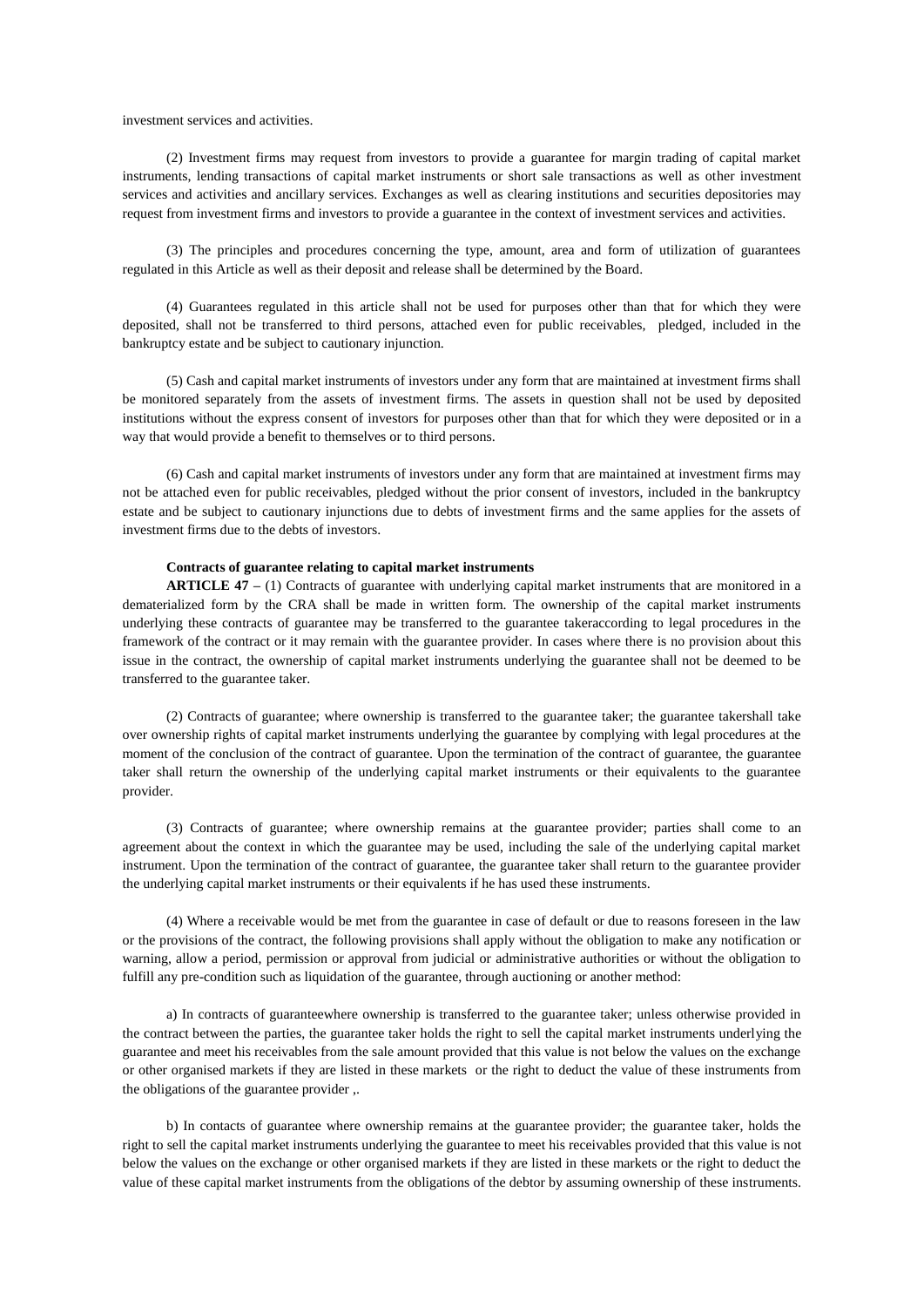In order for the guarantee taker to be able to assume ownership of the capital market instruments underlying the guarantee, the fact that this right may be used and the way the evaluation should be made if the capital market instrument is not listed in the exchange or in other organised markets shall be expressly stated in the contract of guarantee concluded between the parties.

c) In the utilization of the rights arising in case of default in the implementation of sub-paragraphs (a) and (b), the highest value at the due date shall be considered for the capital market instruments underlying the guarantee listed in the exchange or other organised markets. The amount remaining after guarantee taker makes use of this right and meets his receivables, shall be returned to the guarantee provider.

(5) In the event that a decision on the restructuring of assets or a similar decision or a liquidation decision is taken by judiciary or administrative authorities concerning the guarantee taker or the guarantee provider, the capital market instruments underlying the guarantee as well as the rights of the guarantee taker and the guarantee provider shall not be affected by this decision and shall also be valid for the related restructuring or liquidation authority. This provision shall also be valid for transactions realised the same day after such decisions have been taken, provided that the guarantee has been provided before the related decision and that the guarantee taker is good faith.

(6) The provisions of this Article shall not be applicable to contracts of guarantee and guarantee provisions the provisions and consequences for which have been established in specific laws.

# **FOURTH CHAPTER**

# **Collective Investment Schemes**

### **Investment companies**

**ARTICLE 48 –** (1) Investment companies are joint stock corporations with fixed or variable capital established in order to issue their shares and with the purpose of managing the portfolios comprised of capital market instruments, real estates, venture-capital investments and other assets and rights to be determined by the Board

(2) The principles and procedures regarding the establishment and the founders of investment companies, the transformation of joint stock corporations into investment companies, removing from the investment company status, minimum free float rate, activity principles, types and share transfers, prospectus and the publication of prospectus, valuation of the assets and rights in their portfolios and safekeeping of assets , portfolio restrictions, management principles, capital increases and reduction of capital, issue of privileged shares, profit distribution and acquisition of their own shares, liquidation and termination as well as the other obligations they would be subject to shall be determined by the Board.

(3) It is compulsory to take the assent of the Board for the amendments of the articles of association of investment companies.

### **Conditions regarding the establishment and activities of investment companies**

**ARTICLE 49 –** (1) In order to authorise the establishment of investment companies, it is compulsory that;

a) They are established as joint stock corporations with authorised capital,

b) Their initial capital is not less than the amount determined by the Board,

c) Their shares are issued for cash and the amount of their shares are paid in full and cash during the establishment,

ç) Their trade names include the designation of "Investment Company", d) Their articles of association conform to the provisions of this Law and other related regulations,

e) An institution authorized by the Board has been determined for the purpose of carrying out the portfolio custody service,

f) They meet the other conditions to be determined by the Board.

Provisions related to investment corporations with variable capital shall be reserved.

(2) The provisions of Article 44, the second paragraph of Article 45 and Article 42 shall be applied by analogy to respectively the founders, managers and employees of investment companies.

(3) Conditions related to the establishment of investment companies shall also be required in transformation to investment companies,

(4) Investment companies may take service from a portfolio management company, provided that there is a provision in their articles of association and that they take the approval of the Board.

(5) Assets that are deemed suitable to be taken into the portfolio may be as assigned as capital in kind at the establishment and capital increase of real estate investment companies. The principles and procedures regarding the valuation of these assets shall be determined by the Board. Real estate investment companies may offer to public the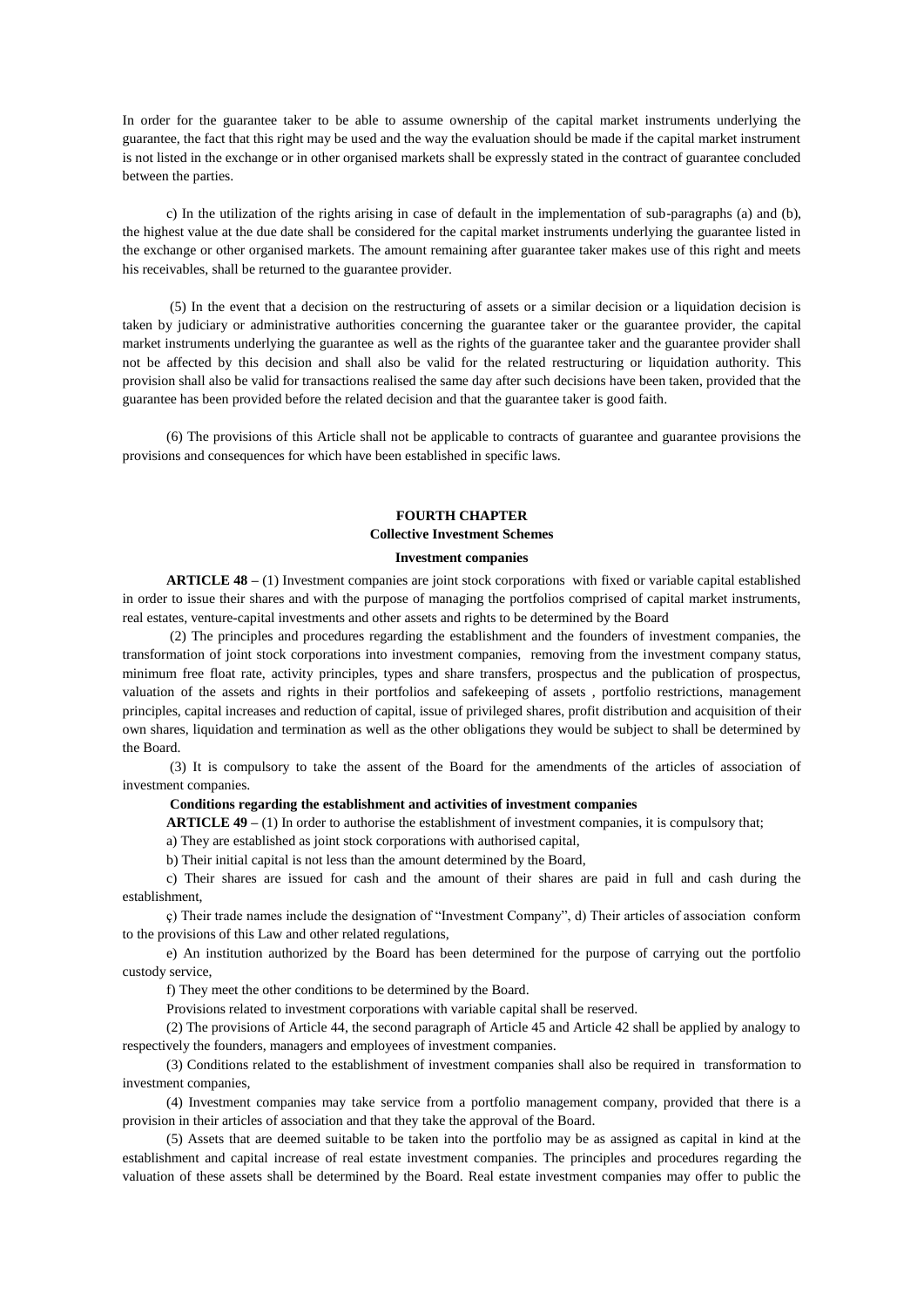shares they would issue in value of the capital in kind according to the principles to be determined by the Board.

(6) Provisions of sub-paragraph (f) of the second paragraph of Article 408 of the Law numbered 6102 as well as provisions of Article 23 of this Law shall not be applied in the wholesale of the assets of real estate investment companies, the maximum ratio of which would be determined by the Board.

### **Investment companies with variable capital**

**ARTICLE 50 –** (1) Investment companies with variable capital are investment companies of which the capital remains at any time equal to their net asset value. Net asset value is the amount calculated by deducting the liabilities from the total market value of assets.

(2) The shares of investment companies with variable capital consist of investor's shares and founder's shares that have to be in the name of the holder. The shares of investment companies with variable capital do not have a nominal value. Founder's shares shall be allocated to those who established the investment company with variable capital by fulfilling the capital commitment. The founder's shares may also be issued after the establishment in order to be allocated to the existing founder partners or third persons with the permission of the Board and the decision of the general assembly. The transfer and redemption of founder's shares shall be subject to the approval of the Board within the framework of the principles determined by the Board. The transfer of founder's shares executed without taking the approval of the Board shall not be recorded to the share register and the records that are made in violation to this provision shall be null and void. Investor's shares do not give administrative rights to their holders.

(3) Investment companies with variable capital shall issue shares and redeem the issued shares in accordance with the provisions of this Law. Investment companies with variable capital are obliged to redeem the shares upon the request of the shareholder and pay back the share value that corresponds to this in the capital of the company. Principles and procedures regarding the redemption of shares shall take place in the articles of association.

(4) In the event that the value of the founder's shares of investment companies with variable capital falls under the amount determined by the Board or that the investment company's financial situation becomes insolvent, the board of directors shall notify this situation to the Board without delay. Following the notification, the board of directors shall immediately call the general assembly to a meeting for the purpose of taking the necessary measures and the general assembly shall gather within thirty days at the latest. In the event that the founder's shares cannot be raised to the amount determined or that the weakness of the financial situation cannot be recovered, the Board is authorised to take all kinds of measures about the investment companies with variable capital, including but not limited to liquidation.

(5) Investment companies may be transformed into investment companies with variable capital. The principles regarding the transformation procedure, general assembly meeting and decision quorums concerning the transformation, takeover bids to be made to shareholders because of the transformation and the determination of the bid price, protection of the rights and obligations of existing shareholders and the other issues shall be determined by the Board.

(6) The principles and procedures regarding the activity and management principles of investment companies with variable capital, valuation of assets and rights in their portfolios, safekeeping of their assets, portfolio restrictions, prospectus and publication of prospectus, the issue, sale and redemption of their shares, cessation of this redemption, their liquidation and termination shall be determined by the Board.

### **Provisions not applicable for investment companies with variable capital**

**ARTICLE 51 –** (1) Provisions of joint stock corporations of the Law numbered 6102 regarding the principles of equity capital, minimum amount of capital, minimum content of articles of association, commitments of capital in-kind, nominal value, acceptance of its own shares by the corporation as acquisition or in pledge, the procedure of capital increase and reduction, share commitment and its payment, restrictions of share transfer, profit and loss account and profit distribution, reserves and liquidation shall not be applicable for investment companies with variable capital.

### **Investment Funds**

**ARTICLE 52 –** (1) The asset which is established by portfolio management companies within the fund rules in conformity with the fiduciary ownership principles on the account of the savers, with money or other assets gathered from savers pursuant to the provisions of this Law in return for fund units in order to operate the portfolio or portfolios consisting of instruments and rights determined by the Board and which does not have a legal entity is called an investment fund.

(2) For taking a permission for establishment of an investment fund, the founder must come to an agreement with an institution which has been authorised by the Board in order to give a portfolio depositary service and the fund rules must be approved by the Board. The applications regarding the establishment of investment fund shall be concluded by the Board within two months starting from the full submission of the necessary documents to the Board and the state of affairs shall be notified to the interested persons.

(3) The portfolio management company represents, manages or supervises the management of the fund so as to protect the rights of the investment fund unit holders. The portfolio management company shall be entitled, in its own name and in the account of the investment fund, to dispose of the assets belonging to an investment fund in accordance with the legislation and fund rules and to exercise any rights attaching thereto.

(4) In the event that no provision takes place in this Law, in the related legislation and in the fund rules,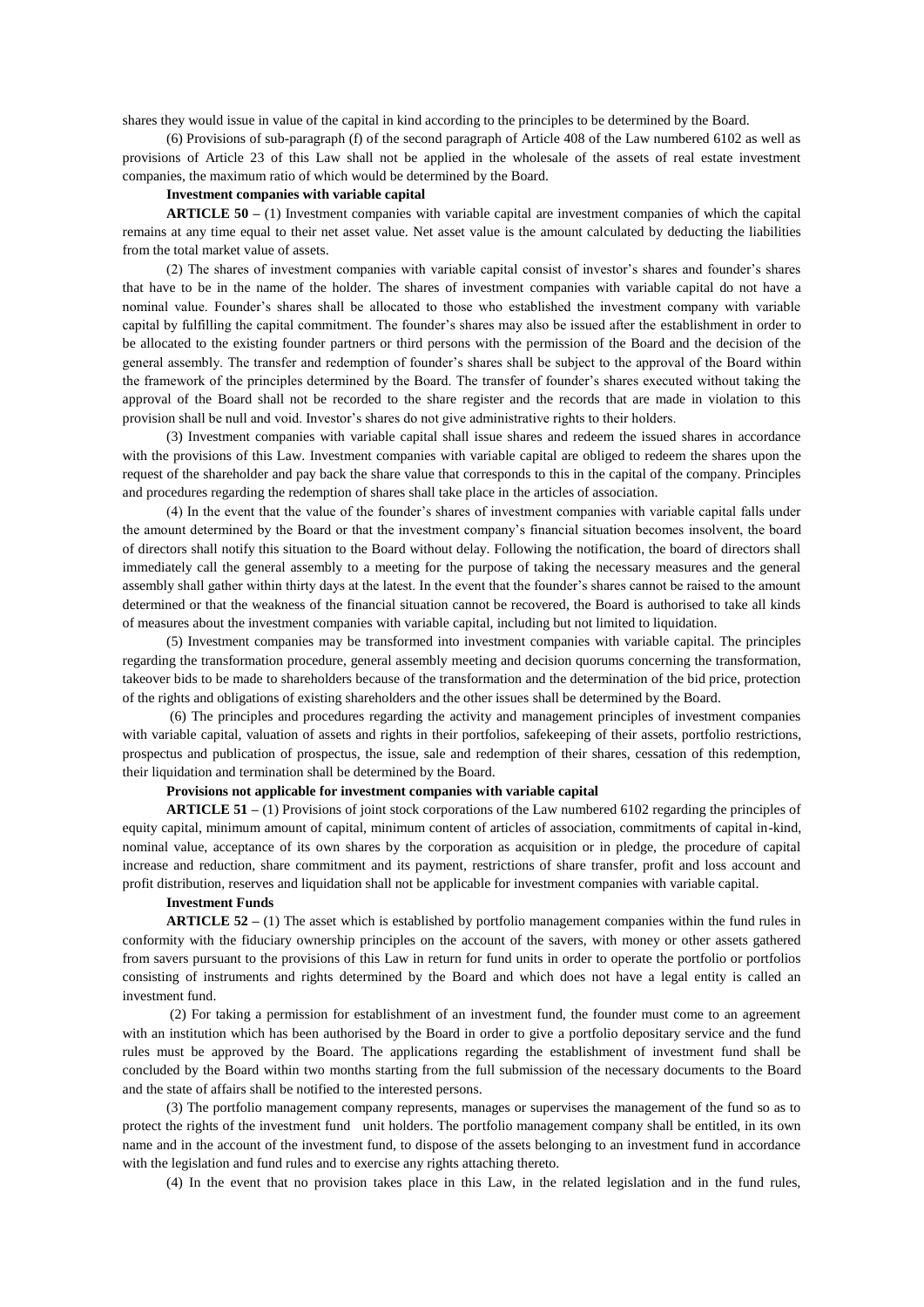provisions of Article 502 to 514 of the Turkish Code of Obligations dated 11/1/2011 and numbered 6098 shall be applied by analogy to the relations between the portfolio management company and the holders of fund units.

(5) The fund shall be deemed as a legal entity limited to registration with the land registry. The real estates in the portfolio of the investment fund, rights based on the real estates and the bills based on the real estates shall be registered to the land register in the name of the fund. The transactions to be performed in the land registry in the name of the fund shall be executed with the common signatures of the persons authorised in the name of the portfolio management company and the institution carrying out the portfolio depositary service.

(6) The Board may authorise, by taking the opinion of the Central Bank of the Republic of Turkey and the Undersecretariat of Treasury, that the purchase and redemption of the fund units be made in terms of foreign currencies of which the selling and buying rates are declared daily by the Central Bank of the Republic of Turkey.

### **Segregation of the fund assets**

**ARTICLE 53** – (1) The assets of the fund are segregated from the assets of the portfolio management company and the institution that would carry out the portfolio depositary service.

(2)The fund assets cannot be used as collateral or be pledged, other than being used for taking credits, derivative instrument transactions, short selling transactions, or similar transactions realised as a party in the name of the fund, provided that these transactions are on the account of the fund and that a provision exists in the fund rules. The fund assets cannot be disposed of for any other purpose, even when the management or supervision of the portfolio management company or of the institution carrying out the portfolio depositary service is transferred to public institutions, cannot be attached including the purpose of collecting public receivables, cannot be included in the bankrupt's estate and cannot be subject to cautionary injunction.

(3) In the event that the fund assets are liquidated, payments may only be made to the holders of fund units.

(4) The debts and liabilities of portfolio management companies to third persons and the receivables of investment funds from the same third persons may not be set off against each other.

### **Other authorities granted to the Board regarding investment funds**

**ARTICLE 54 –** (1) The Board determines the principles and procedures related to the following;

a) The establishment of the fund, eligible assets that can be allowed in portfolios as of fund types, portfolio restrictions, valuation principles, rules regarding the determination of the fund profit and its distribution as well as principles concerning the activities and management of the fund, its merger, transformation, termination and liquidation,

b) The preparation of the fund rules, management and depositary contracts, their scope, amendments, registration and announcements, the value of fund units, calculation and announcement of issue and redemption prices, purchase and sale principles, fund management and depositary fees,

c) The issue of fund units,

ç) The prospectus of funds and other public disclosure requirements,

#### **Portfolio management company**

**ARTICLE 55 –** (1) A portfolio management company is a joint stock corporation of which the main field of activity is the establishment and management of investment funds. It is compulsory to take the authorisation of the Board for the establishment of a portfolio management company and the launching of its activities. The related principles and procedures shall be determined by the Board. The applications of portfolio management companies for establishments shall be concluded by the Board within six months starting from the full submission of the necessary documents to the Board and the state of affairs shall be notified to the interested persons.

(2) The provisions of Article 43, Article 44, the second paragraph of Article 45 and Article 42 shall be applied by analogy respectively to the establishment of the portfolio management company, its founders, managers and employees.

(3) Assets included in the portfolios of persons and institutions to whom the portfolio management company provides services and which may be subject to depository shall be kept by institutions giving portfolio depositary services according to the principles determined by the Board.

(4) Principles and procedures regarding the shareholders of portfolio management companies, share transfers, minimum capital and capital adequacy, establishment and management of investment funds, portfolio management and investment advisory activities as well as other capital market activities they may carry out besides their main field of activity and obligations to deposit a guarantee related to their activities shall be determined by the Board.Guarantees deposited by portfolio management companies cannot be pledged, attached even for public receivables, disposed of for purposes other than the intended ones, transferred to third persons, included in the bankrupt's estate and be subject to any cautionary injunction.

(5) It is compulsory to take the assent of the Board in the transformation processes of portfolio management companies and (in the) amendments of their articles of association.

(6) Portfolio management companies are obliged to protect the interests of funds they manage, holders of fund units and their other clients in carrying out their activities.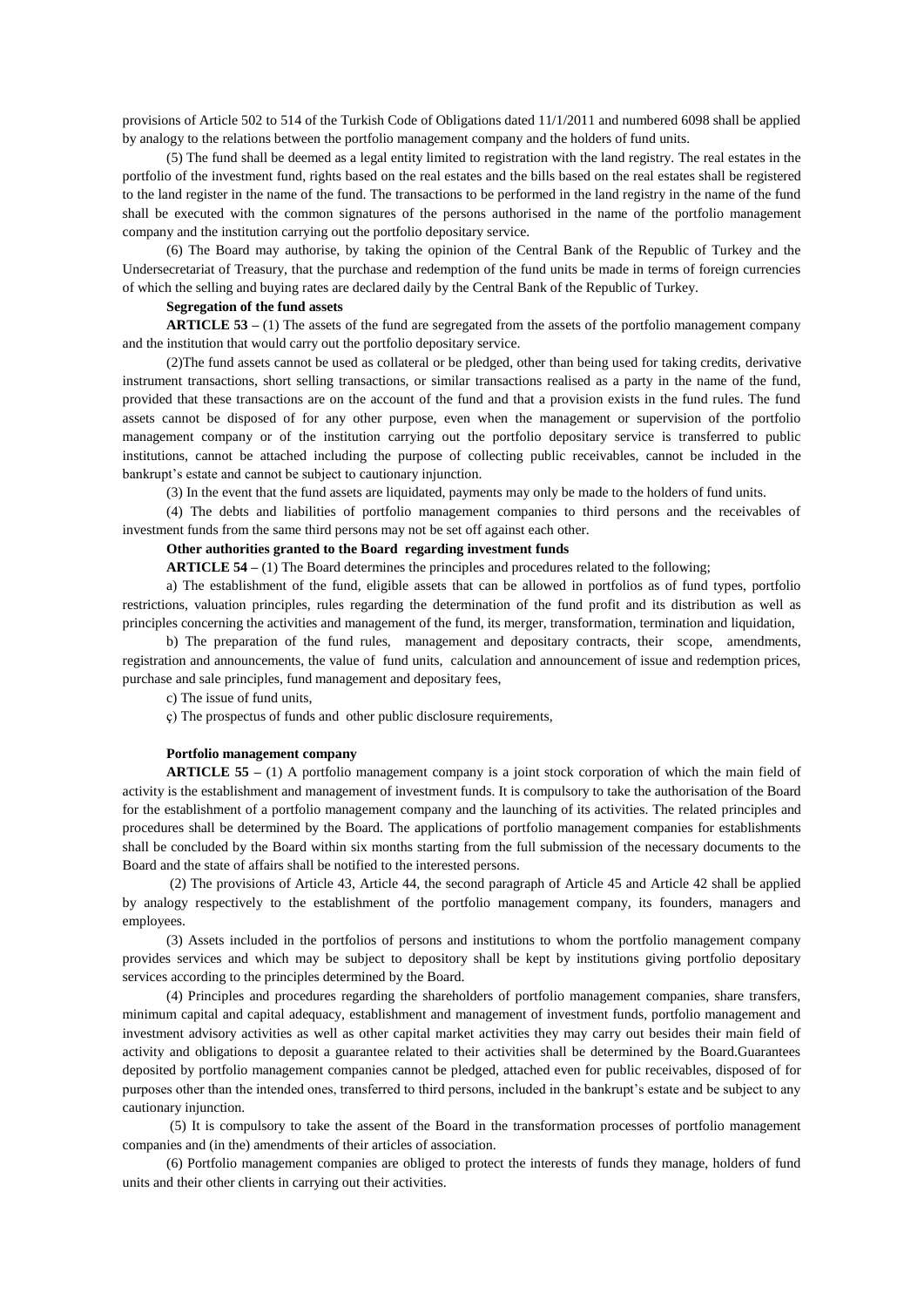#### **Portfolio depositary service and the responsibility arising from it**

**ARTICLE 56 –** (1) Assets in the portfolios of collective investment schemes, shall be entrusted to the institution carrying out portfolio depositary services in order to be kept in a separate custody account opened in the name of these institutions. The portfolio depositary service includes the following;

a) Ensuring that the issue and redemption of fund units of investment funds are carried out in accordance with the provisions of the legislation and the fund rules ,

b) Ensuring that the issue and redemption of the shares of investment companies with variable capital are carried out in accordance with the provisions of the legislation and the articles of association,

c) Ensuring that the value of a unit for investment funds or a share for investment companies with variable capital are calculated in accordance with the valuation principles determined within the framework of the provisions of the legislation and the provisions of the fund rules or those of the articles of association,

ç) Carrying out the directives of portfolio management companies, investment companies with variable capital, and investment companies, on condition that they are not in conflict with the legislation, the fund rules and the articles of association,

d) Ensuring that in transactions involving the assets of collective investment schemes, the amounts arising from obligations are transferred to them within the appropriate period ,

e) Ensuring that the incomes of collective investment schemes are disposed in accordance with the legislation and the fund rules or articles of association,

f) Ensuring that purchase and sale of assets of collective investment schemes, portfolio structures and transactions are in accordance with the legislation and fund rules or articles of association.

(2) The institution which carries out portfolio depositary services in the context of this Article shall be liable for any damages it has caused to the portfolio management company and holders of fund units in investment funds and to the corporation in investment companies, due to not fulfilling its obligations.

(3) The portfolio management company or the investment company is obliged to request from the institution carrying out the depositary services and the institution carrying out the depositary services is obliged to request from the portfolio management company or the investment company the compensation of the damages arising due to the violation of the provisions of this Law. The right to file a suit shall be reserved for shareholders or holders of fund units.

(4) The institution carrying out portfolio depositary services may keep the assets under its custody totally or partially at other institutions carrying out depositary services. In this case, all the institutions providing the portfolio depositary service shall be jointly liable.

(5) The Board may set out the obligation to monitor the assets that are deemed appropriate and are included in the portfolios of collective investment schemes in the accounts opened in the name of the related collective investment scheme at the central depository institution or the central clearing institution. The obligations of the institution carrying out the portfolio depositary service shall also continue in this case.

(6) The institution carrying out the portfolio depositary service and the portfolio management company cannot be the same legal entity. As they perform their tasks, the institution carrying out the portfolio depositary service and the portfolio management company are obliged to act independently and solely in the interest of the fund unit holders or shareholders. (7)The managers of the institution carrying out the portfolio depositary service and the ones of the investment firm providing intermediary services in the purchase and sale of assets to the fund portfolio as well as the persons authorised to represent and bind these institutions cannot be the shareholders, managers or representatives of the portfolio management company. The shareholders of the portfolio management company, managers as well as the persons authorised to represent and bind these companies cannot be managers or representatives of the institution providing the portfolio depository service.

(8) The Board may determine different principles or grant an exemption regarding the portfolio depositary obligation according to the qualifications of the assets in fund portfolios, the issuer, investors to whom the issue is directed, the capital structures of portfolio management companies and investment companies as well as the nature of the issue.

(9) The principles and procedures regarding the qualifications of the institutions that would carry out portfolio depositary services and the carrying out of this activity shall be determined by the Board.

### **FIFTH CHAPTER**

#### **Housing and Asset Finance and Mortgage Finance Corporations**

#### **Housing and asset finance**

**ARTICLE 57** – (1) Housing finance is extension of loans to consumers to acquire houses; leasing of houses to the consumers through financial leasing; extension of loans to consumers under the guarantee of the houses that the consumer owns and the extension of loans for the refinancing of these loans. The transactions performed by housing finance institutions, housing finance funds and mortgage finance corporations on the basis of these loans and receivables or under their guarantee are also in this scope.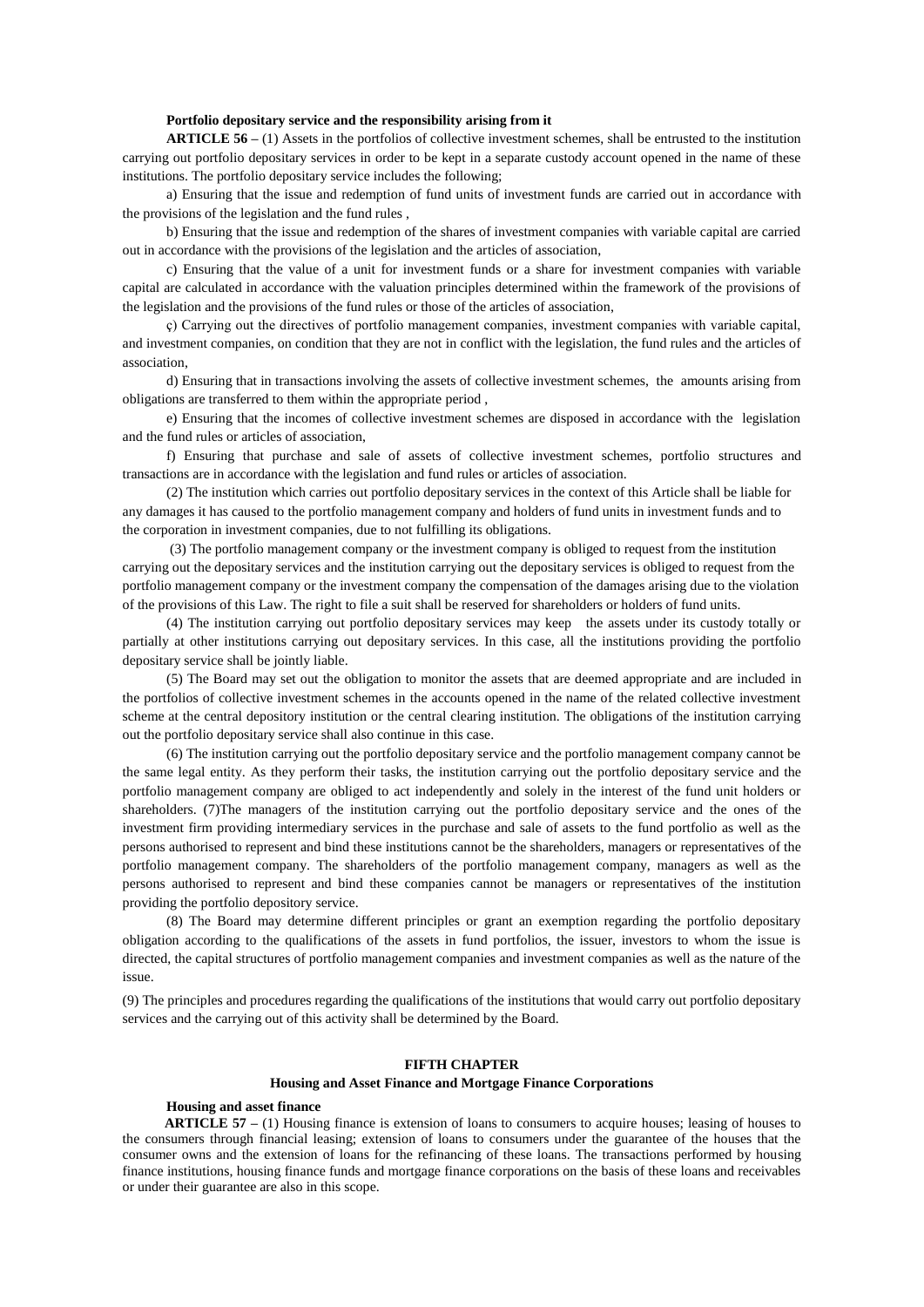(2) Housing finance institutions are banks that lend or lease directly to the consumer in the context of housing finance as well as leasing companies and finance companies which are deemed appropriate to operate in the housing finance activity by the Banking Regulation and Supervision Agency.

(3) It is compulsory that housing finance institutions determine the purpose of acquiring a house with adequate information and documents and that the granted loan or the financial leasing made be secured with mortgage or with guarantees deemed appropriate by the Board.

(4) Asset finance is the issue of asset-backed capital market instruments deemed appropriate by the Board, including those under housing finance.

(5) The Board may compel that valuation be made in the context of housing and asset finance at each phase by appraisal institutions meeting the qualifications determined by the Board.

(6) The Undersecretariat of Treasury is authorized to determine the principles and procedures regarding insurance contracts related to housing and asset finance while the Ministry of Customs and Trade is authorized to determine the principles and procedures regarding the refinance of loans extended to consumers or receivables within the context of housing and asset finance.

#### **Housing and asset finance funds**

 **ARTICLE 58 –** (1) The housing finance fund is a property established by means of the funds collected in return for mortgage-backed securities, on behalf of the mortgage-backed securities`holders, while the asset finance fund is a property established by means of the funds collected in return for asset-backed securities, on behalf of the asset-backed securities' holders; both funds are established in accordance with the principle of fiduciary ownership with the fund rules and do not have a legal identity. Mortgage-backed and asset-backed securities are capital market instruments issued by putting as contingency the assets taking place in the portfolios of the related funds or mortgage institutions.

(2) The assets of the funds mentioned in this article cannot be used as collateral or be pledged, except being used for taking credits, performing derivative instrument transactions, short selling transactions, or similar transactions realized as a party in the name of the fund, provided that they are on the account of the fund and that a provision exists in the fund rules. The assets of the fund are separate from the assets of the founder, the assets of those providing services to the fund and of those transferring their receivables or assets to the fund portfolio. Until mortgage or asset-backed securities have been redeemed; the fund assets cannot be disposed of with another purpose, even when the management or audit of the founder, of those carrying out services to the fund and of those who transferred their receivables and assets to the fund portfolio is transferred to public institutions, they cannot be attached even for the purpose of collecting the public receivables, they cannot be included in the bankruptcy estate and cannot be subject to a cautionary injunction.

(3) The fund board represents and manages the fund so as to protect the right of the mortgage-backed or assetbacked securities' holders. The fund board shall be responsible from the accuracy of records related to assets included in the fund portfolio as well as for the protection and keeping of these assets.

(4) In the event that no provision takes place in this Law, in the related legislation and in the fund rules, provisions of article 502 to 514 of the Law numbered 6098 shall be implemented by analogy to the relations between the fund board and the holders of mortgage-backed or asset-backed securities.

(5) In the event that an asset which is collateralized with mortgage is included in the fund portfolio, the fact that this asset has been transferred to the fund shall be registered in the declaration section of the related registry. In this case, the Board may require that the mortgage of property be registered to the related registry in the name of the fund.

(6) The principles and procedures regarding the establishment of the fund, its founders, activity conditions, its management and termination as well as the principles and procedures concerning the issuance of mortgage-backed or asset-backed securities shall be determined by the Board.

(7) Mortgage finance corporations may issue mortgage-backed or asset-backed capital market instruments without establishing a housing or asset finance fund. The principles and procedures regarding these issuances shall be determined by the Board.

#### **Mortgage-backed and asset-backed securities**

**ARTICLE 59 –** (1) Mortgage-backed and asset-backed securities are capital market instruments that are in the status of general obligation for issuers and are issued by putting up as contingency the collaterals.

(2) The issuers are obliged to follow-up the assets which are the collaterals of mortgage-backed or asset-backed securities apart from the other assets. The Board may require that the records of assets put up as collateral be also kept by a separate institution besides the issuer.

(3) Until mortgage or asset-backed securities have been redeemed; assets put as collateral cannot be disposed of with a purpose other than collateral, even when the management or audit of the issuer is transferred to public institutions, they cannot be pledged, put up as collateral, be attached even for the purpose of collecting the public receivables, they cannot be included in the bankruptcy estate and cannot be subject to a cautionary injunction.

(4) In the event that the issuer cannot meet its obligations arising from mortgage-backed or asset-backed securities in due time, its management or audit is transferred to public institutions, its activity licence is cancelled or in the event of its bankruptcy, the income generated from assets put as collateral shall be used primarily in the payment to be made to the holders of mortgage-backed and asset-backed securities and to the counter parties of contracts that have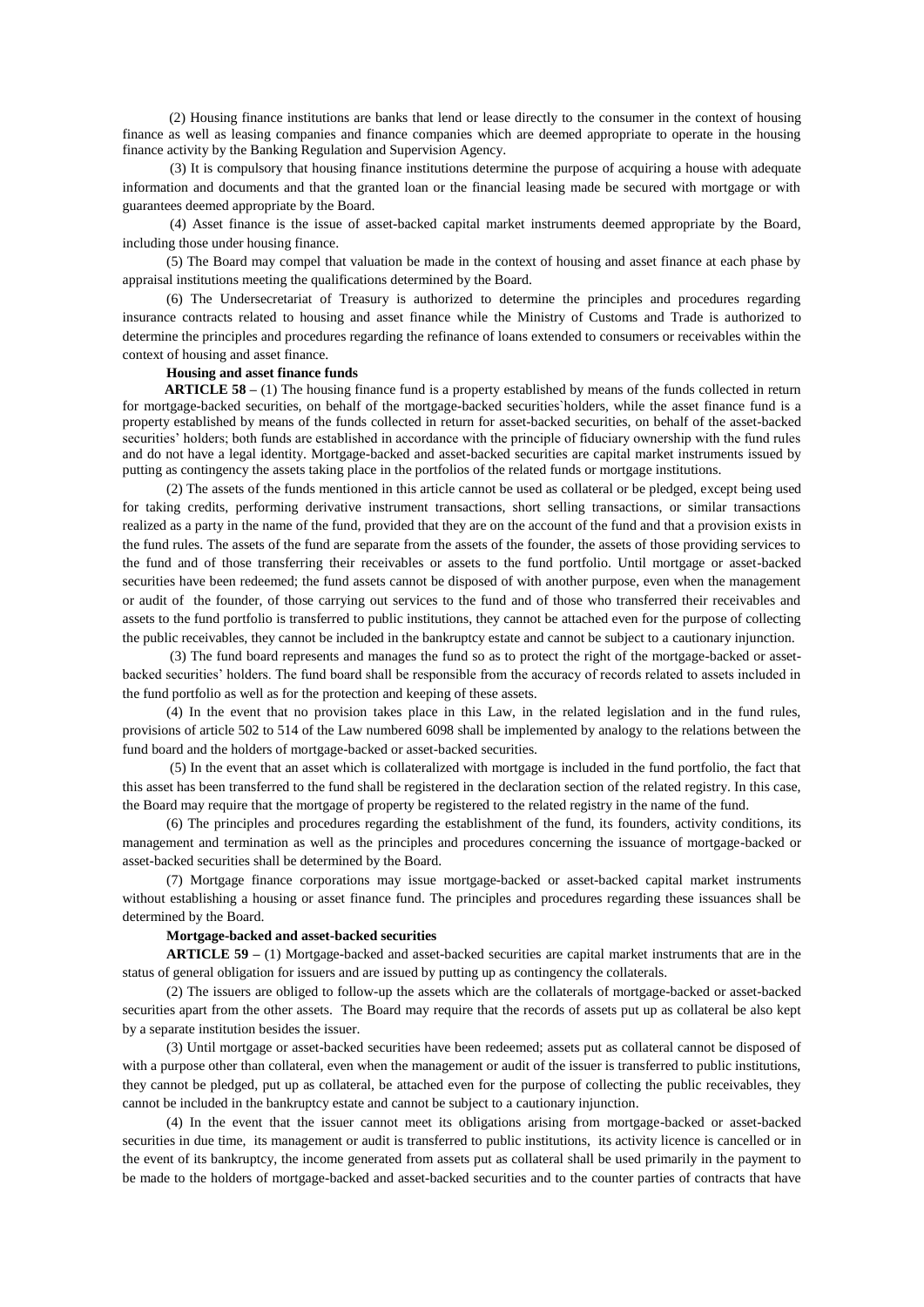been made in order to protect the assets put as collateral from risks. In the event that the holders of mortgage-backed and asset-backed securities and the counter parties of contracts that have been made in order to protect the assets put as collateral from risks cannot meet their receivables with assets put as collateral, they may have recourse to the other assets of the issuer.

(5) The principles and procedures regarding the issuers of mortgage-backed and asset-backed securities, their issue, issue limit, issue conditions, types and qualities of assets put as collateral, collateral harmony between mortgage and asset-backed securities and assets put as collateral, keeping of records of assets put as collateral, qualities that the collateral responsible should have and his responsibilities, the principles and procedures regarding the calculation of the payment in case a payment is made from assets put as collateral to the ICM in return for its services as well as the other matters concerning mortgage-backed and asset-backed securities shall be determined by the Board.

#### **Mortgage finance corporations**

**ARTICLE 60 –** (1) Mortgage finance corporations are joint stock corporations established in the context of housing and asset finance for the purpose of taking over the assets the types and qualities of which are determined by the Board, transferring them, managing the assets taken over and taking the assets as collateral as well as performing the other activities deemed appropriate by the Board.

(2) It is compulsory that the capital of mortgage finance corporations be paid in cash and free from all kinds of collusion, that it is not less than the amount determined by the Board; that the founders as well as the shareholders holding, directly or indirectly, 10 percent or more of their capital or their voting rights qualify for the requirements set for the banks' founder partners in the Law No. 5411.

(3) In the event that a resource has been procured from mortgage finance corporations by putting up as collateral the assets mentioned in the first paragraph, the assets put up as collateral cannot be disposed of for another purpose, be pledged, be put up as collateral, be attached by third persons even for the purpose of collecting public receivables, be subject to any cautionary injunction and be included in the bankruptcy estate, even when the management or audit of the institution which has been provided with the resource is transferred to public institutions.

The Board may require that the records of assets put up as collateral be also kept by a separate institution.

(4) Assets taken as collateral in the context of the first paragraph may be accepted as the collateral of mortgagebacked or asset-backed securities to be issued under article 59. The structure of the issuance shall be established so as to let the mortgage-backed and asset-backed securities under the general obligation of the institution which has been provided with a resource.

(5) The principles and procedures concerning the establishment of mortgage finance corporations, their founders, partners, their management and organisation structure, their activity rules and principles, their issuance of mortgage-backed capital market instruments as well as the principles and procedures regarding the other obligations they would be subject to shall be determined by the Board.

#### **Lease certificates and asset leasing companies**

**ARTICLE 61 –** (1) Lease certificates are capital market instruments the qualities of which are determined by the Board and issued by asset leasing companies for the purpose of providing the financing of all kinds of assets or rights and securing that their owners obtain a right from the generated incomes in proportion of their shares. The principles and procedures regarding the issuance and sale of lease certificates shall be determined by the Board.

(2) Asset leasing companies are joint stockcorporations established exclusively for issuing lease certificates.

(3) The asset leasing company cannot deal with any other activity except the ones indicated in its articles of association which has been given assent by the Board and no real rights may be established in favor of third persons on the assets and rights it holds except those permitted in its articles of association and it cannot lease or transfer these assets and rights against the interests of lease certificate holders. Until lease certificates have been redeemed, the assets and rights taking place in the portfolio of the asset leasing company cannot be pledged other than for the purpose of collateral, cannot be put up as collateral, cannot be attached even for the purpose of collecting public receivables, cannot be included in the bankruptcy estate and cannot be subject to any cautionary injunction even when the management or audit of the issuer is transferred to public institutions.

(4) In the event that the issuer cannot fulfil its obligations arising from lease certificates in due time, its management or audit is transferred to public institutions, its permission of activity is cancelled or it goes bankrupt, the income generated from the assets in its portfolio shall be used primarily in the payments to be made to lease certificate holders. In this case, the Board is authorized to take all kinds of measures for the purpose of protecting the rights of lease certificate holders.

(5) The principles and procedures concerning the establishment of asset leasing companies, their articles of association, their activity principles, the types and qualities of the assets and rights they can take over, the keeping of the records related to them, their management principles, their liquidation and termination as well as the principles and procedures regarding the calculation of the payment in case when a payment is made to the ICM from the assets in the portfolio of the asset leasing company in return for its services shall be determined by the Board.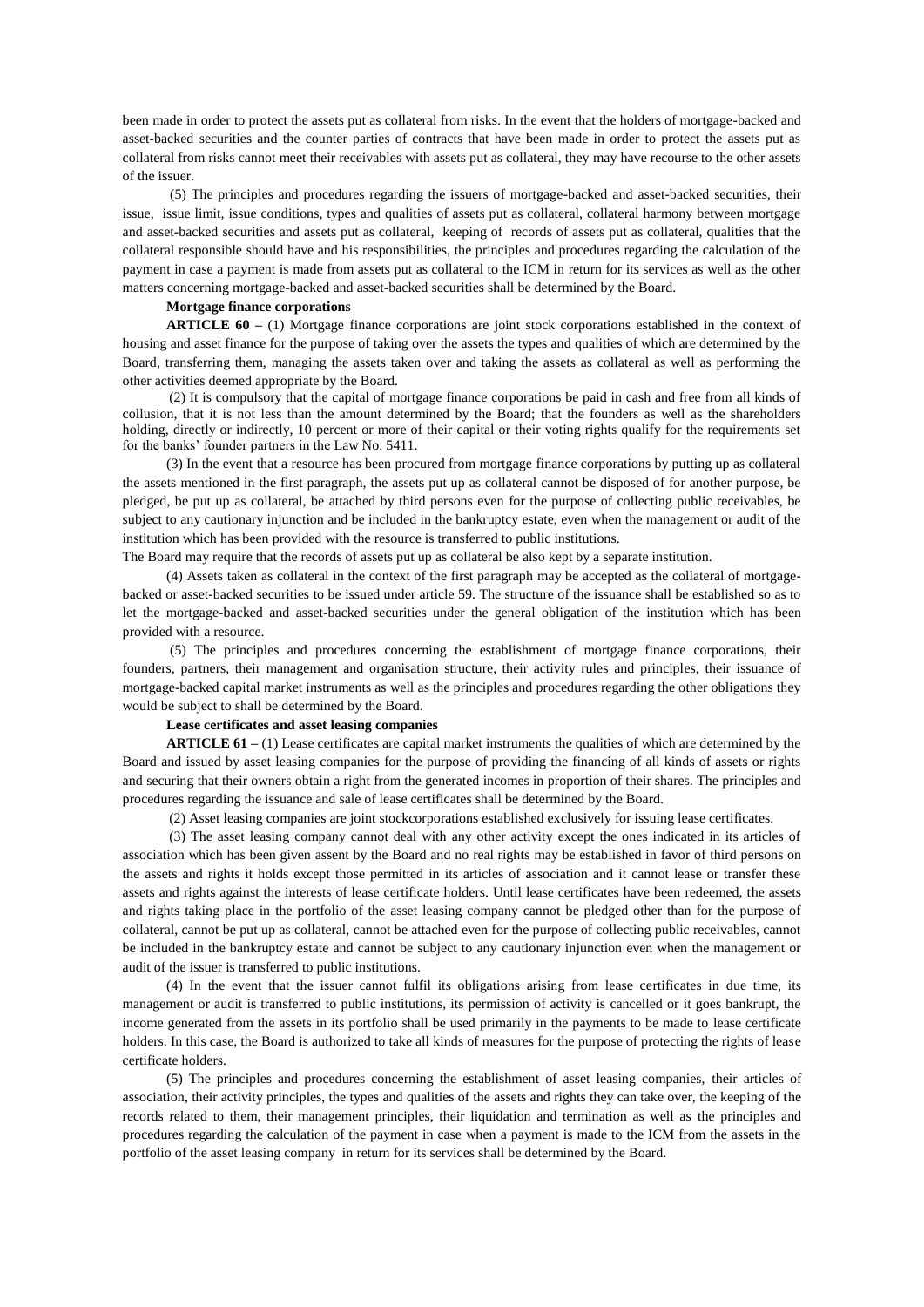### **SIXTH CHAPTER**

#### **Independent Audit Firms, Rating Agencies and Appraisal Firms**

## **Activity principles**

**ARTICLE 62 –** (1) Additional conditions to be requested from independent audit firms authorised by the Public Oversight Accounting and Auditing Standards Authority, that would carry out independent audit activities in accordance with this Law , shall be determined by the Board and the list of independent audit firms meeting these conditions shall be disclosed to the public. As a result of quality control studies and inspections conducted by the Board on independent audit activities performed under the scope of this Law by independent audit firms taking place on the list, the Board is authorised to delist those that are determined to act in violation of standards and legislation. The Board shall notify the Public Oversight, Accounting and Audit Standards Authority of the results of quality control studies and inspections it has conducted.

(2) The Board shall publish regulations and perform surveillance and supervision for the purpose of securing reliable and independent conduct of information systems auditing, rating and appraisal activities of firms under this Law and, in order to ensure this, to provide for the establishment of quality assurance systems and conformity to international standards considering public interest. Principles and procedures regarding authorisation of these firms, licensing of their managers and employees, registering information concerning these firms and the disclosure of this information to the public shall be determined by the Board

### **Responsibility**

**ARTICLE 63 –** (1) Independent audit firms shall be responsible, with the auditors that have signed the report, within the limited scope of their duties, for damages that may result from the fact that financial statements and reports they have audited have not been audited in accordance with legislation.Independent audit firms, credit rating agencies and appraisal firms shall be liable for damages they have caused due to false, misleading and incomplete information included in reports they have prepared as a result of their activities.

# **Obligation**

**ARTICLE 64 –** (1) Independent audit firms and independent auditors carrying out audit of financial statements of an investment firm or a collective investment scheme or performing another duty determined in the framework of this Law and related regulations are obliged to notify immediately to the Board all kinds of information they become aware of during the performance of their duties in these companies or in one of the entities that are related with these companies in terms of capital and management, which;

a) Violate the provisions of this Law and related legislation concerning the authorisation and activity principles,

b) May prevent the continuous and regular conduct of the activities of the firm,c) Require an adverse opinion or disclaimer of opinion.

(2) The notification made by independent audit firms to the Board under this Article shall neither entail the violation of a law or contract provision concerning the disclosure of information, nor cause legal or penal liability for the notifying persons.

### **FOURTH SECTION**

# **Exchanges in Capital Markets Association of Capital Markets of Turkey and Other Institutions**

# **FIRST CHAPTER**

# **Exchanges**

# **Exchanges and market operators**

**ARTICLE 65 –** (1) The establishment of exchanges and market operators shall be authorised by the Council of Ministers upon the assent of the Board. The launching of the activities of these institutions is subject to the permission of the Board.

(2) In order to obtain permission for establishment, exchanges and market operators must;

- a) Be established as a joint-stock corporation,
- b) Have all of their shares in the registered form,
- c) Have their shares issued for cash,
- ç) Have capital not less than the amount determined by the Board,

d) Have their founders or their shareholders having directly or indirectly a significant influence on the exchange or the market operator meet the requirements listed in Article 44,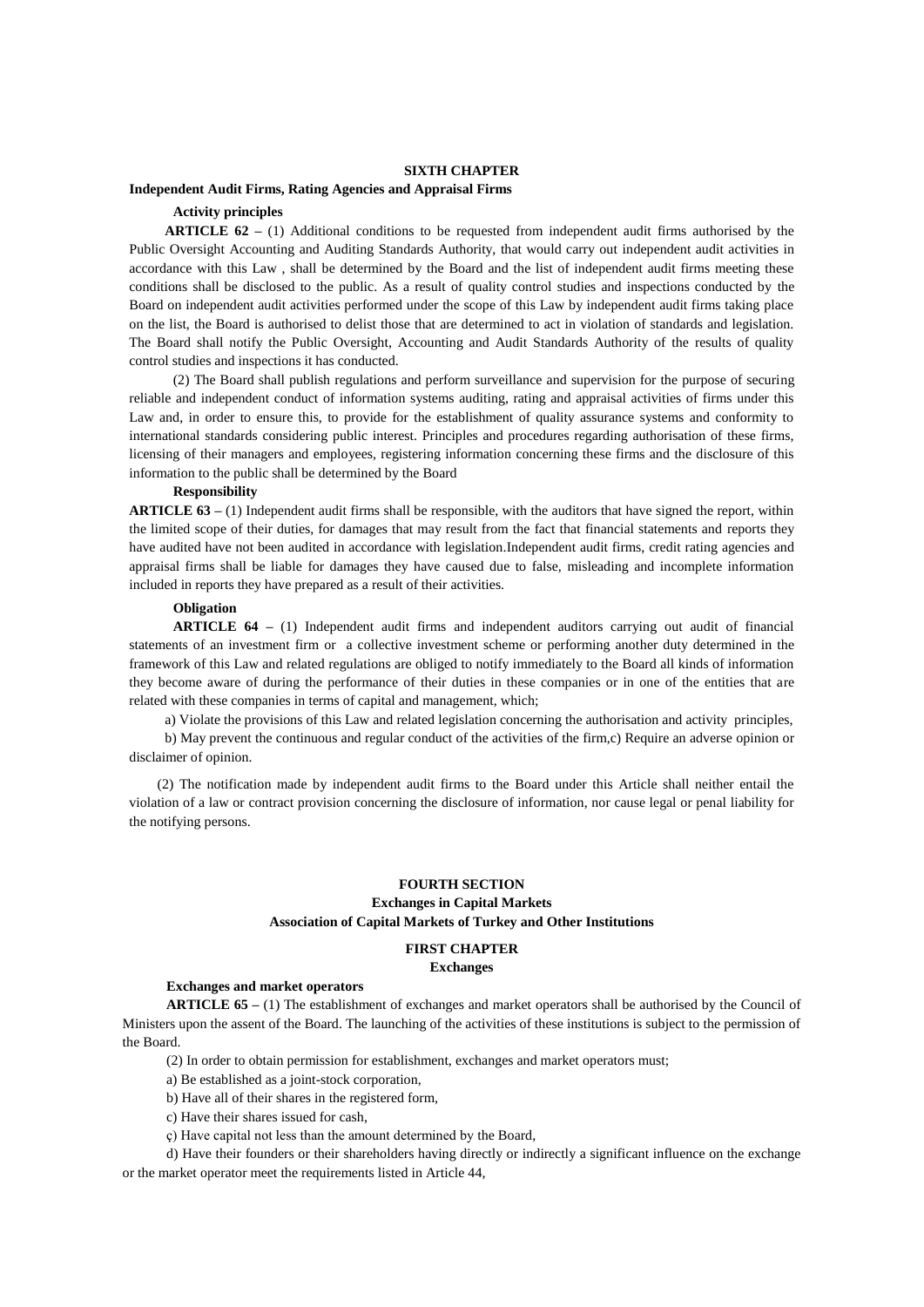e) Have their articles of association conforming to the provisions of this Law and related regulations.

(3) Applications for permission for establishment and operation can be made by the exchange, market operator or by the market operator on behalf of the exchange. In granting permission for establishment to exchanges and market operators, the general status of domestic and foreign financial markets as well as systemic risk factors shall be considered.

(4) An exchange which has been granted permission for establishment must apply to the Board to obtain permission for operation within one year at the latest after receiving permission for establishment. The Board shall decide on applications made for obtaining permission for operation within a maximum period of six months starting from the full submission of necessary information and documents to the Board and the state of affairs shall be notified to the interested persons. The permission for establishment granted to an institution which fails to apply to the Board within one year or which has not been deemed appropriate to be granted permission for operation as a result of its application, shall be withdrawn. This period may be extended for one year by the Board in case of the existence of compulsory conditions or in cases where the failure to apply is due to reasons which cannot be attributed to the institution that has obtained the permission for establishment. The provisions of Article 41 shall be applicable to the withdrawal of the permission for operation granted by the Board.

(5) Exchanges may make an agreement with one or more market operators for the operation and/or management of markets. This agreement shall be null and void without the approval of the Board. Upon the approval of the Board, market operators, within the framework of the agreement made with the exchange, shall use the rights that the exchange holds and shall ensure in the framework of the agreement made with the exchange, the fulfillment of the obligations provided for the exchange in this Law and related legislation.

(6) Managers of exchanges or market operators must meet the conditions listed in the first paragraph of Article 44 other than the condition of financial strength as well as the conditions of experience and education to be determined by the Board. In cases where a change occurs in the managers of the exchange or market operator, the situation shall be notified immediately to the Board. In the event it is determined that managers of exchanges or market operators do not meet the conditions mentioned in this Law or related legislation during their terms in office or in cases where they lose these conditions, the Board shall request that they resign from office and this request shall be executed by the exchange organs holding the power of appointment.

(7) Amendments to the articles of association of exchanges and market operators, their share transfers or all kinds of transactions which result in a direct or indirect transfer of control even if a share transfer is not in question, shall be subject to the permission of the Board. Amendments to the articles of association as well as share transfers or transactions resulting in transfer of control which are not allowed by the Board shall be null and void on the exchange or market operator in administrative terms. Share transfers in violation of this provision shall not be recorded in the share registr and the records made so shall be null and void. The principles and procedures regarding the implementation of this paragraph shall be determined by the Board.

(8) Exchanges shall determine necessary principles and procedures in order to monitor regularly and effectively the adherence to exchange rules by capital market institutions carrying out activities in their markets, issuers of capital market instruments traded on the exchange and real persons or legal entities placing orders or trading, and to prevent violations. In the event that their rules are violated with gross negligence and intention, exchanges shall notify the Board.

(9) Without prejudice to the provisions of this Law, principles and procedures regarding the establishment of exchanges, their capital structure, exchange activities that will be carried out in the context of this Law and the supervision of these activities, the suspension and permanent cessation of their activities as well as the principles and procedures concerning the market operator shall be established with a by-law to be issued by the Board. The related issues can also be determined with a by-law prepared by the relevant exchange and approved by the Board.

(10) Without prejudice to the provisions of this Law, exchanges are subject to private law provisions and shall independently fulfill the duties and exercise the authorities granted by this Law under their own responsibility. Exchanges shall determine their budgets and personnel through the organs indicated in their articles of association. In administrative and financial matters, exchanges, their parent companies and affiliates and market operators shall not be subject to legislative provisions, restrictions and practices concerning public administration or state owned companies, enterprises and institutions.

(11) Law suits to be filed against exchanges shall be heard by judicial courts. Labour courts shall be in charge regarding conflicts between exchanges and their staff employed in accordance with the Labor Law dated 22/5/2003 and numbered 4857.

(12) Investigations on the chairman of the exchange, members of its board of directors and its senior management due to their activities regulated in this Law shall be subject to the written permission of the Board.

#### **Other organised market places**

**ARTICLE 66 –** (1) Principles and procedures regarding the establishment, authorisation, capital, capital market instruments to be traded, competition conditions and operation principles of alternative trading systems, multilateral trading facilities and other organised markets outside exchanges, which bring together buyers and sellers of capital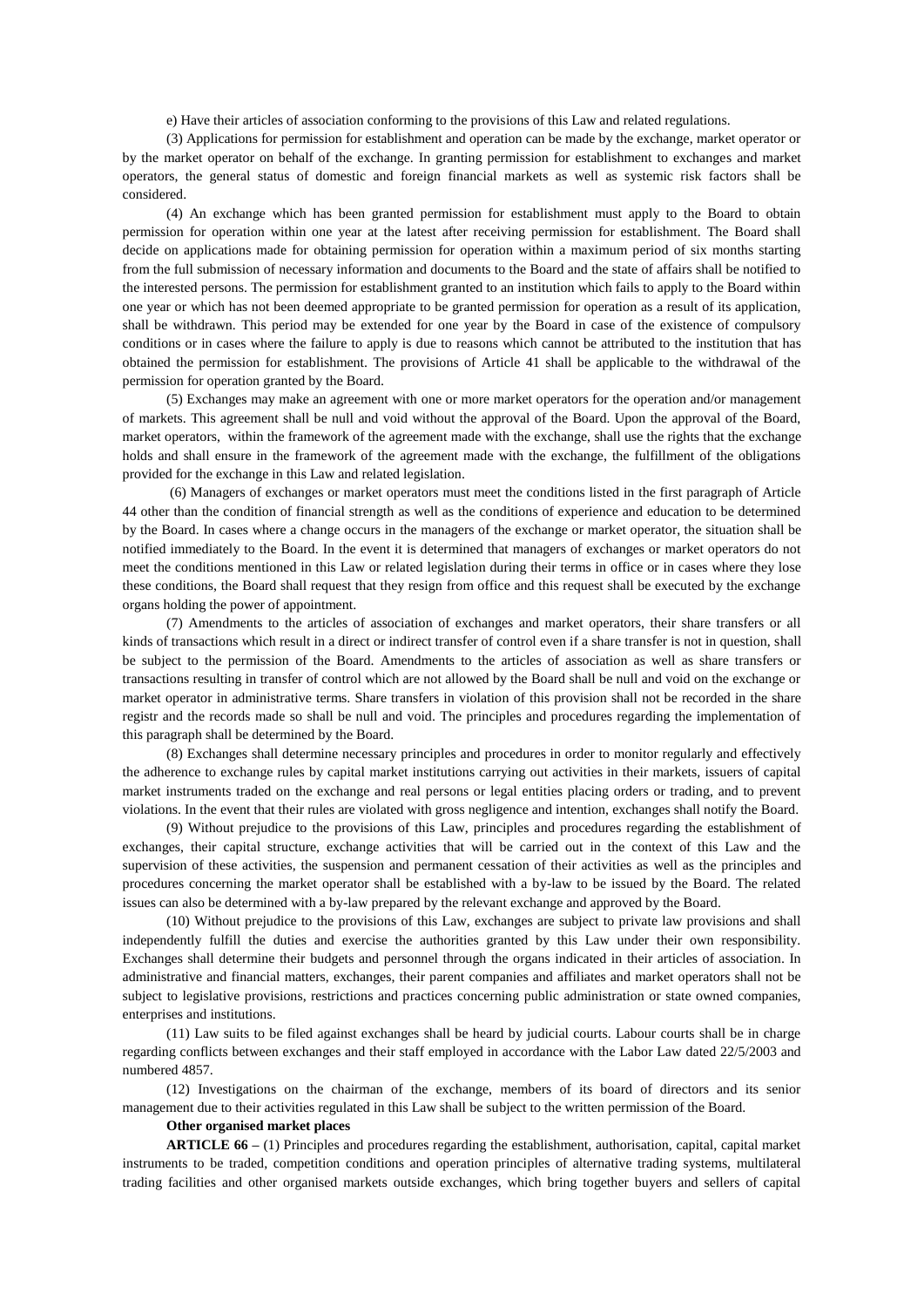market instruments, provide intermediary services in purchase and sale transactions, establish and operate systems and facilities for these purposes shall be established with by-laws to be published by the Board. The Board is the surveillance and supervision authority of these markets.

# **Principles regarding exchange activities**

**ARTICLE 67** – (1) In order to ensure trading of capital market instruments, foreign exchange and precious metals as well as precious stones and other contracts, documents and assets deemed appropriate by the Board in a reliable, transparent, effective, stable, fair and competitive environment, principles and procedures related to the following matters shall be determined with by-laws to be prepared by the related exchange and approved by the Board:

a) Listing, delisting as well as trading and suspension of trading in the exchange,

b) Transmitting and matching orders,

c) Performing in due time obligations related to executed trades,

ç) Granting authorisation to trade in the exchange,

d) Executing discipline regulations,

e) Exchange revenues and their collection,

f) Resolution of disputes,

g) Preventing potential conflicts of interest between the exchange, shareholders of the exchange and/or market operators,

ğ) Operation, audit and surveillance systems of exchanges,

h) Establishing, operating and managing markets.

(2) With the exception of exchanges where related derivative products are traded, opinions shall be obtained from;

a) The Undersecretariat of Treasury for the by-law establishing principles concerning the granting of authorisation to trade in exchanges where foreign exchange and precious metals as well as precious stones are traded and the obligations of those who have been authorised,

b) The Ministry of Energy and Natural Resources and the Energy Market Regulatory Authority for the by-law establishing principles concerning the granting of authorisation to trade in exchanges where energy products are traded and the obligations of those who have been authorised.

(3) Exchanges are tasked with and authorised to publish and enforce regulations related to the duties and authorities granted to them with this Law and other legislation, to supervise the compliance of institutions and bodies subject to these regulations and the accuracy of information submitted to them.

## **Listing in the exchange**

**ARTICLE 68 –** (1) Capital market instruments may only be listed in the exchange when conditions specified in regulations published on the basis of this Law have been met.

(2) Exchanges shall make regulations in order to ensure that issuers of listed capital market instruments fulfill their obligations of public disclosure. In relation to access to information to be publicly disclosed, exchanges must comply with rules determined by the Board.

(3) Exchanges and market operators shall make necessary arrangements for regularly monitoring that listed capital market instruments fulfill conditions for staying listed.

(4) A capital market instrument listed in an exchange can also be listed in another exchange in the framework of this Law and other related regulations.

### **Suspension of trading and delisting**

**ARTICLE 69** – (1) In the event that conditions specified in their regulations occur, the exchange or market operator may suspend trading in the relevant capital market instrument or delist it. This shall be notified immediately to the Board and publicly disclosed.

(2) The authority of the Board to suspend trading of capital market instruments in the exchange and to delist them shall be reserved.

### **Resolution of disputes and surveillance of exchange transactions**

**ARTICLE 70 –** (1) Principles and procedures regarding the resolution of disputes among investment firms or with their customers due to exchange transactions defined in sub-paragraphs (b) and (c) of the first paragraph of Article 67 shall be determined by the boards of directors of exchanges. In the event the amount mentioned in the related decisions of the board of directors exceeds the amount taking place in the fifth paragraph of Article 84, an objection can be made to the Board against this decision.

(2) For the purpose of ensuring reliable, transparent, effective, stable, fair, honest, and competitive execution of transactions and of identifying transactions executed in violation of the Law, exchanges shall establish necessary surveillance systems within their organisation and may take any the preventive measures. Exchanges shall also fulfill other duties that shall be assigned to them by the Board regarding surveillance.

(3) Exchanges may perform the tasks specified in the second paragraph by outsourceing services. Issues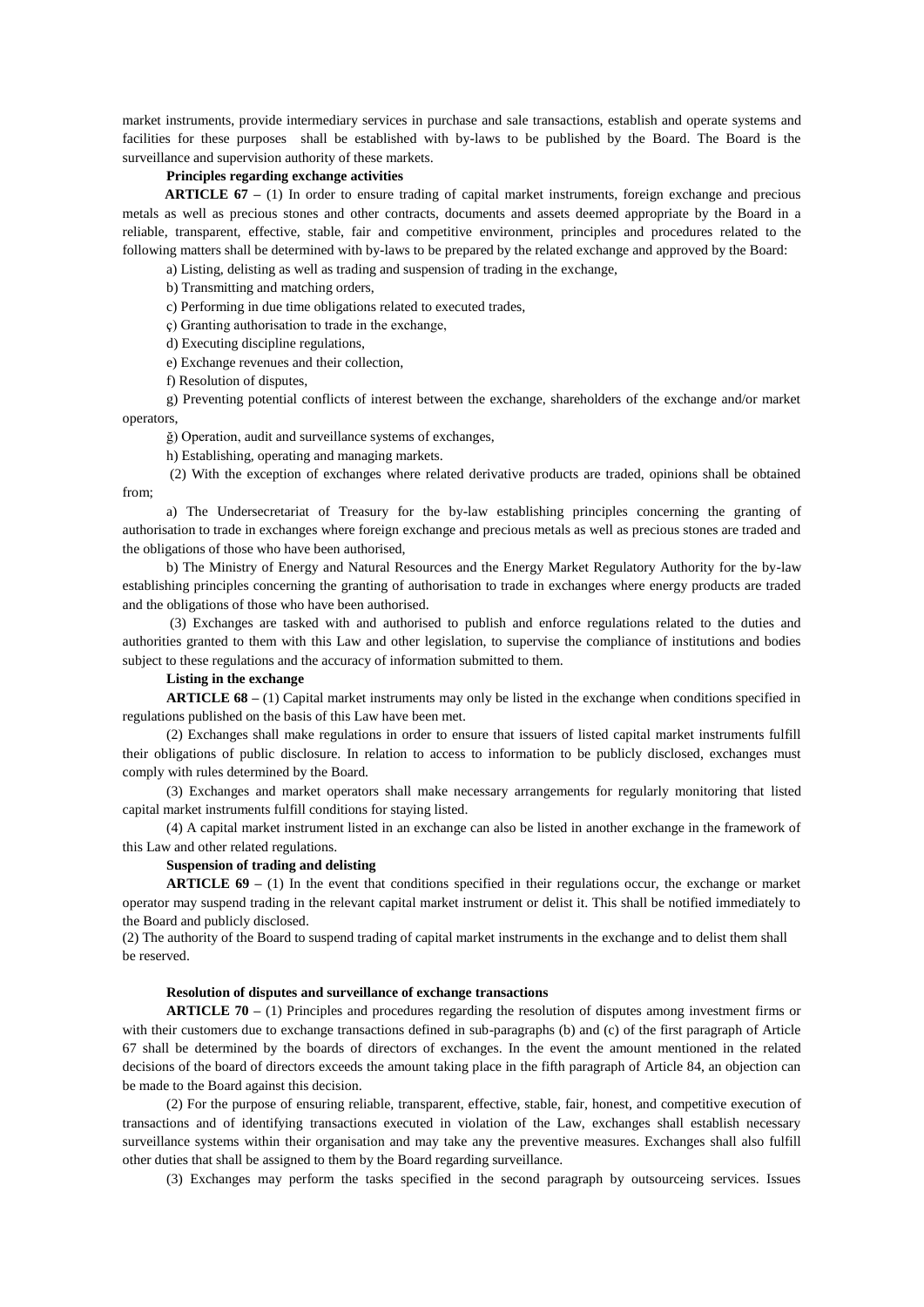indicated in the second paragraph shall take place among the activity fields of institutions that would provide such services. Principles concerning the activities and supervision of these institutions shall be determined by the Board. These institutions may provide services to a single exchange or to more than one exchange. The fact that exchanges receive services from these institutions shall not eliminate their responsibilities regarding their duties.

## **Cooperation**

**ARTICLE 71** – (1) With regard to exchange activities deemed necessary, exchanges are authorised to request information and documents from capital market institutions that are authorised to carry out activities in the markets within exchanges, issuers of capital market instruments traded on exchanges, founders as well as real persons and legal entities placing orders or trading and to perform examinations. Regarding isues within the scope of duties of exchanges, parties from which information and documents have been requested may not refrain from providing information by relying on the privacy and confidentiality provisions in their special legislation.

(2) For the purposes of preventing, monitoring or supervising criminal activities and market abuse acts regulated in this Law as well as of effective implementation of regulations based on this Law, exchanges and other related institutions are obliged to provide and receive all kinds of technical assistance, to provide support to each other and to share information in the framework of principles and procedures determined by the Board. Exchanges are authorised to cooperate and share information in the framework of the principle of reciprocity with foreign exchanges and international institutions in the context of their surveillance and supervision activities. Operations and actions carried out within this framework shall not constitute a violation of secrecy and confidentiality provisions of this Law and other laws.

### **Supervision of the financial and information systems of exchanges and market operators**

**ARTICLE 72 –** (1) The Board is the regulation, surveillance and supervision authority for exchange activities of exchanges and market operators. In this context, the Board may request from exchanges, market operators and other related institutions to carry out the issues it deems necessary, to send all kinds of information and documents upon its request or regularly and to provide all kinds of technical support.

(2) The financial audit of exchanges and market operators shall be performed by independent audit firms that are on the list announced by the Board.

(3) Principles and procedures concerning the audit of information systems of exchanges and market operators as well as the institutions to carry out the audit shall be determined by the Board.

### **Other issues**

**ARTICLE 73 –** (1) Exchanges shall make necessary arrangements and take necessary precautions for the secure management of their systems. Exchanges are obliged to form the necessary internal control units and systems.

(2) Assets in the guarantee fund established according to regulations published by the Board with the guarantees kept by exchanges and clearing institutions for the purpose of preventing clearing risks, cannot be used for purposes other than that for which they were deposited, shall not be attached even for public receivables, shall not be pledged, shall not be affected by liquidation decisions of administrative authorities, shall not be included in the bankruptcy estate and shall not be subject to cautionary injunction

(3) First and second paragraphs of Article 17 shall be applicable by analogy to exchanges, market operators and other organized market places in what concerns corporate governance principles.

### **SECOND CHAPTER**

# **Capital Markets Association of Turkey, Association of Appraisal Experts of Turkey, Central Clearing Houses, Central Securities Depositories and Central Registry Agency**

# **Capital Markets Association of Turkey**

**ARTICLE 74 –** (1) Institutions authorized to perform investment services and activities according to Article 37 of this Law and institutions deemed appropriate by the Board among those that carry out activities in capital markets, shall apply for membership to the Capital Markets Association of Turkey, which is a public professional organisation possessing a legal identity. The mentioned institutions are obliged to make the required application within three months starting from the date when they receive their licenses. The activities of institutions which do not comply with this obligation shall be ceased by the Board.

(2) The Association is tasked with and authorised to;

a) Conduct research in order to ensure the development of capital markets and the activities of member institutions,

b) Establish professional rules aimed at providing that the members of the Association work in solidarity with due care and discipline required by the capital markets and the occupation,

c) Take necessary measures in order to prevent unfair competition,

ç) Make regulations on issues assigned to it by legislation and determined by the Board, execute and supervise them,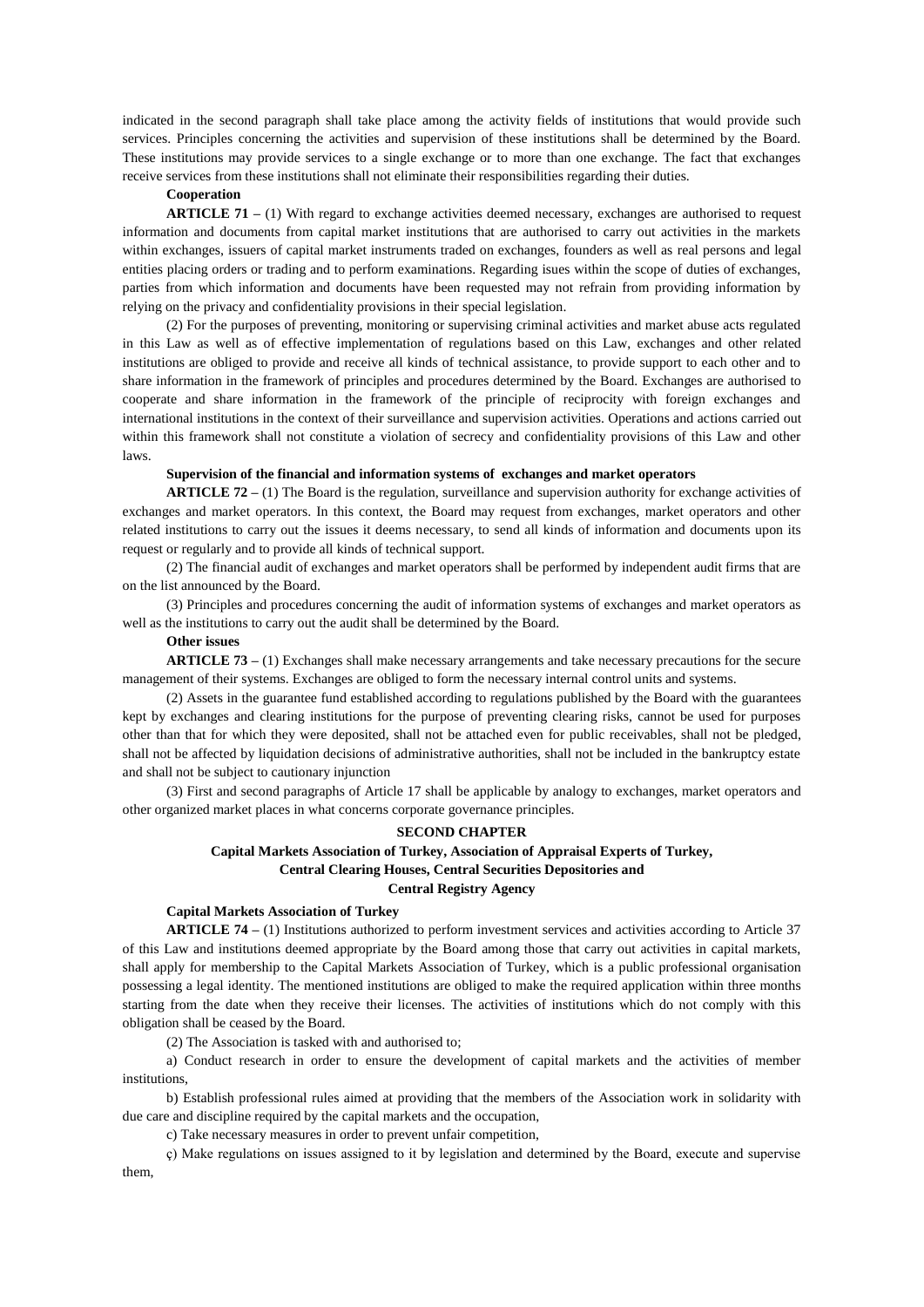d) Impose disciplinary penalties specified in the Statute of the Association,

e) Cooperate with national and international institutions on behalf of member institutions,

f) Follow-up on national and international professional developments, legal and administrative regulations and inform members about these issues,

g) Establish and manage the necessary infrastructure regarding the resolution of disputes arising from the activities of its members within the scope of this Law through arbitration,

ğ) Perform the other tasks determined by the Board.

(3) The Association is obliged, when making regulations and taking decisions, to act in accordance with this Law and related legislation.

#### **Statute and organs of the Capital Markets Association of Turkey**

**ARTICLE 75** – (1) The statutory organs of the Association are the general assembly, board of directors and board of auditors.

(2) Not less than fifteen days prior to the general assembly meeting at which the organs of the Association are to be elected, a list identifying the members of the Association and their representatives who shall participate in the elections, along with a notice specifying the location, date, time and agenda of the meeting and also information with respect to a second meeting in case a meeting quorum is not obtained for the first meeting, shall be submitted in three copies to the judge appointed as chairman of the election board by the Supreme Election Council. The judge shall approve the list and other issues upon making the required examination, appoint a chairman and two members to the balloting board and one substitute member for each of these. The voting process shall be made in accordance with the principles of secret ballot and open vote counting. At the end of the election period, election results shall be determined in an official report signed by both the chairman and members of the balloting board. All kinds of objections regarding the election to be made within two business days following the preparation of the official report shall be examined at the same day by the judge and a final decision shall be made. The Board holds a right of objection on issues regarding the implementation of this Law and the objection made by the Board shall also be examined and finalised according to the same procedure.

(3) The organs of the Association, its revenues, expenses and operating principles, acceptance to membership, and principles regarding temporary or permanent removal from membership shall be regulated in the Statute which shall be put into force with a decree of the Council of Ministers upon the proposal of the Board and the assent of the Related Ministry. Upon the request of the Association or ex officio, where deemed necessary, the Board may propose to the Related Ministry to make amendments to the Statute.

(4) In principle, all of the Association members determined in Article 74 shall be represented in the board of directors of the Association. The procedures to be followed for being candidate and nominating a candidate in order to meet this principle shall be indicated in the Statute of the Association.

(5) Association fees not paid within the period determined in the Statute shall be collected by the Association through attachment. Decisions related to the payment of Association fees shall be deemed to constitute an official document in the context of Article 68 of the Execution and Bankruptcy Law dated 9/6/1932 and numbered 2004.

(6) Members are obliged to abide by the Statute of the Association and the decisions to be taken by the Association.

(7) The Association shall be inspected by the Board every year. Principles and procedures related to the inspection of all kinds of operations and accounts of the Association shall be determined by the Board. A copy of the inspection report with respect to the inspection made by the Board in this context shall be sent to the related Ministry at the latest by the end of the sixth month of the following year. The related Minister may request from the Capital Markets Board to take necessary measures for ensuring the compatibility of the activities of the Association with the objectives of its establishment and is also authorized to inspect all kinds of operations and accounts of the Association. An objection can be made before the Board regarding decisions taken by the authorised organs of the Association within ten business days following the notification of the decision to the related person. The decisions to be taken by the Board with regard to the objection shall be final.

#### **The Association of Appraisal Experts of Turkey**

**ARTICLE 76 –** (1) Those who possess a real estate appraisal Expert license and appraisal firms are required to apply to become members of the Association of Appraisal Experts of Turkey, which is a public professional organization possessing a legal identity.

(2) The license holder is obliged to make the necessary application to the Association of Appraisal Experts of Turkey within three months starting from the date of becoming entitled to hold the license. The licenses of those who do not comply with this obligation shall be cancelled by the Board.

(3) Appraisal firms are obliged to make the necessary application to the Association of Appraisal Experts of Turkey within three months starting from the date when they have gained the status of appraisal firm. In the event that this obligation is not fulfilled, the Board is authorised to take all kinds of measures about these firms firms, including the cessation of their activities and the cancellation of their authorities.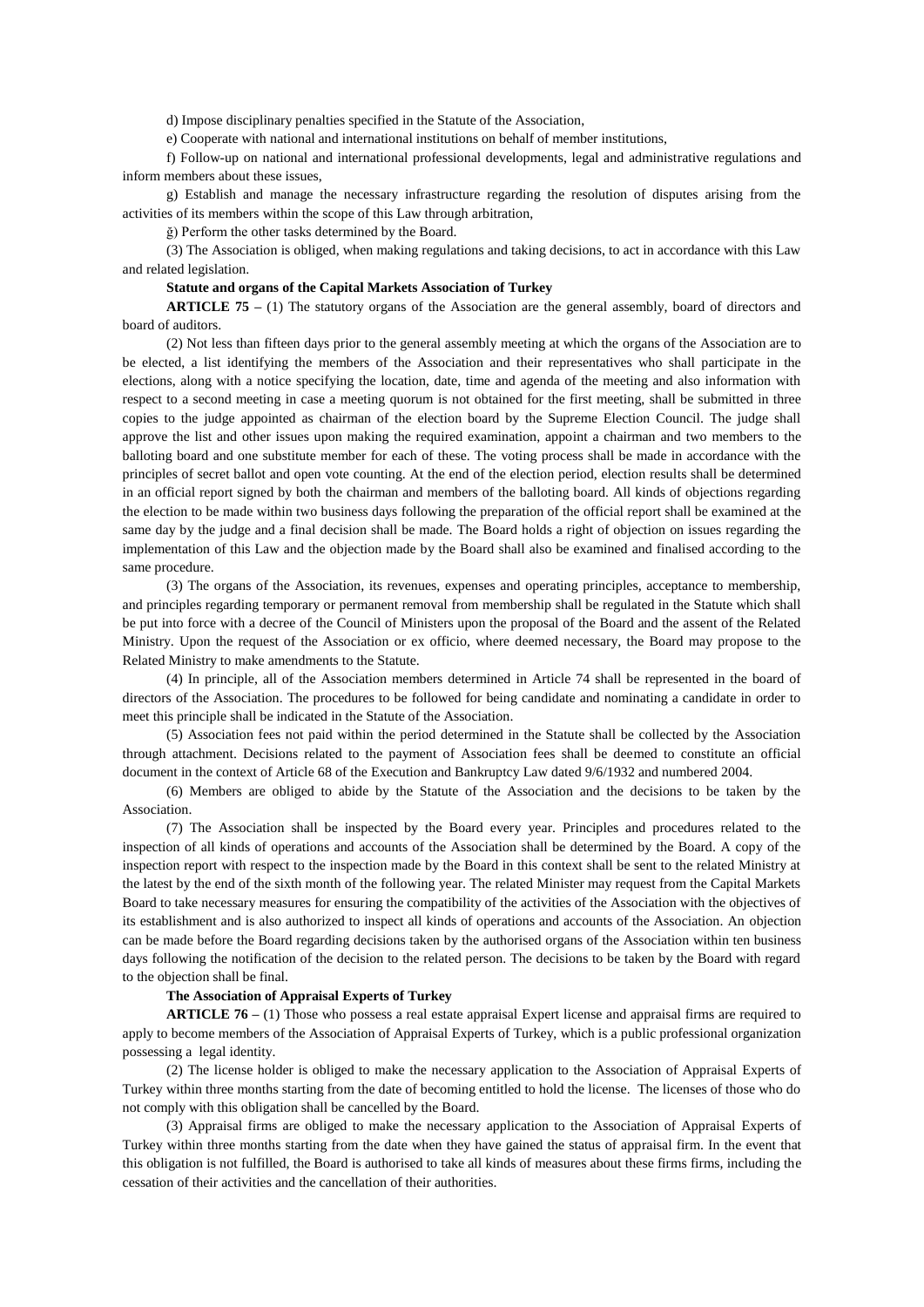(4) The Association of Appraisal Experts of Turkey is tasked and authorised to; conduct research in order to ensure the development of the real estate market and real estate appraisal activities, provide training and certificates, constitute professional rules and appraisal standards aimed at providing that the members of the Association work in solidarity with the due care and discipline required by the occupation, take necessary measures in order to prevent unfair competition, make regulations on issues that have been assigned to it by legislation or determined by the Board, to execute and supervise them, , impose disciplinary penalties specified in the Statute of the Association of Appraisal Experts of Turkey, cooperate with related institutions on behalf of members on related issues, followup on professional developments, administrative and legal regulations and inform members on these issues.

(5) Information concerning appraisals made within the context of houseing finance must be transmitted to the Association of Appraisal Experts of Turkey in line with principles and procedures to be determined by the Association of Appraisal Experts of Turkey.

(6) Principles regarding the amounts and limits of appraisal fees related to the services performed by the members of the Association of Appraisal Experts of Turkey shall be determined each year by the Board by taking the opinion of the Banking Regulation and Supervision Agency, the Association of Appraisal Experts of Turkey, the Banks Association of Turkey and the Capital Markets Association of Turkey. The minimum annual fee tariff determined by the Board shall be published in the Official Gazette.

(7) The Association of Appraisal Experts of Turkey is obliged to act in accordance with this Law and related legislation in the decisions it takes and regulations it makes.

(8) A representative of the Association of Appraisal Experts of Turkey shall be member of the board of directors of the Association of Capital Markets of Turkey.

(9) Provisions of Article 75 shall be implemented by analogy for the Association of Appraisal Experts of Turkey, its members, organs and its Statute.

(10) Members of the Association of Appraisal Experts of Turkey are obliged to abide by the Statute of the Association of Appraisal Experts of Turkey and the decisions to be taken by the Association of Appraisal Experts of Turkey. Members who do not fulfill this obligation shall be imposed an administrative fine between five thousand Turkish Liras and fifty thousand Turkish Liras by the Association of Appraisal Experts of Turkey.

(11) The Association shall be inspected by the Board every year. Principles and procedures related to the inspection of all kinds of operations and accounts of the Association shall be determined by the Board. A copy of the inspection report concerning the inspection made by the Board in this context shall be sent to the related Ministry at the latest by the end of the sixth month of the following year. The related Minister may request from the Capital Markets Board to take the necessary measures for ensuring the compatibility of of the activities of the Association with the objectives of its establishment and is also authorized to inspect all kinds of operations and accounts of the Association. An objection can be made before the Board regarding the decisions taken by the authorised organs of the Association within the ten business days following the notification of the decision to the related person. The decisions to be taken by the Board with regard to the objection shall be final.

### **Central Clearing Institutions**

**ARTICLE 77 –** (1) Central clearing institutions are private law legal entities, established in the form of joint stock corporations carrying out the operations regarding delivery and payment with respect to capital market instruments traded on exchanges and other organized market places and fulfillment of guarantee obligations for such transations. The establishment of clearing institutions shall be approved by the related Minister upon the proposal of the Board. The commencement of operations of these institutions is subject to authorisation by the Board. Principles and procedures regarding the capital of central clearing institutions, their activities in the context of this Law and the suspension or permanent cessation of their activities, their supervision, surveillance, financial reporting standards, independent auditing of their financial statements and their cooperation with other institutions and bodies shall be determined by the Board. Central clearing institutions established according to this Law may also carry out transactions mentioned in this paragraph with regard to commodity stocks issued by licensed depositories, provided that they are authorised according to related legislation.

(2) Regulations concerning membership, guarantees, clearing principles, disciplinary principles, capital, income and other issues with regard to central clearing institutions shall be determined by the Board or when deemed appropriate by the Board, with the by-laws prepared by the related clearing institution and approved by the Board,. Principles and procedures regarding the clearing system, membership, transactions in case of default, guarantees provided to the central clearing institution in order to ensure clearing security as well as the establishment, operation and utilisation of guarantee funds to be formed with the participation of members for the cases where liability is assumed as central counterparty shall be established with a by-law prepared by the central clearing institution and approved by the Board.

(3) The Board shall determine the exchanges and other organized market places where central clearing instituions may provide clearing services. The assent of exchanges shall be taken in the determination of the exchanges where central clearing institutions can provide clearing services. When deemed appropriate by the Board, central clearing institutions may also carry out clearing, payment and guarantee transactions for markets established or to be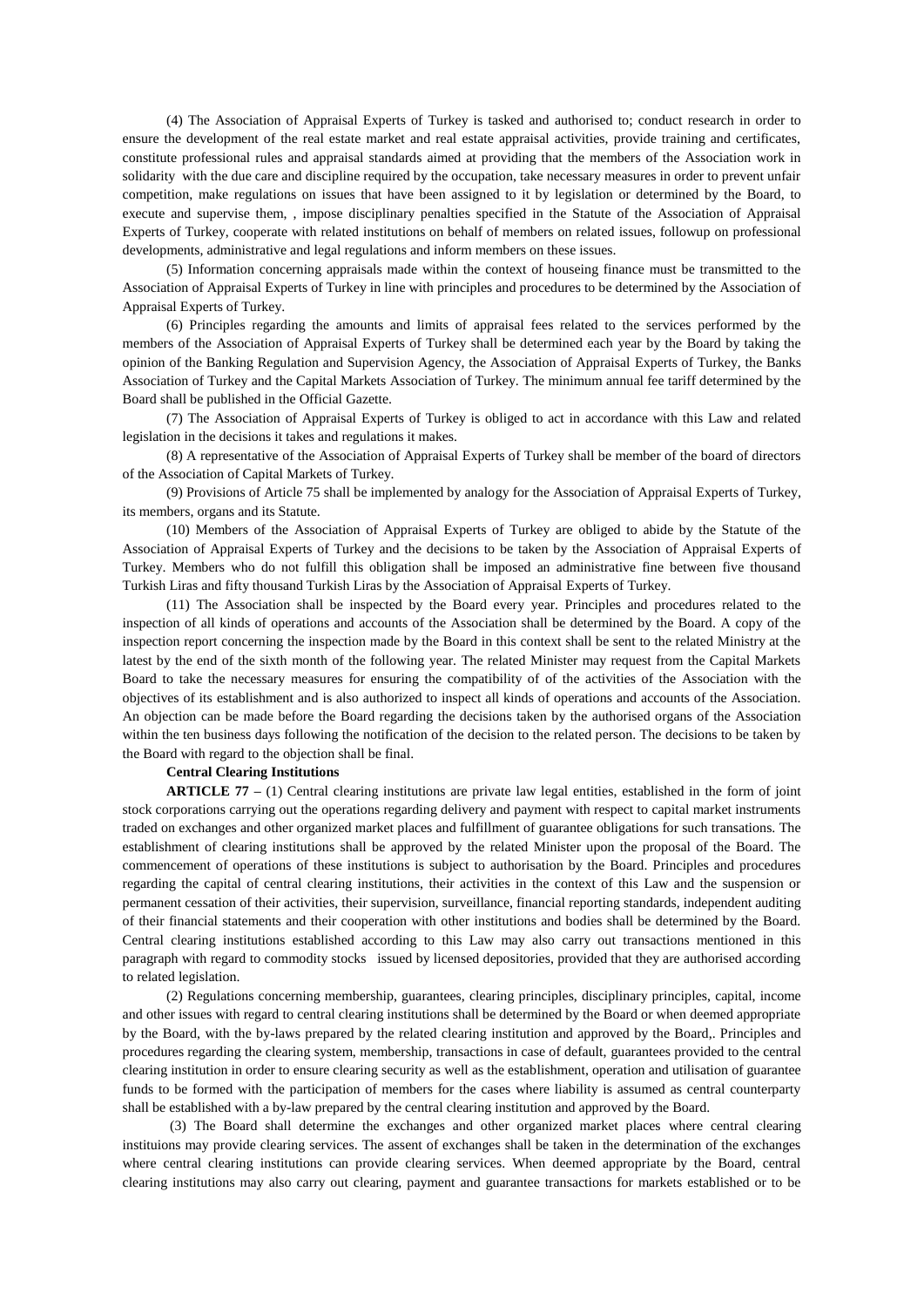established outside capital markets, with the exception of those established by the CBRT. Furthermore, the Board may require transactions in capital market instruments executed outside exchanges and other organised market places to be cleared at the central clearing institution.

(4) The Board is the regulation, surveillance and supervision authority for central clearing institutions within the scope of this Article. The Board may request from central clearing institutions and members of these institutions to carry out the issues it deems necessary about central clearing operations and to send all kinds of information and documents regularly, or upon its demand.

(5) Article 44 shall also be applied to central clearing instituions.

(6) Central clearing institutions are authorized to request information and documents from their members on issues they deem necessary for their operations and transactions and to perform examinations. Regarding issues in the scope duties of central clearing institutions, members may not refrain from providing information by relying on the provisions in their specific legislation

## **Central counterparty**

**ARTICLE 78** – (1) The Board may require central clearing institutions to be a central counterparty as of markets or capital market instrumentswhereby they undertake the duty to complete clearing by acting as seller against buyer and buyer against seller. Exchanges or other organized market places may also apply to the Board in order to initiate the practice of the central counterparty for the traded capital market instruments.

(2) The financial liability of clearing institutions with regard to clearing transactions in which they undertake the duty to act as central counterparty, shall be determined within the limits to be established and in the framework of the guarantee to be taken from their members as well as other collaterals.

(3) Principles regarding guarantees that central clearing institutions that are to provide central counterparty services would take from their members as well as principles concerning the guarantee fund within their organisation shall be determined by the Board upon the proposal of the related clearing institution.

(4) For capital market instruments subject to the central counterparty practice, conditions related to clearing membership and membership types including the obligations of members and minimum requirements concerning capital, internal audit and risk management shall be established by the related clearing institution upon taking the approval of the Board,

(5) Central clearing institutions that are to provide central counterparty services must have and maintain an adequate level of capital in line with the financial risks they have undertaken in the related capital market instruments and other risks, establish and maintain a data processing infrastructure as well as internal control, risk management and internal audit systems. The internal audit units of these institutions are obliged to control the reliability and adequacy of their risk management and data processing infrastructures as a minimum at six month intervals and to notify the Board of the results. The Board may decide the related control be made more frequently and require an independent audit to be conducted with regard to the issues mentioned above. Furthermore, the Board is authorised to require the financial adequacy of the institution that is to provide central counterparty services to be assessed with methods it would specify, including stress tests, and to request a credit rating to be assigned in cases where it deems necessary.

(6) In order to maintain financial stability, The Board may impose additional obligations including capital requirements on these institutions of systemic importance and their members..

(7) In principle guarantees taken by the institution that is to provide central counterparty services and the assets of account holders shall be monitored separately from the assets of this institution. The institution providing central counterparty services shall not use these guarantees or assets for purposes other than that they were deposited for with the exception of transactions with regard to the execution of clearing. The institution that is to provide central counterparty services shall take necessary measures in order to comply with this paragraph.

(8) Institutions that are to provide central counterparty services are not obliged to make separate contracts with the parties in each transaction.

### **Clearing finality and right of pledge**

**ARTICLE 79 –** (1) Clearing orders and transactions of capital market instruments as well as payment transactions cannot be undone or cancelled, including cases where the activities of central clearing institution members have been suspended or ceased permanently or when liquidation processes have started before administrative and judicial authorities.

(2) In cases where member institutions have provided as guarantee, assets belonging to them as well as to their customers or third persons, Articles 988 to 991 of the Turkish Civil Code dated 22/11/2001 and numbered 4721 shall also be applied to property or limited real right acquisitions on dematerialised capital market instruments constitutiong the guarantee. The fact that investment firms do not have power of disposition over assets constituting the guarantee for any reason, does not prevent the central clearing institution to acquire real rights with good faith. Remuneration or limited real right claims of third persons on asset values constituting the guarantee cannot be claimed against the central clearing institution.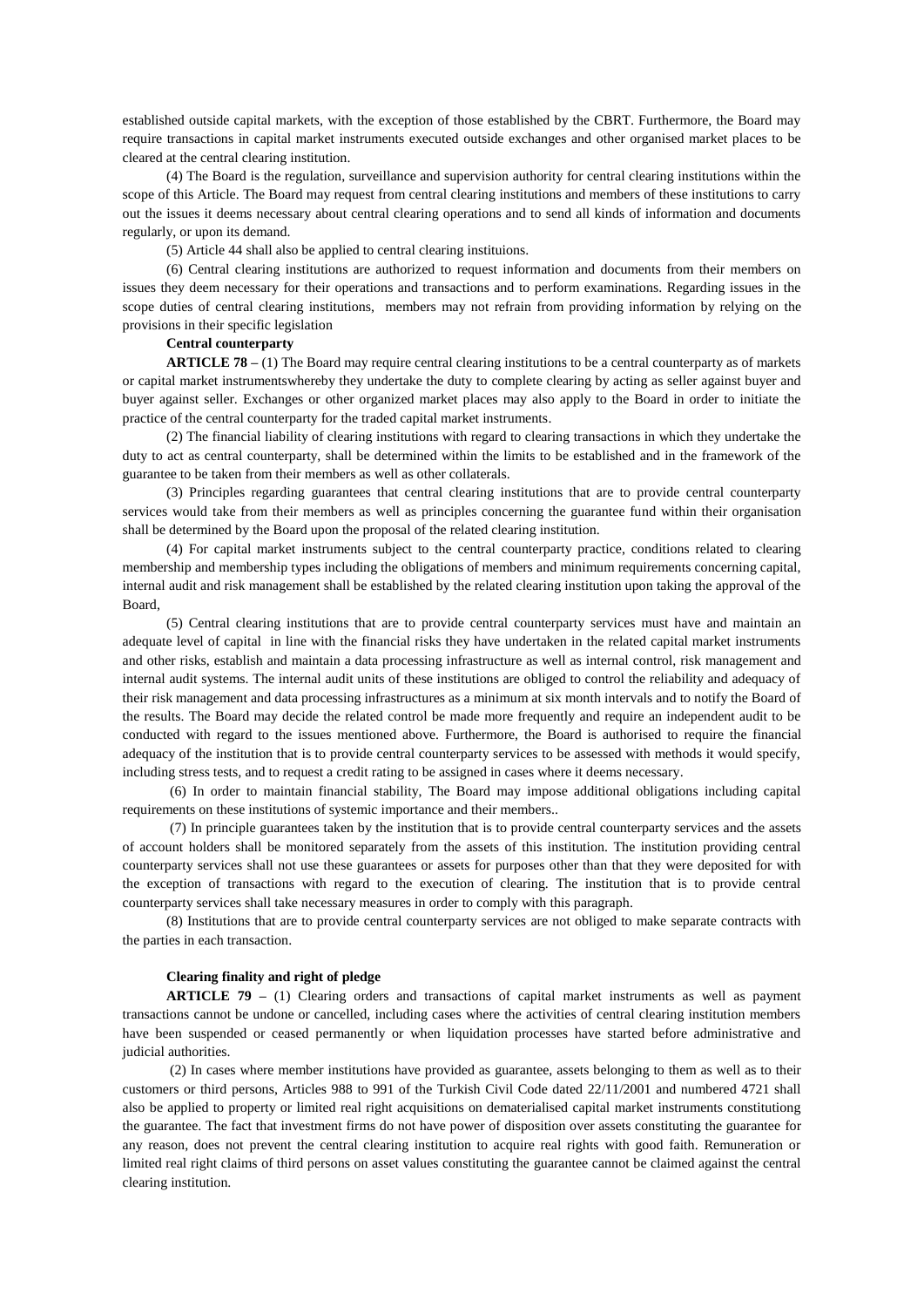(3) The rights and authorities of central clearing institutions on assets they have taken as guarantee due to the transactions they carry out as a clearing institution and central counterparty can under no circumstances be restricted. Granting term of composition to the member institution or to the person establishing the guarantee, the approval of its composition , its entering the process of composition with creditors either after bankruptcy or by renouncing assets, its restructuring through reconciliation, its bankruptcy, the postponement of its bankruptcy or other execution procedures under the Law numbered 2004 or the provisions of this Law regarding gradual liquidation shall by no means restrict the exercise of rights and authorities that the central clearing institution holds on the related guarantees.

### **Central securities depositories**

**ARTICLE 80 –** (1) Central securities depositories are private law legal entities in the form of joint stock corporations providing central custody services for capital market instruments and services concerning the exercise of rights related to them. The approval for the establishment of central securities depositories shall be given by the related Minister upon the assent of the Board and the commencement of the activities of these institutions is subject to the authorisation of the Board. The principles and procedures for these institutions regarding capital , profit distribution, activities in the context of this Law and the temporary or permanent suspension of their activities, auditing, surveillance, financial reporting standards, the independent auditing of their financial reports and their cooperation with other institutions and bodies shall be determined by the Board.

(2) Membership, guarantee and custody principles in central securities depositories, regulations on discipline, income and other issues shall be determined by the Board or by the by-laws prepared by the related central securities depositories and approved by the Board, when deemed appropriate by the Board.

(3) The Board shall determine the types of capital markets instruments for which central securities depositories can act as central custodian. The Board may require that certain capital market instruments be kept in one or more central security depository. When deemed suitable by the Board, central securities depositories may also perform custodial operations of markets established or to be established outside capital markets. The central depository institution of dematerialised capital market instruments is the CRA.

(4) The Board is the supervision and surveillance authority of central securities depositories under this Article. The Board may request from central securities depositories and their members to carry out the issues it deems necessary about central custody activities and to send all kinds of information and documents upon its request or regularly.

(5) Article 44 shall also apply to central securities depositories.

### **Central Registry Agency**

**ARTICLE 81 –** (1) The Central Registry Agency is a joint stock corporation possessing the status of private law legal entity established in order to realise the operations related to the dematerialisation of capital market instruments, to monitor the records of these dematerialised instruments and the rights associated with them in the electronic environment as of members and right holders and, to provide their central custody.

(2) The establishment, activity, membership, operation and auditing principles of CRA as well as its revenues and dividend distribution principles shall be determined with a by-law to be issued by the Board.

(3) Apart from the tasks in the first paragraph, CRA shall also perform the following activities:

a) Establishing an electronic platform through which the communication between companies, their partners and investors can be carried out, for the purpose of providing that companies comply with the corporate governance principles included in the Law numbered 6102 and other related legislation

b) Establishing a data bank for the purpose of collecting data related to capital markets at a single center, providing for the utilization of the data according to the principles to be established by the Board

c) Performing other tasks assigned by the Board in the framework of capital market legislation and other related legislation as well as operations required by regulations

ç) Performing the operations regarding the dematerialisation of commodity stocks issued by licensed depositories, the monitoring of these stocks and the rights attached to them in a dematerialised form on the electronic environment and the establishment of a platform for them, provided that it is authorised under related legislation

(4) In the framework of the regulations made by the Board, CRA is authorised to request information and documents from its members regarding matters it deems necessary about the operations and transactions and to perform examinations. Regarding issues in the scope of duties of the CRA, members may not refrain from providing information by relying on provisions in their specific legislation.

(5) CRA and its members shall be held responsible for the damages incurred by right holders due to incorrect recordkeeping in proportion to their fault.

(6) The Board is the supervision and surveillance authority of the CRA. The Board may request from the CRA and its members to carry out the issues it deems necessary about the monitoring of capital market instruments in a dematerialised form and to send all kinds of information and documents in written format or in the electronic environment upon its request or regularly.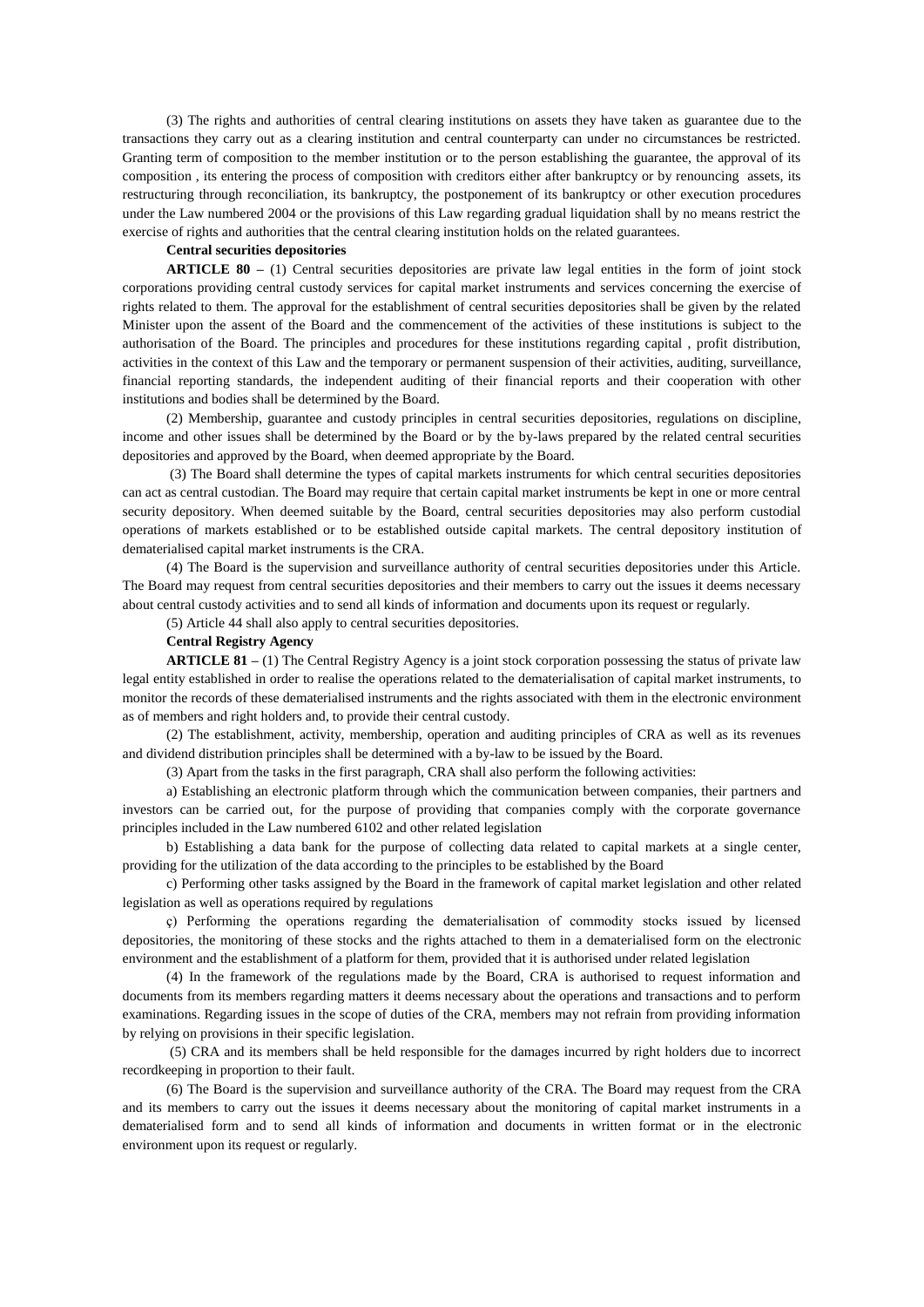### **THIRD CHAPTER Other Institutions**

# **Investor Compensation**

**ARTICLE 82 –** (1) When it is determined that investment firms are unable to fulfill their obligations regarding cash payment or capital market instruments delivery or that they will not be able to fulfill them within a short period of time, the Board shall decide to compensate investors. This decision shall be taken within three months starting from the determination of the situation. The authority of the Board to take measures in the context of this Law shall be reserved.

(2) The Board shall take the opinion of the Banking Regulation and Supervision Agency in order to take the compensation decision about banks according to the first paragraph. The provisions of this Law related to the compensation of investors shall not be applied to cash payment obligations which are considered as deposit or participation fund according to banking legislation.

# **Investor Compensation Center**

**ARTICLE 83 –** (1) The ICC possessing a public legal identity has been established for the purpose of investor compensation in the context of the conditions specified in this Law. ICC shall be administered and represented by the Board in the framework of a by-law to be issued by the Board. In principle, the operations and transactions to be carried out by the ICC shall be performed by the Board staff and staff to be employed for this purpose. The principles and procedures regarding this issue shall be determined with a by-law to be issued by the Board.

(2) Investment firms are obliged to participate in the ICC. The principles and procedures regarding the participation of investment firms to the ICC as well as their obligations to pay entrance fees, annual fees and additional fees shall be established with a by-law to be issued by the Board. In this by-law, different principles may be specified in the determination of the fee amount depending on types and risk conditions of firms.

(3) When deemed necessary by the ICC, with regard to firms for which an investor compensation decision has been taken by the Board, it may be decided to suspend the payments of the firm and to grant the ICC sole authority to dispose of all of its assets. With regard to banks, this provision shall be applied to the cash payment and capital market instrument delivery obligations of banks arising from their capital market activities.

(4) All kinds of deposits and receivables arising from investment services and activities shall be recorded as a revenue to the ICC in cases where they are not claimed and collected within ten years starting from the date of the last claim, transaction or any written order of the account holder and starting from the liquidation date for investment funds and investment companies with variable capital. The principles and procedures relating to this issue shall be determined by the Board.

(5) The assets of the ICC cannot be; used outside their purpose, provided as guarantee, attached even for public receivables, pledged, included in the bankruptcy estate and be subject to any cautionary injunction.

(6) The transactions to be made by the ICC in the scope of this Law shall be exempt from charges and the documents it would issue shall be exempt from stamp duties. A commercial enterprise in terms of the Corporate Tax Law dated 13/6/2006 and numbered 5520shall not be deemed to be formed due to the activities of the ICC performed in the context of this Law.

#### **Scope of compensation**

**ARTICLE 84 –** (1) The scope of compensation consists of claims arising from failure to fulfill cash payment or capital market instrument delivery obligations with regard to assets belonging to investors kept or managed by investment firms in the name of the investor in relation to investment services and activities or ancillary services.

(2) The investors of investment firms subject to an investor compensation decision, are entitled to claim compensation in the framework of this Article. Losses incurred by investors due to investment advice or price movements in the market are not included in the coverage of compensation.

(3) Claims of investors sentenced due to crimes mentioned in Articles 106 and 107 or the laundering of crime proceeds, shall be outside the scope of compensation in what regards receivables in relation to the mentioned actions. Payments to be made to persons for whom an indictment has been made dueto the mentioned crimes shall be suspended from the beginning of the investigation on the related crimes until the finalisation of the court decision.

(4) Persons and institutions listed below shall not be compensated:

a) Members of board of directors, managers, personally liable shareholders of investment firms for which an investor compensation decision has been taken, their shareholders holding a share of five percent or more, members of their board of auditors or persons who are in similar positions in other companies in the same group with the related investment firm as well as their spouses, relatives by blood or marriage up to second degree and third parties acting on behalf of those persons

b) Other companies in the same group with investment firms for which an investor compensation decision has been taken

c) Companies where real persons and legal entities mentioned in sub-paragraph (a) of this paragraph hold a share of twenty five percent or more

ç) Persons that have caused investment firms to enter into financial distress or persons liable for actions having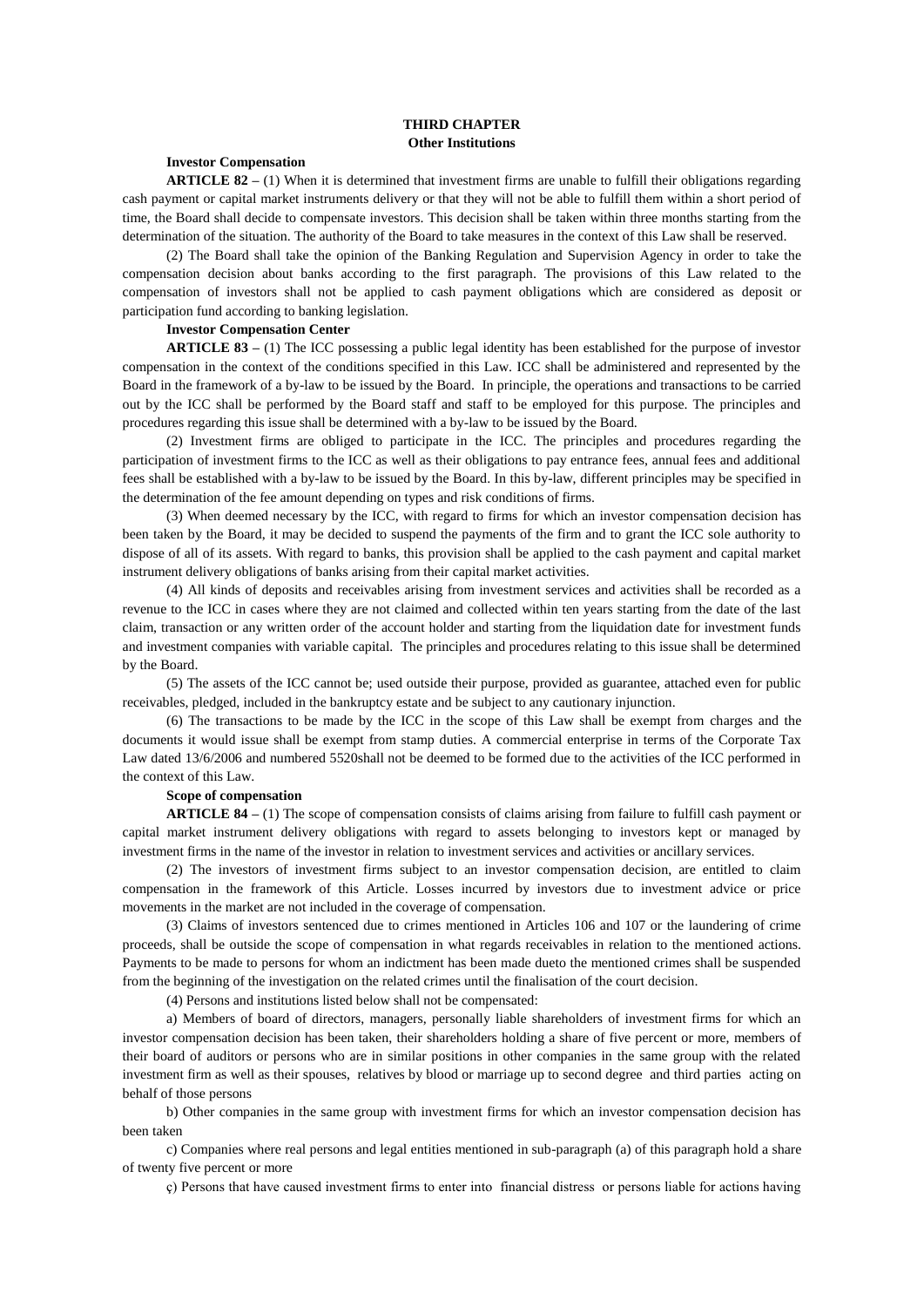an important impact in the deterioration of the financial status of investment firms or those acquiring benefit from these actions

(5) The maximum compensation amount to be paid to each right holder investor shall be one hundred thousand Turkish Liras. This amount shall be increased at the rate of the revaluation coefficient announced each year. The total compensation amount may be increased up to five times by the Council of Ministers upon the proposal of the Board. This limit includes all the claims of an investor from the same investment firm, regardless of the currency or the number or type of account. In the event that the amount exceeding the maximum amount to be paid by the ICC has been transferred in order to be paid to another investor, no payment shall be made by the ICC to the transferee.

### **Compensation process**

**ARTICLE 85** – (1) Investors shall make their compensation claims to the ICC in writing. The right to make a compensation claim shall lapse after one year starting from the announcement of the compensation decision to the public.

(2) The ICC is obliged to make necessary preparations in order to compensate as soon as possible the investors which have been entitled for compensation and to make payments within three months after determining the right holders and compensation amounts. In compulsory cases, this period may be extended for a maximum of three months with the approval of the Board.

(3) Compensation claims of investors shall be calculated upon the cash payment and capital market instrument delivery obligations which have not been fulfilled by investment firms. Capital market instruments kept in the name of investors shall primarily be distributed to right holders. These capital market instruments shall be deducted on the basis of each account and especially for unfulfilled clearing obligations. The compensation amount shall be determined by also taking into account deduction and similar requests of investment firms based on legal and contractual conditions. The principles and procedures related to the calculation of investor receivables shall be determined by the Board.

(4) After the completion of the investor compensation process, the Board shall decide to close the compensation process upon the notification of the ICC. The ICC shall present the results of the compensation process to the Board along with its reasoned proposal on whether requesting the gradual liquidation or bankruptcy of those about whom an investor compensation decision had been taken is beneficial or not. The gradual liquidation or bankruptcy decision shall not prevent the operation of the compensation process. The ICC shall be the successor to rights of investors with the compensation amount it has paid.

(5) Those the investors of whom have been compensated partially or totally are obliged to make payments and expenses made by the ICC and arising from the compensation including the principal and legal interest in order to be able to relaunch investment services and activities, without prejudice to other conditions required by legislation.

(6) Without prejudice to the issues regulated in other articles of this Law, the principles and procedures regarding the notification and announcement of the compensation decision, the operating procedure of the compensation, obligations of firms for which a compensation decision has been taken against the ICC, sanctions to be imposed in cases where these obligations are not fulfilled, principles regarding the protection of investors in domestic or foreign branches, obligations regarding the notification of investors by those for whom an investor compensation decision had been taken, rights and obligations of the ICC, issues regarding the investment of the assets of the ICC, financial statements, books and reports of the ICC as well as other issues shall be determined with a by-law to be issued by the Board in the context of general provisions.

#### **Gradual liquidation**

**ARTICLE 86** – (1) For those about whom an investor compensation decision has been taken according to Article 82, the Board may also take the decision of gradual liquidation along with the decision to close the compensation process, with the exception of banks. In this case gradual liquidation operations shall be conducted by the ICC.

(2) The purpose of gradual liquidation is to pay remaining receivables of investors which have not been compensated within the context of the investor compensation process established in Article 85 as well as the receivables of the ICC arising from its position as successor to investors, through the allocation of assets of those who have been subject to a gradual liquidation decision or the allocation of the amount obtained by liquidating these assets into cash. Provisions of the Law numbered 6102, the Law numbered 2004 and provisions of other legislation related to liquidation shall not be applicable to gradual liquidation decisions and operations. The principles and procedures regarding gradual liquidation shall be determined with a by-law prepared by the Board.

(3) The duties and authorities of the statutory bodies of those about whom a gradual liquidation decision has been taken by the Board shall be fulfilled by the ICC, starting from the gradual liquidation decision until the finalisation of the liquidation. Among the operations made, those which have to be registered shall be registered and announced upon the request of the ICC, without being subject to charges. At the date of announcement of the finalisation of the gradual liquidation, the legal organs present prior to the decision of gradual liquidation shall assume their duties and authorities, without the need for any further operation.

(4) The payments of those about whom a gradual liquidation decision has been taken shall be suspended and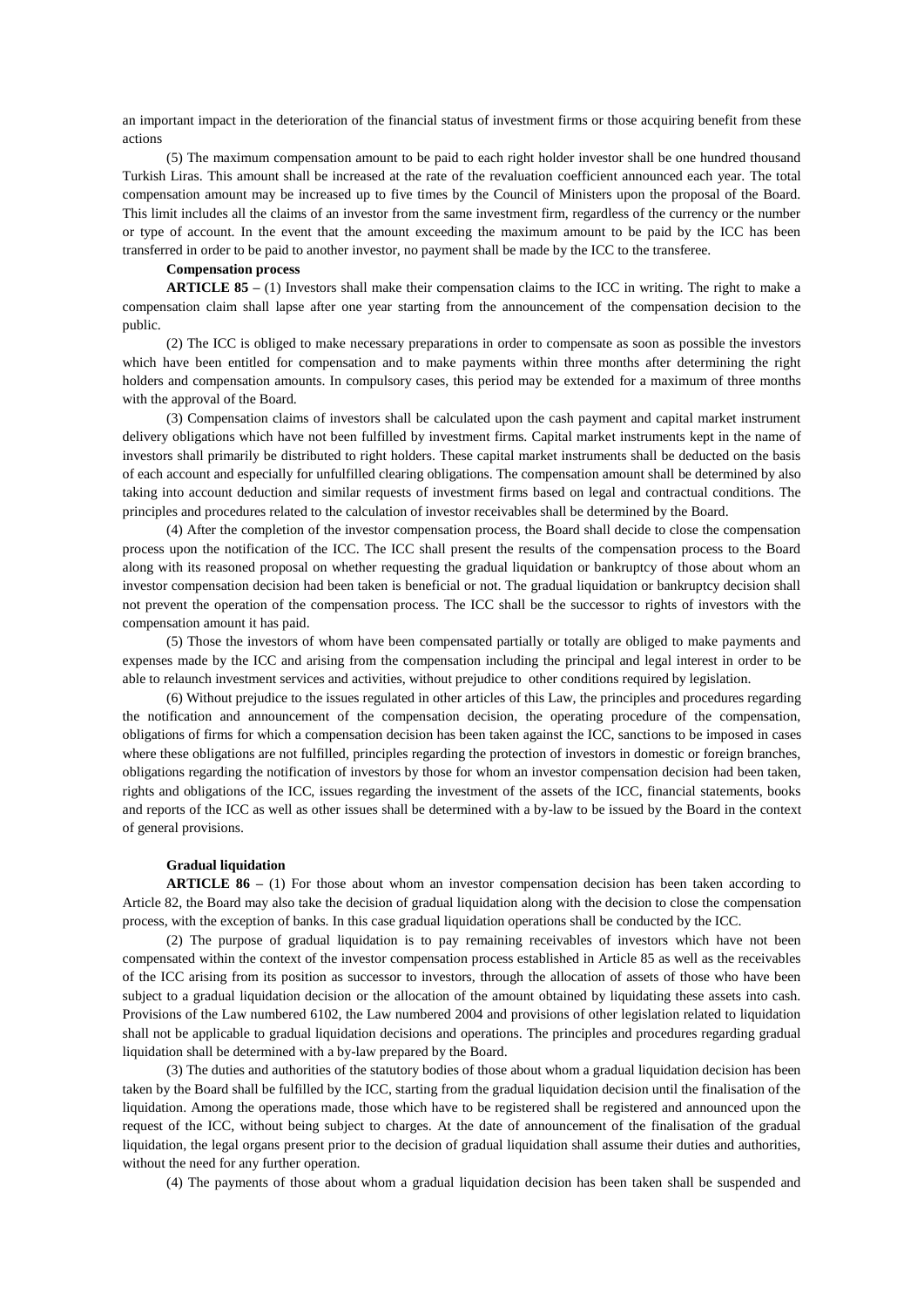solely the ICC can dispose of all their assets. The ICC shall determine the assets and liabilities of those subject to gradual liquidation. Rights and obligations of related persons deriving from their contracts which become due after the gradual liquidation decision, shall also be determined as of their maturity dates. Guarantees provided according to legislation shall also be considered within assets. The default interest to be applied during the period between the compensation and the liquidation process shall be determined by the Board. In cases where a gradual liquidation decision has been taken, no bankruptcy decision shall be taken until the decision on the closing of this liquidation. No proceedings shall be made in the scope of the Law numbered 2004 and the Law on Procedures of Collection of Public Receivables dated 21/7/1953 and numbered 6183 about those for whom a liquidation decision has been given, proceedings which have started previously shall stop; statutes of limitation and lapses of time which can be interrupted by a proceeding and foreclosures shall not apply.

(5) The ICC shall identify actual right holders in the context of liquidation as well as the amounts of their receivables and debts on the basis of information and documents obtained during the compensation process. The receivables of the ICC as a successor to investors, and its liquidation expenses shall also be considered as receivables of the ICC. The cash assets of those about whom a gradual liquidation decision had been takenshall be used directly in the payment of these receivables while those which are not in cash shall be used after being liquidated. Primarily the receivables of customers shall be paid from the assets. In the event that the totality of customers' receivables cannot be met, a pro-rate payment shall be made. After all receivables have been paid first a pro-rata payment shall be made for public receivables from the remaining amount and then the receivables of the ICC deriving from the payments it has made in the context of Article 85 and its liquidation expenses shall be paid from the residual. The remainder shall be allocated to other creditors. Other issues with regard to principles and procedures relating to the liquidation of the noncash assets belonging to those about whom a gradual liquidation decision has been taken as well as pro rata payments to be made shall be established with a by-law to be issued by the Board.

(6) The Board may decide on the transfer the management of portfolios managed by those about whom a gradual liquidation decision has been taken, to another investment firm.

(7) Without any delay, the ICC shall request from the shareholders holding directly or indirectly, alone or together, the management and audit of investment firms about whom a gradual liquidation decision has been taken with the compensation decision as well as from real person shareholders holding more than five percent of the capital of his legal entity shareholders to make a declaration of properties showing real estate and participations, attachable movable properties, rights and receivables, securities and all kinds of earnings and revenue which belong to themselves, their spouse and their children under guardianship; as well as the real estate, attachable movable properties, rights, receivables and securities that they have acquired or transferred gratuitously or non-gratuitously within two years prior to the declaration of the liquidation. It is obligatory to submit the declaration of property requested according to the provisions of this paragraph to the ICC within seven days at the latest. The ICC is authorised to request from the related court to take all kinds of conservation measures necessary for the interests of creditors including cautionary injunction and cautionary attachment decisions without requiring any guarantee on the assets of shareholders holding management and audit directly or indirectly, alone or in concert, as well as a ban on leaving the country for related persons. The related provisions of the Law numbered 2004 shall be valid for the provisions and consequences of this declaration of property. In the event that no lawsuit has been filed or no demands for execution or bankruptcy proceedings have been made within six months starting from the injunction and attachment decisions taken in the framework of this paragraph, these decisions shall be cancelled automatically.

(8) The Board shall decide to close the gradual liquidation upon the application of the ICC. In the event that it is determined that the assets of those about whom a gradual liquidation decision has been taken are not adequate to meet receivables of right holders in the scope of the liquidation purpose, payments made in the context of the compensation, and liquidation expenses, the ICC may also request the bankruptcy of related persons with the assent of the Board.

(9) All the lawsuits for damages and actions for debts filed or to be filed against the legal representatives, managers and staff of the ICC due to the pursuance of their duties shall be filed against the ICC. On the other hand, the provision of Article 133 shall be applied for criminal lawsuits to be filed against the ICC staff. ICC staff may not be held responsible for the public debts of firms the gradual liquidation of which they are carrying out, the debts of these firms to social security institutions and their other financial obligations which have incurred or will incur during gradual liquidation operations. ICC staff shall not have any obligation to make a notification to the court due to the loss of capital of capital market institutions which have been decided to be gradually liquidated and/or due to the fact that they are heavily in debt. The provisions of Article 179, 277 and the following as well as Article 345/a of the Law numbered 2004 shall not be applied to these persons due to not making a notification; no personal liability lawsuit may be filed against them according to Article 341 of the Law numbered 6102. The ICC shall reserve its right of recourse against staff having gross negligence or deliberation.

(10) ICC's right to file a lawsuit due to those about whom a gradual liquidation decision has been taken shall be subject to the general statute of limitations. In the presence of the circumstances mentioned in Articles 278, 279 and 280 of the Law numbered 2004, the ICC may file a lawsuit without requiring to submit a certificate of insolvency. While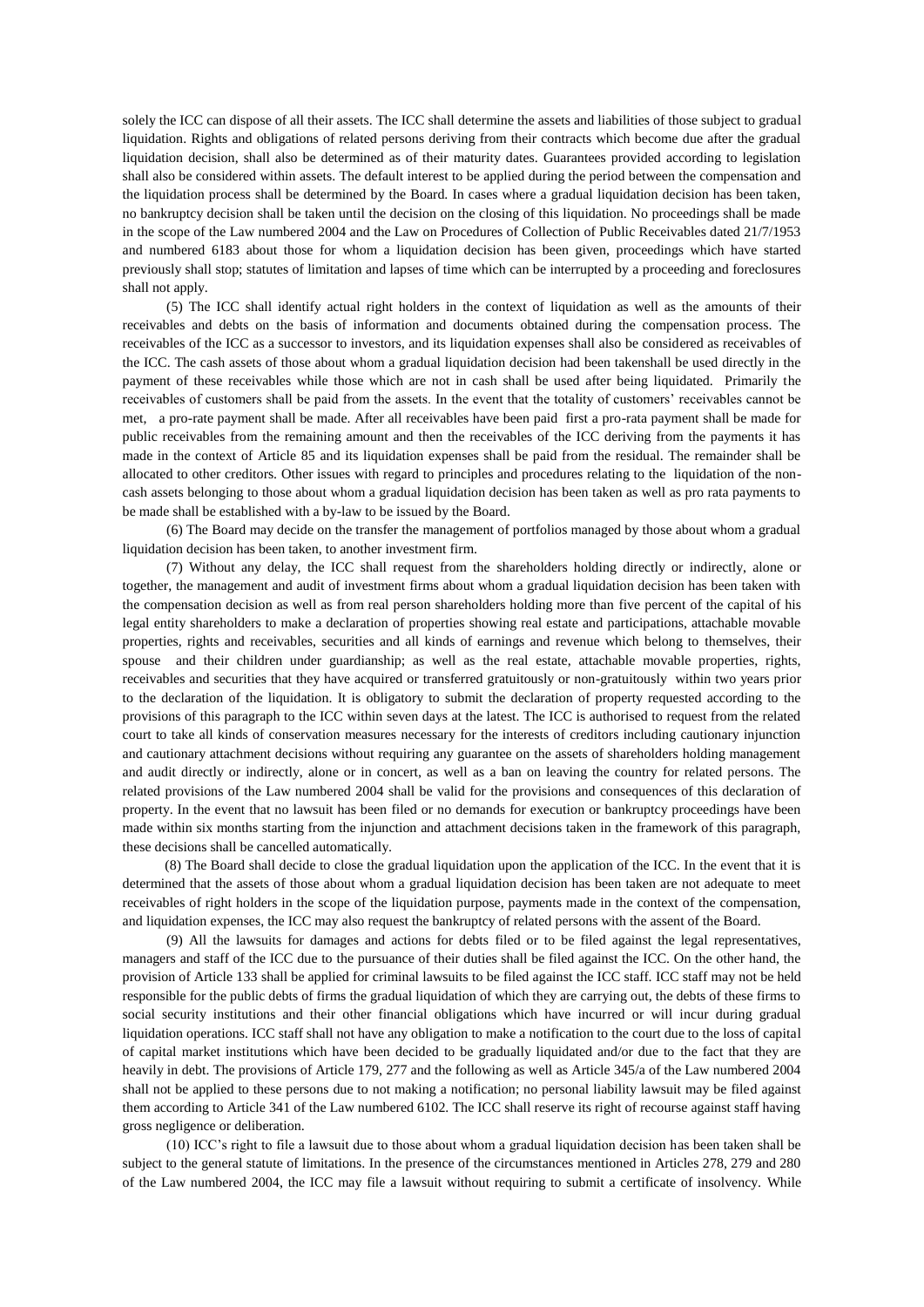performing its tasks arising from this Article, the ICC is authorized to request cautionary injunction and cautionary attachment exempt from all kinds of guarantee.

### **Trade Repositories**

**ARTICLE 87 –** (1) With the purpose of monitoring systemic risk and maintaining financial stability, in what regards capital market transactions, the Board may request from those executing these transactions that information regarding these transactions be notified under the form and content it shall determine directly to itself or to a trade repository that it would authorise. In the context of this Article, those who are obliged to make a notification may not refrain from providing requested information by relying on the secrecy and confidentiality provisions in their special legislation.

(2) In the event that the notification is made to a trade repository authorised by the Board, obligations of the related trade repository, the form and media in which information shall be kept as well as principles and procedures concerning activities in relation to their duties under this Article shall be determined with a regulation to be published by the Board.

(3) Sharing of information kept at trade repositories with third persons, including public legal entities, shall be subject to the approval of the Board. The legislation concerning the usage of personal data shall be complied with in the implementation of this paragraph.

(4) In order to increase efficiency in data storage, the Board may require persons executing financial transactions in Turkey to obtain an identifier code or number from an institution to be determined by the Board. The principles and procedures regarding the implementation of this paragraph shall be determined by the Board.

# **FIFTH SECTION Supervision and Measures in Capital Markets**

# **FIRST CHAPTER Supervision, Search and Seizure**

### **The supervision activity and supervision authorities**

**ARTICLE 88 –** (1) Professional staff shall be authorised for the application of the provisions of this Law and other laws concerning the capital market and the supervision of all kinds of capital market activities and transactions. This authority shall be exercised by the professional staff assigned by the Chairman of the Board.

(2) The Board shall determine the principles of materiality and priority, the criteria to be considered in risk evaluation and codes of practice related to supervision activities. The supervision activity shall be conducted in accordance with the program to be prepared by the Chairman of the Board in the context of the principles of materiality and priority as well as risk evaluations. The Chairman of the Board may get non-scheduled supervision executed out of the prepared program when he/she deems it necessary.

### **The execution of the supervision activity**

**ARTICLE 89 –** (1) The supervision shall comprise the activities and transactions of all institutions and organisations and other related real persons and legal entities within the scope of this Law concerning the provisions of this Law and other relevant legislation related to capital market. The staff assigned with supervision is authorised to request from the related real persons and legal entities information and documents they may deem as relevant to the provisions of this Law and other relevant legislation related to capital markets; to examine all the books and documents including the records kept for tax purposes, and all records including that kept electronically and miscellaneous means that contain information, and information systems; to request access to these systems and obtain the copies; to audit their accounts and transactions; to acquire written and verbal information from the relevant persons; to draw up the necessary minutes.

(2) The relevant persons are obliged to fulfill the requests of those assigned with supervision mentioned in the first paragraph, and to sign the minutes. In cases where they refrain from signing, the reasons of this shall be clearly mentioned in the minute.

(3) Upon the request of the Chairman of the Board and the decision of the judge of the criminal court of peace, a search may be carried out with the help of police forces in required locations. The books and documents found during the searches and required to be examined shall be identified with a detailed minute and in cases when on-site examination is not possible, they shall be protected and sent to the work place of the person making the examination.

#### **Confidentiality and Secrecy**

**ARTICLE 90 –** (1) Real persons and legal entities from whom information is requested within the framework of the first and second paragraphs of Article 89 shall not refrain from giving information by claiming the confidentiality and secrecy provisions existing in this Law and special Laws.

(2) Persons subject to examination as well as real persons and legal entities including public institutions that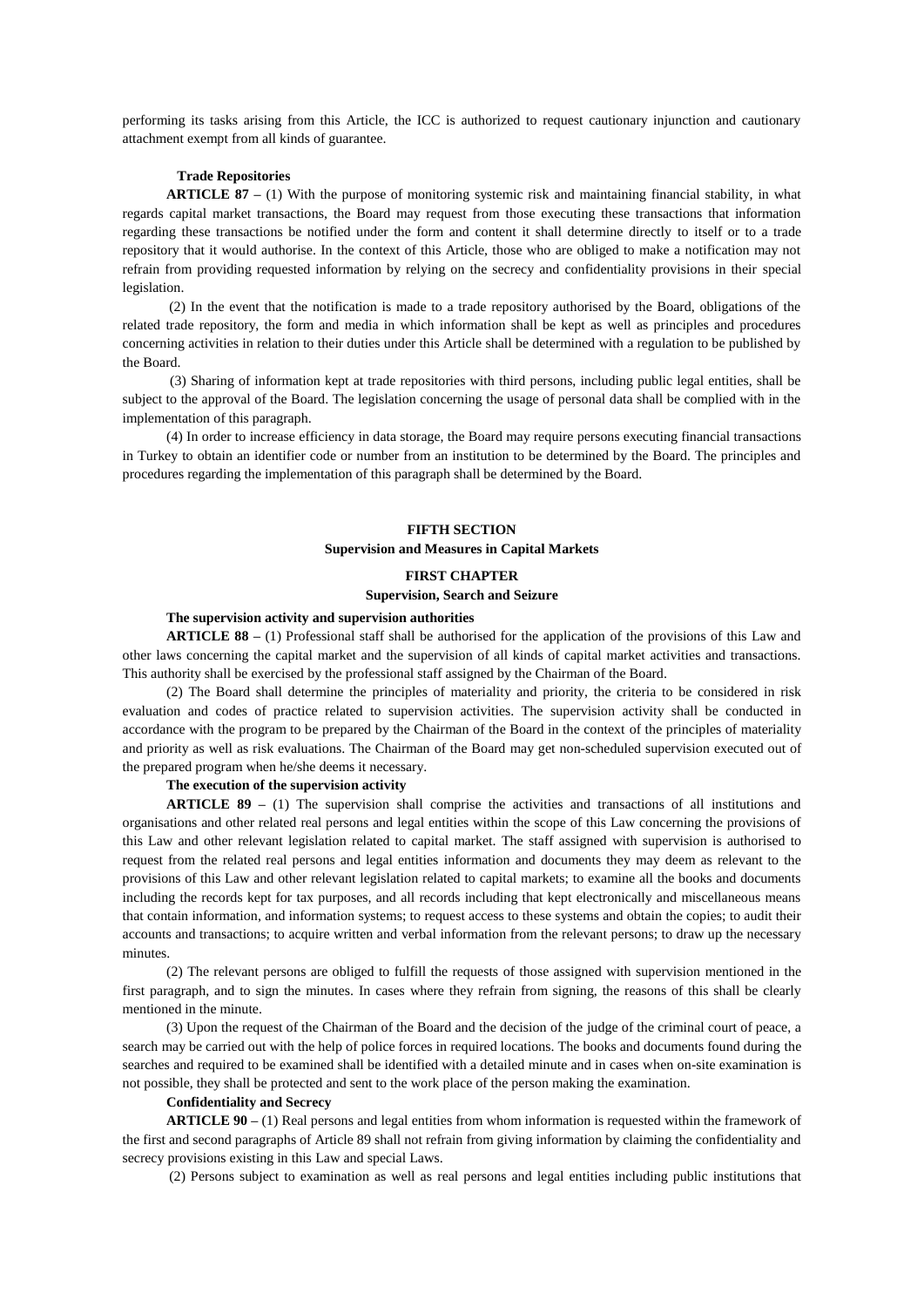have been requested information and documents concerning the event and matter, are obliged to keep the presence and nature of the examination as a secret.

# **SECOND CHAPTER Measures**

### **Measures to be applied to illegal issues**

**ARTICLE 91 –** (1) The Board is authorised to take all necessary measures exempt from all kinds of charges and guarantees about those that have been identified to have issued or have made an attempt to issue capital market instrument in violation of this Law, provided that all kinds of civil and penal liabilities are reserved; to request cautionary injunctions and attachments exempt from all kinds of charges and guarantees for the equivalent of the amount sold and the capital market instrument to be sold.

(2) In order to eliminate the consequences resulting from the illegal issue and to refund cash and other assets to the right holders, the Board shall make a written notice to the issuer within thirty days starting from the date of determination. The addressee shall announce by means of instruments to be determined by the Board the detailed information concerning the real persons and legal entities from which\whom it has raised money as well as the raised amount and shall report this information to the Board within at least thirty days from the notice. Within three months following this announcement, real persons and legal entities from whom money has been raised may file an objection to the civil court of first instance of the place where the partnership is located. Upon the finalization of the related list, right holders shall be refunded by the person who made the related issue. The cautionary injunctions and attachments put according to the first paragraph cannot be removed before the fulfilment of this restitution.

(3) In the event that the consequences resulting from this illegal issuance are not be totally eliminated within one year starting from the date of the written notice has been made by the Board, the Board is authorised to file a suit for refunding the cash and other assets to right holders or for the liquidation of the partnership.

(4) The rights arising from general provisions of persons from whom money has been raised shall be reserved.

**Measures to be applied to the illegal transactions of issuers and their transactions reducing the assets or capital**

**ARTICLE 92 –** (1) In cases where it is determined by the Board that there is a capital or asset decrease or loss due to the situations and acts of issuers contrary to the law, the capital market legislation, the articles of association and the provisions of the fund rules or the purpose and field of enterprise, the Board is authorised to;

a) request from related parties to take measures in order to resolve the violations and to make the envisioned transactions and convey the situation to the related authorities if necessary, without prejudice to the provisions of the Law numbered 6102,

b) file a lawsuit of nullity within three months starting from the date when it has been determined by the Board that these situations and acts were illegal and in any case within three years starting from the date when these situations and acts have occurred, and file a lawsuit for determination of nullity and validity within five years,

c) remove the authorities to sign of those who are responsible for these transactions if the presence of these situations and acts are determined by the decision of a court of first instance or if it is decided by a court upon the demand of the Board without waiting such decision; in cases where an indictment is made about the related persons, discharge them from office until the trial is finalised and assign new members of the board of directors in place of those who have been discharged from office until the first general assembly meeting.

(2) Before taking any measures about publicly held banks according to this Article, the Banking Regulation and Supervision Agency shall be consulted.

### **Measures to be applied in the authorised capital system**

**ARTICLE 93 –** (1) The Board is authorised to file a lawsuit of nullity against the board of directors decisions taken within the framework of the principles mentioned in Article 18 at the commercial court of first instance where the headquarters of the partnership is located within three months starting from the date of the announcement of these decisions to public, and to request to defer the execution of these decisions without guarantee.

#### **Measures to be applied in the illegal transfer pricing activities**

**ARTICLE 94 –** (1) The Board is authorised to request the announcement of supervision results from publiclyheld corporations, and collective investment schemes as well as their associates and subsidiaries which have been determined to be engaged in the transactions mentioned in Article 21; to file a suit for the return of the amount determined by the Board within the period specified by the Board. .

(2) The first paragraph of Article 92 shall also be applied in terms of this Article.

#### **Sending an observer to general assembly meetings**

**ARTICLE 95 –** (1) When it deemed necessary, the Board may send an observer to the general assembly meeting of publicly-held corporations, without any voting rights.

## **Measures to be applied in the illegal transactions and activities of capital market institutions**

**ARTICLE 96 –** (1) In cases where capital market institutions determined to be engaged in activities contrary to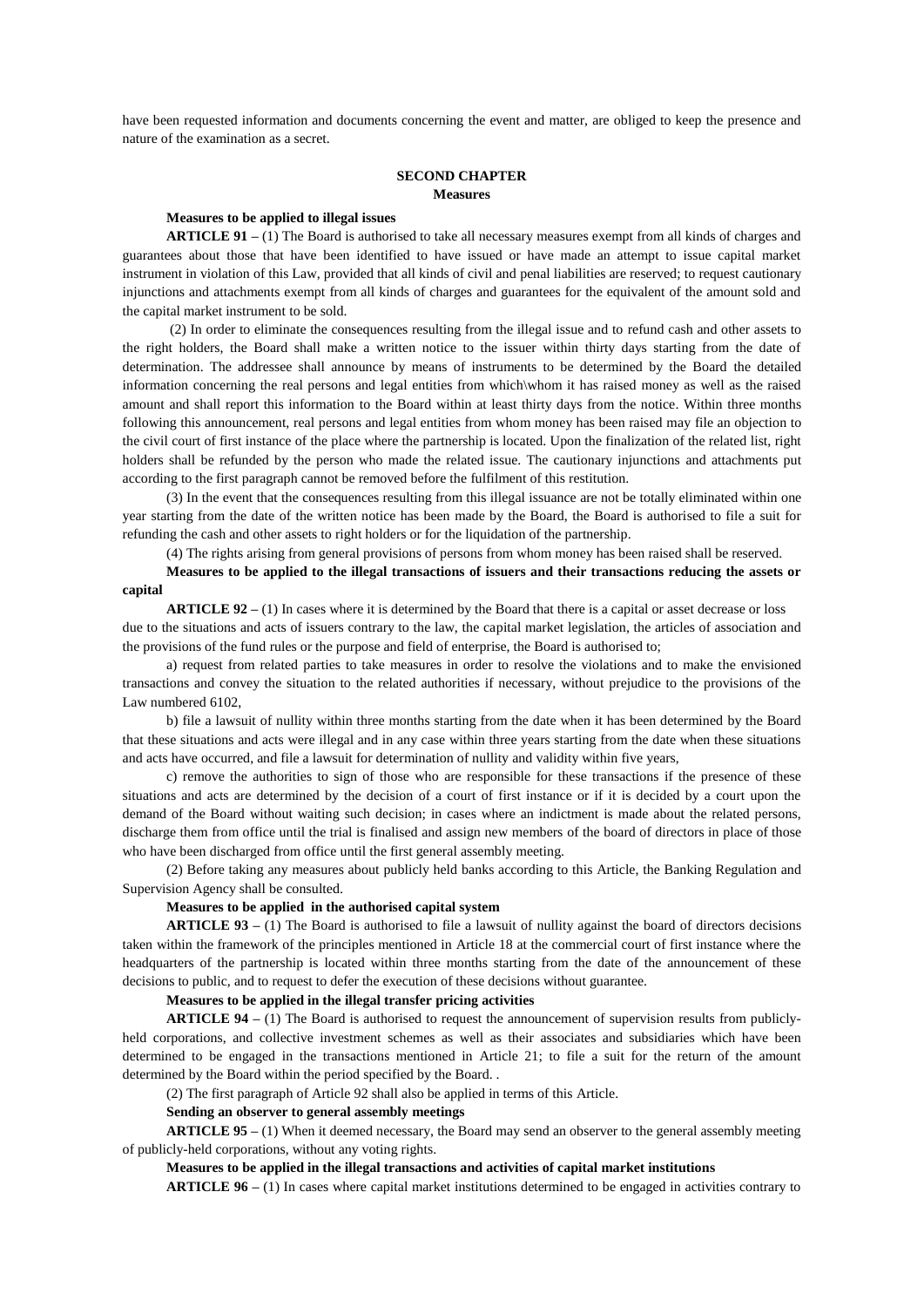the legislation, the standards determined by the Board, the articles of association, the provisions of the fund rules; the Board is authorised to request from the related parties to resolve the contradictions within the period determined by the Board and to provide the compliance to the Law, the purpose and principles of the enterprise; or to restrict directly the scope of the activities of these institutions or to suspend their activities temporarily or; to cancel their licenses fully or as of certain capital market activities or; take all kinds of other measures that the Board would envision.

(2) The Board is authorised to cancel temporarily or permanently the licenses hold by managers and employees who have been determined to be responsible for such illegal activities or transactions; to restrict or cancel their authorities to sign starting from the date when it has been decided to make an indictment about them until the trial is finalised; to discharge members of the board of directors from office found responsible for illegal activities or transactions with a court decision and to assign new ones in place of them until the first general assembly meeting to be held. Before taking a measure in the direction of discharging the members of the Board of Directors of a bank, the Banking Regulation and Supervision Agency shall be consulted.

### **Measures to be applied in the deterioration of the financial situation**

**ARTICLE 97 –** (1) In cases where it is determined that the capital market institutions cannot fulfill their capital adequacy obligations, their cash and financial instrument delivery liabilities resulting from capital market operations or that they could not fulfill them in a short period or independently from these facts that their financial structures is weakening seriously or that their financial situations have weakened to the extent that they could not able to meet their commitments; the Board is authorised to request them to strengthen their financial structures in a given pertinent period that shall not exceed three months or to stop temporarily the operations of these institutions directly without giving any time; to cancel their licenses fully or as of certain capital market activities; to decide on the compensation of the investors; to cancel temporarily or permanently the licenses of the managers and the employees who are responsible for these illegal activities, to restrict or cancel their authorities to sign and to discharge members of the board of directors from office when necessary and assign new ones in place of them until the first general assembly meeting; to decide on the gradual liquidation of these institutions and to request their bankruptcy after the end of the gradual liquidation or without going through any gradual liquidation or to take other measures it deems necessary.

(2) Except the transactions to be made by the Board and those to be performed by the ICC in the context of gradual liquidation, the assets of capital market institutions which are subject to withdrawal of authorities permanently shall not be transferred, pledged, collateralized, subject to cautionary injunction and attachment from the date of the Board decision regarding to the withdrawal of authority until it is announced that the gradual liquidation procedures have been completed; and until the demand of bankruptcy has been concluded with prejudice by the court in case where bankruptcy has been requested directly or following the gradual liquidation. All of the attachments and cautionary injunctions shall lapse and all bankruptcy and execution proceedings shall automatically stop, the lapses of time which can be interrupted with a follow-up execution procedure shall not apply. In case where a bankruptcy decision has been taken, the claims of the ICC arising from the payments it has made shall be collected primarily as preferred claim, being after the claims of the State and those of social security institutions which are in the scope of the Law numbered 6183. These claims shall be paid according to the cash position of the bankrupt's estate without waiting for the finalisation of the list shown in Article 232 of the Law numbered 2004.With regard to the banks and institutions which are subject to the provisions of the Law numbered 5411as well as real persons and legal entities subject to the provisions of the Law numbered 5411, the claims of the ICC shall come after the claims of the Savings Deposit Insurance Fund.

(3) Except the transactions to be performed by the Board, the assets of capital market institutions the activities of which have been suspended temporarily according to the first paragraph shall also not be transferred, pledged, collateralised, subject to cautionary injunction or attachment from the date of temporarily suspension decision until the date of reauthorisation to launch its activities, all the attachments and all the cautionary injunction on these institutions and all bankruptcy and execution proceedings shall automatically stop. The lapses of time which can be interrupted with a follow-up execution procedure shall not apply. The capital market institutions about which a decision is taken by the Board regarding the pursuance of their activities, all the transactions which have stopped within the framework of the first sentence of this paragraph shall resume.

(4) The temporary suspension period of the capital market institutions, the activities of which have been suspended temporarily according to this Law by the Board or by their own will shall not exceed two years.

(5) Except the measures devoted to resolve the violations of the capital market legislation or those devoted to the carrying out of capital market activities, the Banking Regulation and Supervision Agency shall decide upon the implementation of the measures determined in the first paragraph on banks. On the other hand, the Savings Deposit Insurance Fund shall decide upon the implementation of the related measures on banks the management or supervision of which has been transferred to the Savings Deposit Insurance Fund according to the related provisions of the Law numbered 5411.

### **Measures to be applied in cases of gradual liquidation and bankruptcy**

**ARTICLE 98** – (1) In case of the bankruptcy of capital market institutions or when they go through gradual liquidation according to Article 86, the Board is authorised to request the individual bankruptcy of their shareholders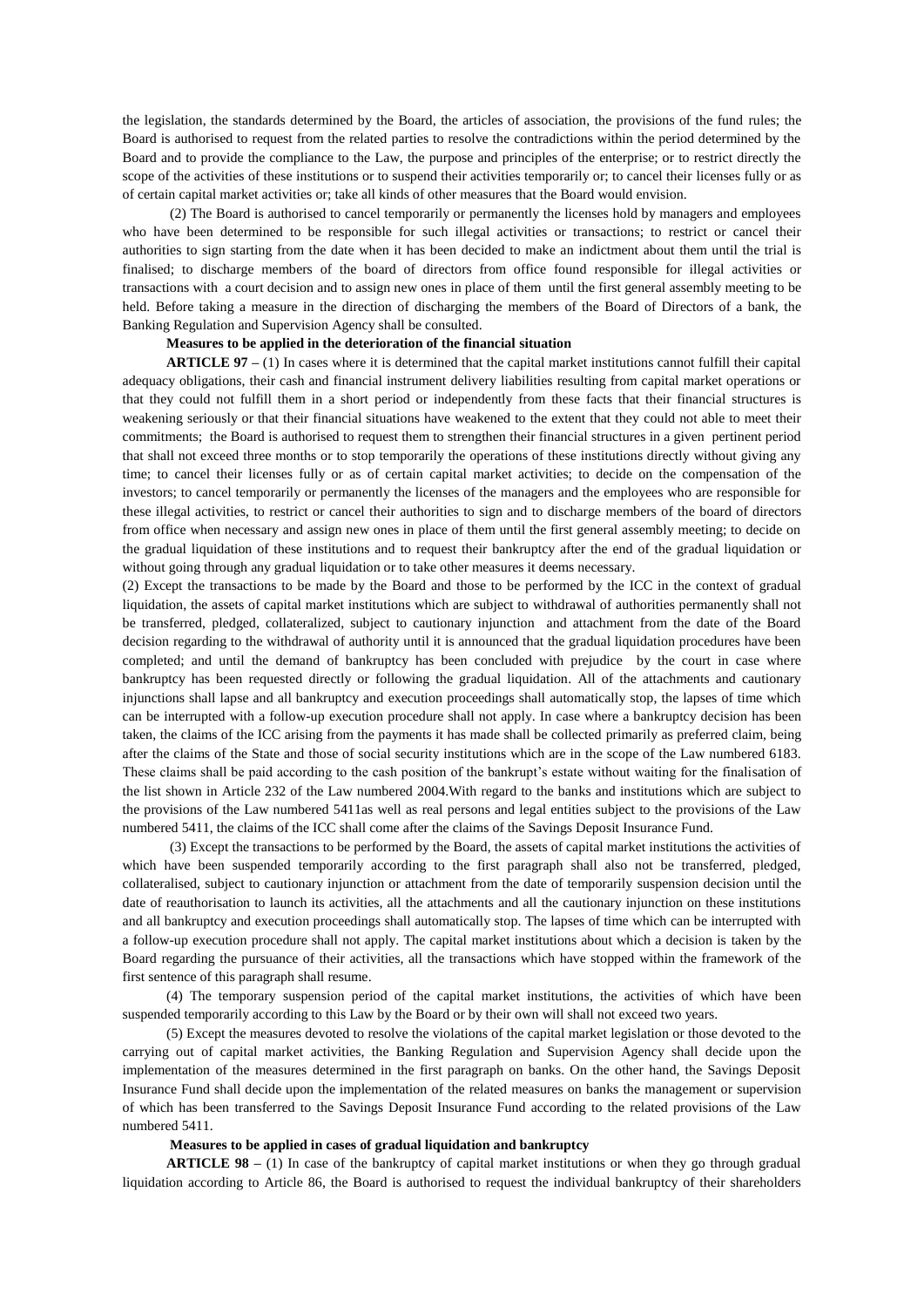who have directly or indirectly more than ten per cent of the shares, their members of board of directors who have resigned or are holding office and their managers having an authority to sign, the managers of portfolio management companies and the members of the fund board of housing finance funds and of asset finance funds; provided that their responsibility has been determined in accordance with Article 97.

### **Measures to be applied in unauthorized capital market activities**

**ARTICLE 99 –** (1) Provided that all kinds of civil and penal liabilities are reserved, the Board is authorised to take all necessary measures to stop the unauthorised capital market activities inter alia to file a lawsuit within one year starting from the date when unauthorised capital market activities and transactions have been determined and in any case within five years starting from the date when they have occurred, to refund right holders their money or capital market instruments and to annul the consequences caused by unauthorized capital market activities and transactions.

(2) Second paragraph of Article 96 shall be applied by analogy for the real persons and legal entities who have engaged in unauthorised capital market activities as well as for the shareholders and managers determined to be responsible for these activities by the Board, unconditional on the finalisation of the losses arising from the related activities.

(3) When it is determined that unauthorised capital market activities have been carried out via internet; if the domain and hosting are within the country, the courts shall decide on prohibiting the internet access upon the request of the Board in line with the related legislation.. In case where the domain and hosting are outside the country, the Information and Communications Technologies Authority shall prohibit the internet access upon the request of the Board.

### **Measures to be applied in illegal notices, advertisements and disclosures**

**ARTICLE 100** – (1) In cases where it is determined that an entity has engaged in activities on capital market without authorisation or that an entity has used words or phrases in its commercial titles, notices and advertisements which gives the impression that they engage in activities on capital market even though its licenses have been cancelled or its operations have been stopped or its branch offices have been closed down, then, in circumstances where it is found to be detrimental to postpone action, unconditional on an ongoing penal prosecution conducted on those liable, their notices and advertisements may be stopped, and the notices and advertisements may be confiscated with the documents which are in violation of the law under the related legislation, and upon the request of the Board their workplaces may be closed temporarily by the relevant local highest officials of the civil service. ;

(2) The Board may request that notices, advertisements and disclosures which have been found to be against the third paragraph of Article 7 be stopped or removed.

### **Measures to be applied in the investigations of insider trading and manipulation**

 **ARTICLE 101 –** (1)In what concerns the real persons or legal entities as well as the authorised officers of those legal entities; about whom a reasonable doubt exists concerning the execution of actions mentioned in Article 106 and 107, and also regarding the related capital market instruments the Board is authorised to take all kinds of necessary measures to provide the effective and robust functioning of the market and to determine the principles and procedures regarding the implementation of these measures, including;

a) Temporarily or permanently prohibiting the trading activities in the exchanges,

b) Changing the methods of clearing,

- c) Putting restrictions at the transactions of margin trading, short selling, borrowing and lending,
- ç) Imposing a guarantee obligation or changing the obligation,
- d) Being traded in different market or markets or determining different transaction principles,
- e) Restricting the extent of the distribution of the market data,
- f) Imposing a transaction or position limit.

(2) When a buy-back program has been put into force in accordance with Article 22, the Board may impose a restriction at the transactions on the shares of the related publicly-held corporation of the real persons or legal entities with whom it is associated, directly or indirectly as of management, auditing or capital and to transactions made by other associated persons.

### **Obligation of notification**

**ARTICLE 102 –** (1) If there is a matter implying any information or doubt that a transaction

constitutes the crimes enumerated in Articles 106 and 107, the investment firms and the capital market institutions to be determined by the Board are obliged to notify this situation to the Board or to other institutions and organisations to be determined by the Board. The Board shall determine the principles and procedures of the obligation of notification.

(2) Even though a provision exists in special laws, those who make a notification to the Board cannot give information to third parties, agencies and institutions including those who are engaged in the transactions, about the notification made according to this Article and about those to whom the notification has been made, except courts, prosecution offices and the Presidency of the Financial Crimes Investigation Board.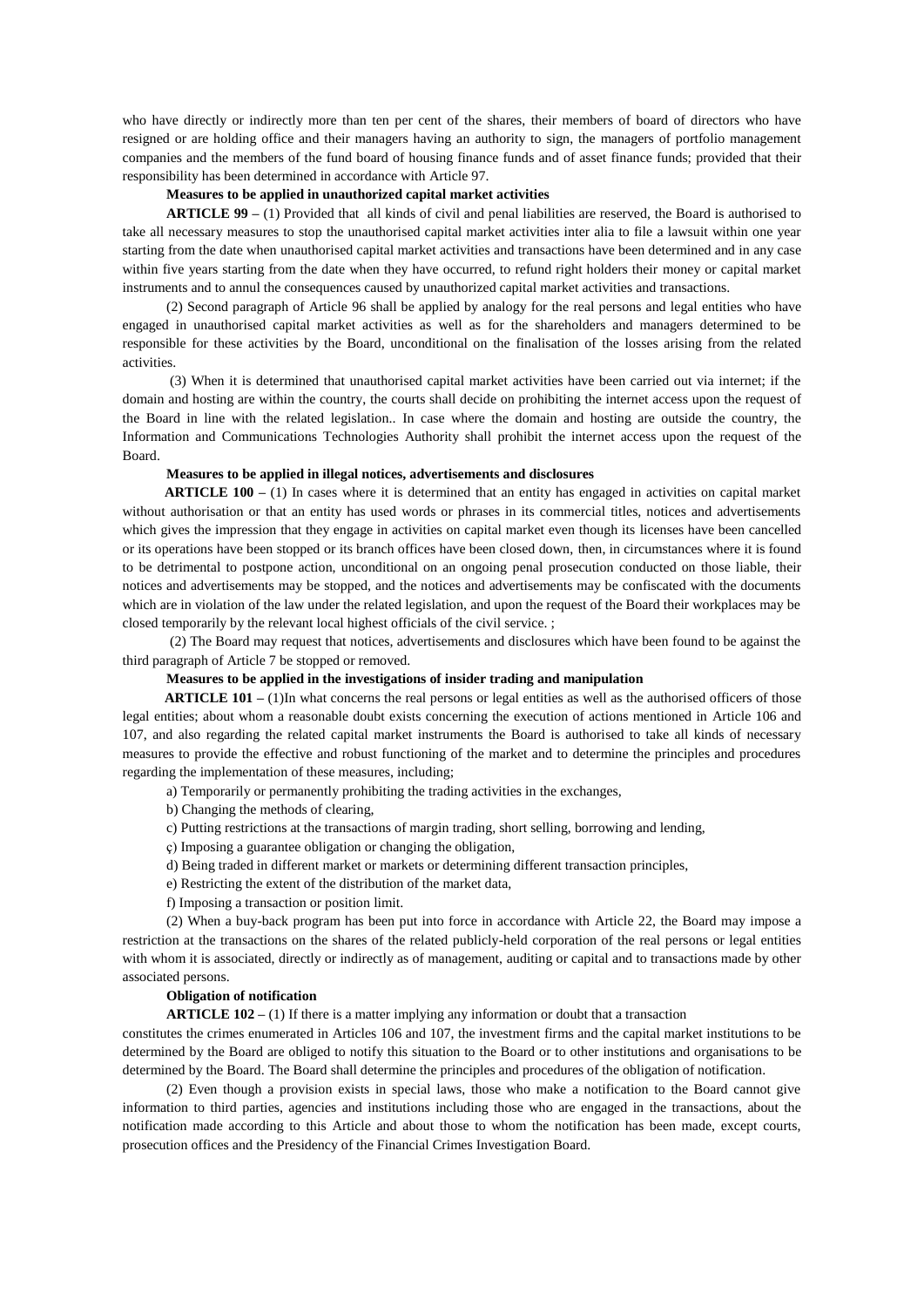# **SIXTH SECTION Actions Requiring Administrative Fine and Capital Market Crimes**

# **FIRST CHAPTER Actions Requiring Administrative Fine**

# **General principles**

**ARTICLE 103 –** (1) Persons who have acted in violation of the regulations, determined standards and forms based on this Law as well as general and specific decisions of the Board, shall be imposed an administrative fine from twenty thousand Turkish Liras up to two hundred fifty thousand Turkish Liras by the Board. However, in cases where a benefit has been gained due to the violation of the obligation, the amount of the administrative fine to be imposed cannot be less than twice of this benefit.

(2) In case when the person acting in violation of the provisions of the first paragraph is a body or representative of a private legal entity, or when this person is tasked within the scope of the activity of this legal entity although he is not a body or representative of it, an administrative fine shall also be imposed on the legal entity according to the provision of the first paragraph. If the violation prompts to the disadvantage of the legal entity which is represented or acted on behalf of, no administrative fine shall be imposed on the legal entity.

(3) An administrative fine shall be imposed by the Board up to the total amount of shares subject to take over bids for real persons and legal entities who fail to fulfill their take over bid obligations in accordance with the Article 26 and if necessary, within the additional time that may be granted by the Board.

(4) Without requiring the presence of information as mentioned in Article 106, except the situations authorised by the Board, the members of the board of directors and managers of issuers who have acquired a gain from the purchase and sale of the related capital market instruments shall be obliged to deliver net gain they have obtained to the issuer, within the timeframe determined by the Board. The Board shall impose an administrative fine amounting to twice of the acquired benefit on those who do not fulfill this obligation within thirty days.

(5) Members who do not fulfill the obligation mentioned in the sixth paragraph of Article 75 shall be imposed an administrative fine by the Capital Markets Association of Turkey from five thousand Turkish Liras up to fifty thousand Turkish Liras.

(6) In case when publicly-held corporations and collective investment schemes as well as their subsidiaries and associates provide an increase in the profits or assets of real persons or legal entities with whom they are related by not performing the activities expected from them as prudent and honest merchants or in accordance with the market practices with the aim of preserving or increasing their profits or assets according to their articles of association or their fund rules, the related legal entity shall be imposed an administrative fine from twenty thousand Turkish Liras up to two hundred fifty thousand Turkish Liras. However, the amount of the administrative fine to be imposed cannot be less than twice of the benefit acquired.

### **Market abuse actions**

**ARTICLE 104 –** (1) Actions and transactions which cannot be explained with a reasonable economic or financial justification, which are of a nature deteriorating the functioning of exchanges and other organized markets in security, openness and stability, shall be regarded as market abuse actions, provided that they do not constitute a crime. An administrative fine from twenty thousand Turkish Liras up to five hundred thousand Turkish Liras shall be given to those who perform the market abuse actions determined by the Board. However, in case when a benefit has been procured by this means, the amount of the administrative fine to be given cannot be less than twice of this interest.

### **The application of administrative fines**

**ARTICLE 105 –** (1) The defense of the related person shall be taken before the application of administrative fines. If the defense is not submitted within thirty days starting from the notification of the letter requesting the defense, the related person shall be accepted as having waived from the right of defense.

(2) In case where one of the delinquencies defined in this Law is offended more than once until the decision of administrative fine has been made, then according to the related provision the related real person or legal entity shall be imposed an administrative fine which shall be increased twice. However, in cases where a benefit has been obtained by means of this delinquency or a loss has been caused, the amount of the administrative fine to be imposed cannot be less than three folds of this benefit or loss.

(3) Fifty percent of the collected administrative fines shall be registered as income to the state budget, fifty percent shall be transferred to the ICC for being recorded as income.

(4) It is possible to appeal to the administrative justice process against the administrative fines imposed according to this Law.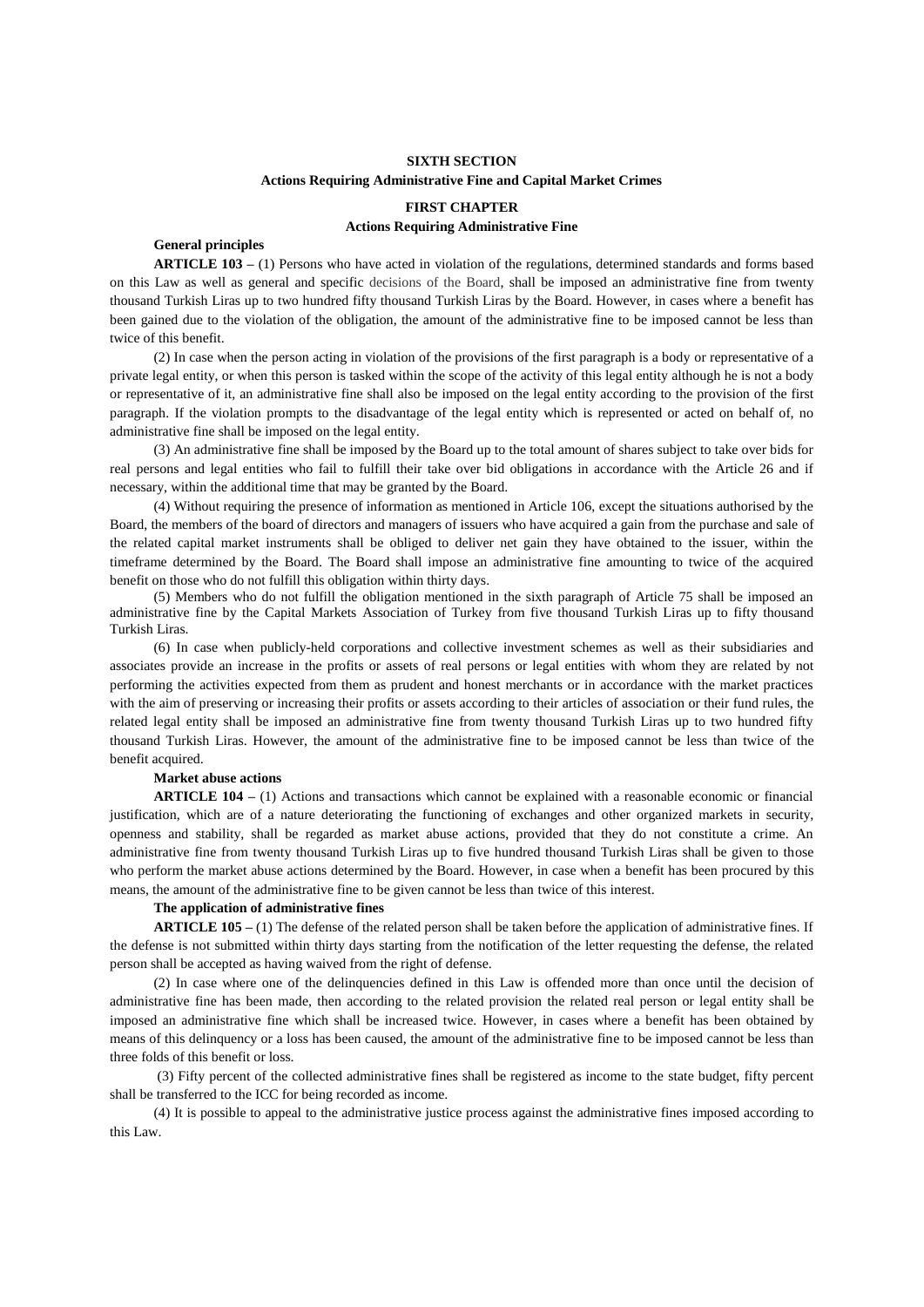# **SECOND CHAPTER Capital Market Crimes**

# **Insider trading**

**ARTICLE 106 –** (1) The persons mentioned below who give purchase or sale orders for capital market instruments or change the orders they have given or cancel them and thus provide a benefit to themselves or someone else based on information concerning directly or indirectly capital market instruments or issuers which can affect the prices of the related capital market instruments, their values or the decisions of investors and which have not been declared to the public yet, shall be sentenced to imprisonment from 2 years up to five years or be punished with judicial fine:

a) Managers of issuers or those of their subsidiaries or their controlling corporations,

b) Persons who possess this information by holding a share in issuers' corporation or in their subsidiaries or their controlling corporations,

c) Persons who possess this information due to the performing of their jobs, professions and tasks,

ç) Persons who obtained this information by committing crimes,

d) Persons who know that the information they possess is of the nature mentioned in this paragraph or that should know it in case when demonstrated.

However, if a judicial fine has been imposed due to this crime, the fine to be imposed cannot be less than twice of the benefit obtained.

# **Manipulation**

**ARTICLE 107 –** (1) Those who make purchases and sales, give orders, cancel orders, change orders or realise account activities with the purpose of creating a wrong or deceptive impression on the prices of capital market instruments, their price changes, their supplies and demands, shall be sentenced to imprisonment from two years up to five years and be punished with a judicial fine from five thousand days up to ten thousand days. However, the amount of the judicial fine to be imposed due to this crime cannot be less than the benefit obtained by committing the crime.

(2) Those who give false, wrong or deceptive information, tell rumors, give notices, make comments or prepare reports or distribute them in order to affect the prices of capital market instruments, their values or the decisions of investors, shall be sentenced to imprisonment from two years up to five years and be punished with given a judicial fine up to five thousand days.

(3) In the event that the person who has committed the crime defined in the first paragraph displays remorse and pays to the Treasury an amount which is twice of the benefit he/she has obtained or has caused to be obtained, not being less than five hundred thousand Turkish Liras,

a) No penalty shall be imposed if the payment has been made before the investigation starts.

b) The penalty to be imposed shall be reduced by half, if the payment is made during the phase of investigation.

c) The penalty to be imposed shall be reduced by one third, if the payment is made during the phase of prosecution until the judgement has been rendered.

# **Cases which are not considered as insider trading and manipulation**

**ARTICLE 108 –** (1) The following cases shall not be considered as abuse of information or market fraud:

a) Applying policies of money, foreign exchange rate, public debt management or realising transactions aimed at providing the financial stability by the Central Bank of the Republic of Turkey or another authorised official institution or persons acting on behalf of them.

b) Repurchase programs applied according to the Board regulations, share acquisition programs directed to workers or allocation of other shares directed to the workers of the issuer or his/her subsidiary

c) Making the purchase and sale of capital market instruments or giving or cancelling orders for the purpose of supporting exclusively the market price of these instruments for a pre-determined period, provided that these operations are performed in conformity with the regulations of the Board in the context of this Law regarding the price stabilising operations and market maker,

# **Improper public offer and unauthorised capital market activity**

**ARTICLE 109 –** (1) Those who make public offers of the capital market instruments without fulfilling the obligation of publishing an approved prospectus or those who sell the capital market instruments without an approved certificate of issue shall be sentenced to imprisonment from two years up to five years and punished with a judicial fine from five thousand days up to ten thousand days.

(2) Those who perform unauthorised activities in the capital market shall be sentenced to imprisonment from two years up to five years and be punished with a judicial fine from five thousand days to ten thousand days. Those who commit this crime at the same time with the crime defined in the first paragraph, shall be fined only due to the crime defined in this paragraph and the fine shall be increased by half.

# **Abuse of confidence and forgery**

**ARTICLE 110 –** (1) The actions mentioned below constitute major abuses of confidence; however in this case the penalty to be imposed according to the second paragraph of Article 155 of the Law numbered 5237 cannot be less than three years: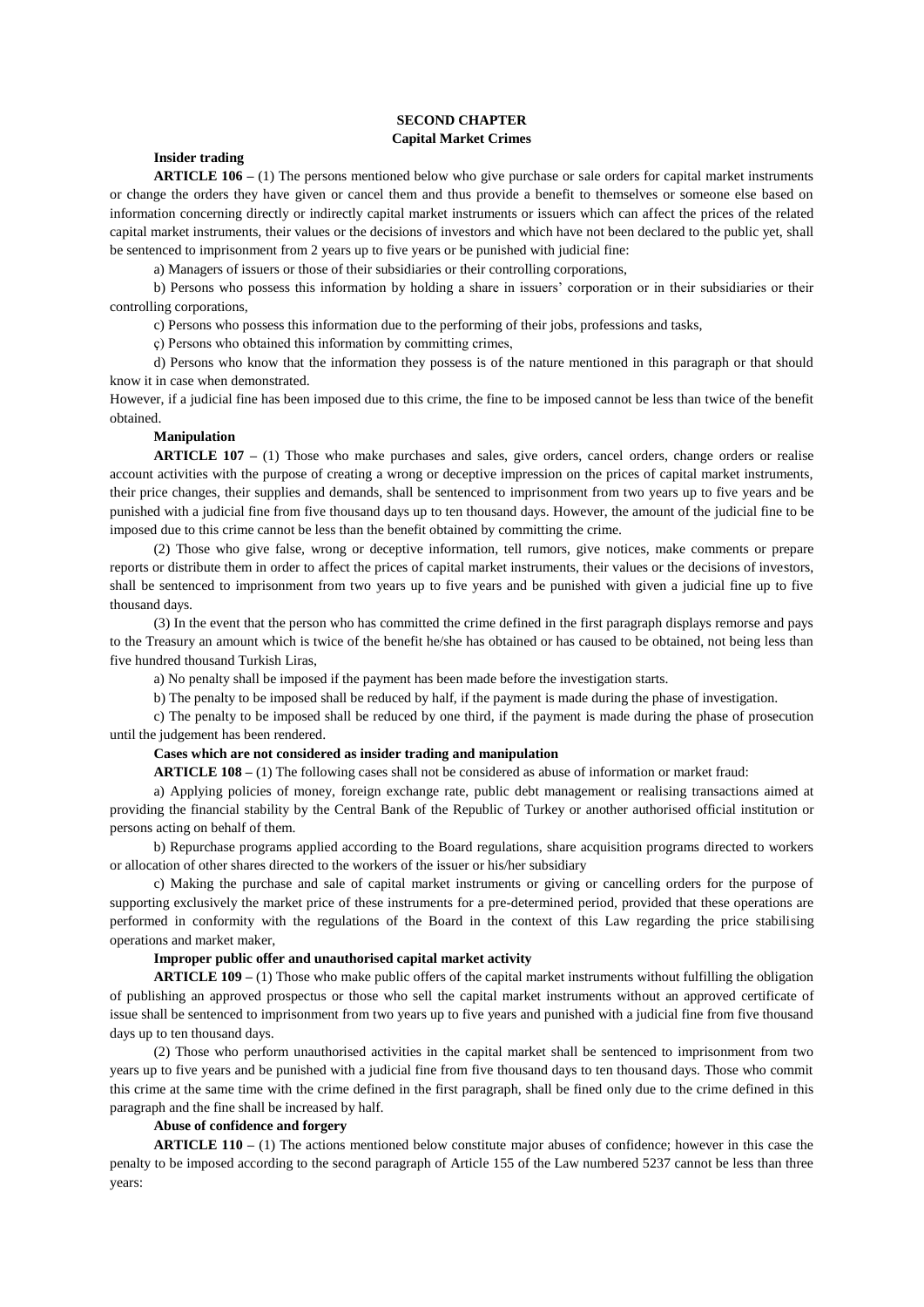a) Selling, using, pledging, hiding or disowning

capital market instruments, cash and all kinds of other assets delivered or submitted in a dematerialized form or physically to the investment firm, the board of fund under Article 58 and the guarantee monitors under Article 59 due to their capital market activities or as depository or for managing or as a guarantee or regardless of the name for personal or one's interest,

b) Decreasing the profit or assets of publicly held corporations by carrying out deceitful transactions with another company or individual with whom he/she is related directly or indirectly as of management, auditing or capital such as applying prices, fees and charges which are obviously different from their similars.

c) Decreasing the profits or assets of publicly-held corporations and collective investment firms as well as their associates and subsidiaries, or preventing the increase of their assets or profits by making agreements containing different prices, fees, charges, conditions that are not convenient to their similars, to market practices, to the foresight and fairness principles of commercial life with real persons or legal entities with whom they are related directly or indirectly, as of management, auditing and capital, or by making such commercial applications or producing a trade volume.

(2) The persons who damage, destroy, change or make the records kept by investment firm inaccessible, the board of fund under Article 58 and the guarantee monitor under Article 59 shall be sentenced to imprisonment from two years up to five years and be punished with judicial fine from five thousand days to ten thousand days. However, legal results which are concluded with condemnation according to the provisions of the Law numbered 5237 concerning the forgery of documents shall also be applied for those condemned from this crime.

(3) In cases where the person who has committed the crime of abuse of confidence entering into the scope of subparagraphs (b) and (c) of the first paragraph displays effective repentance and makes the payment mentioned in the fourth paragraph of Article 21 along with the payment amounting to twice of this payment to the Treasury,

a) No penalty shall be imposed if the payment has been made before the investigation starts.

b) The penalty to be imposed shall be reduced by half, if the payment is made during the phase of investigation.

c) The fine to be imposed shall be reduced by one third, if the payment is made during the phase of prosecution until the judgement has been rendered.

# **Witholding information and document, preventing the auditing**

**ARTICLE 111** – (1) The person who does not give at all or under the demanded format the information, documents and registers, including those kept in the electronic environment, requested by the Board or by those assigned according to this Law, shall be sentenced with prison from one year up to three years.

(2) The person who prevents the Board or those assigned according to this Law from carrying out their duties shall be sentenced to prison from six months up to two years. In the event that coercion or threat has been used against assigned persons during this prevention, the sentence shall also be imposed according to the related articles of the Law numbered 5237.

### **Irregularities in legal books, accounting records and financial statements and reports**

**ARTICLE 112 –** (1) Those who intentionally;

a) Do not duly keep the books and records they are legally obliged to keep,

b) Do not preserve the books and documents they are legally obliged to preserve throughout the legal period,

shall be sentenced to prison from six months up to two years and punished with judicial fine up to five thousand days. (2) Those who intentionally;

a) Draw up the financialstatements and reports so as not to reflect the truth,b) Open accounts contrary to facts,

c) Commit all kinds of accounting frauds on records,

ç) Draw up wrong or misleading independent audit and assessment reports as well as the responsible managers or members of the board of directors of issuers who provide their drawing up,

shall be penalised according to the related provisions of the Law numbered 5237. However, in order to impose a penalty due to the crime of forgery on private documents, the usage of the forged document shall not be stipulated.

(3) Investment firms as well as institutions mentioned in the Fourth Chapter of the Third Section of this Law, shall be regarded as banks or credit institutions with regard to the crimes of hindrance or destruction of the system, deletion or alteration of data, defined in Article 244 of the Law numbered 5237.

### **Obligation of confidentiality**

**ARTICLE 113 –** (1) Those who make explanations to others concerning the information and documents requested in the framework of the examination or auditing activity carried out by the Board, shall be sentenced to prison from one year up to three years and be punished with a judicial fine up to five thousand days.

### **Security precautions regarding legal entities**

**ARTICLE 114 –** (1) In the event that the crimes defined in Articles 106 and 107 are committed to the interest of a legal entity, security precauitons exclusive to legal entities shall be adjudged on the related legal entity.

**Written application and special investigation procedures**

**ARTICLE 115 –** (1) Making an investigation due to the crimes defined or referred to in this Law is subject to a written application to be made by the Board to the Chief Public prosecutor's office. This application qualifies as a cognizance condition.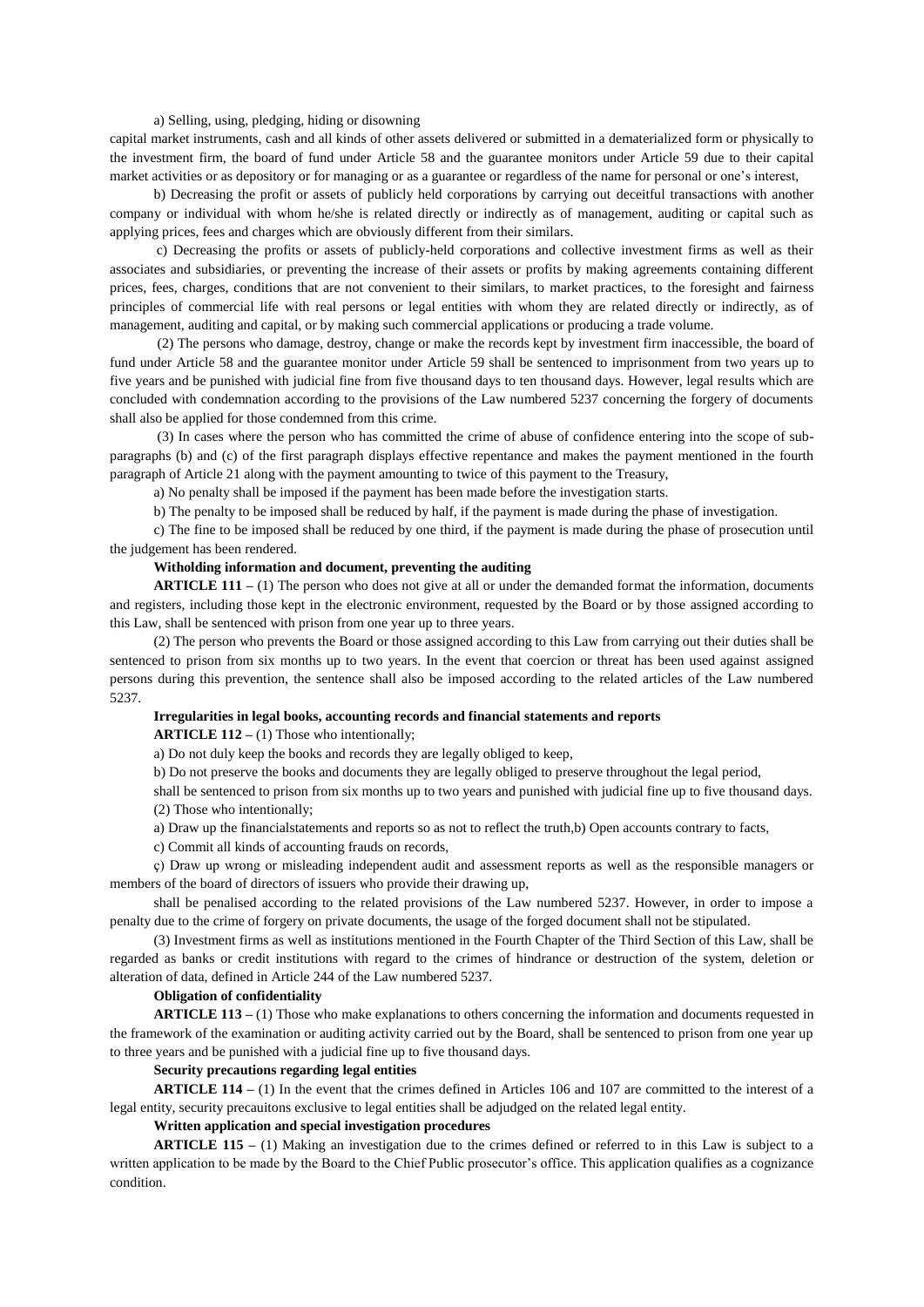(2) In the event that a public prosecution has been filed upon the application, a copy of the bill of indictment shall be notified to the Board with its acceptance and at the same time the Board would gain the title of participating party.

(3) The Public Prosecutor may benefit from the professional staff of the Board in the investigations made for crimes defined or referred to in this Law. The attendance of the professional staff of the Board may be provided while taking the testimony of persons as suspected or witness due to these crimes.

(4) In the event it is concluded that there is no need to serve proceedings as a result of the investigation made due to the crimes defined or referred to in this Law, the Board is authorised to waive an objection to this decision.

(5) Article 8 of the Law dated 4/5/2007 and numbered 5651 on the Regulation of the Broadcasts Made in the Internet Environment and the Fight Against the Crimes Committed with those Broadcasts, shall also be applied to the crimes in the Article 109.

# **Task and authority**

**ARTICLE 116 –** (1) The criminal courts of first instance to be tasked as specialised court by the High Council of Judges and Prosecutors is authorised to judge due to the crimes defined or referred to in this Law.

# **SEVENTH SECTION**

### **Principles Regarding the Capital Markets Board**

# **Establishment and independency**

**ARTICLE 117 –** (1) The Capital Markets Board possessing a public legal entity and an administrative and financial autonomy has been established for carrying out the tasks and exercising the authorities granted with this Law and the related legislation. The headquarters of the Board is in Istanbul. The Board consists of the Board Decision Making Body and the Chairman's organisation.

(2) The Board shall fulfill the tasks and exercise the authorities granted to it with this Law and the legislation under its own responsibility and independently. The decisions of the Board may not be subject to propriety audit. No organ, position, authority or person may give any orders and instructions for the purpose of affecting the decisions of the Board.

(3) The Board shall make use of the financial resources it disposes in the context of this Law and the related legislation freely, as much as its tasks and authorities require and in the framework of the principles and procedures determined in its own budget.

(4) The Board shall employ staff in an adequate number and quality for the purpose of carrying out the tasks and use the authorities given with this Law and the related legislation.

(5) All the money, documents and property of the Board qualify as state property, they cannot be attached and pledged.

## **The Board Decision Making Body**

**ARTICLE 118 –** (1) The Board Decision Making Body consists of seven members, one of whom being the Chairman and one the Acting Chairman. The Chairman of the Board is also the head of the Chairman's organization.

(2) In the event that the Chairman is not holding office due to leave of absence, sickness, assignment within the country and abroad and other reasons and in the event that he is discharged or his membership is terminated, the Acting Chairman, and when the Acting Chairman is also not present, the deputy chairman shall substitute the Chairman.

## **Principles regarding the Chairman and Board members**

**ARTICLE 119 –** (1) The Chairman and the Board members must meet the following conditions:

a) Meeting the conditions mentioned in sub-paragraphs (1), (4), (5), (6) and (7) of paragraph (A) of Article 48 of the Public Servants Law dated 14/7/1965 and numbered 657

b) Having made an education at least at the level of bachelor's degree

(2) The members shall be appointed by the Council of Ministers among persons who have at least ten years of experience in the fields of financial markets, economics, public finance, business management, capital markets, banking, or finance or in the branches of law related to the foregoing, or among persons who have worked as academic members in the above mentioned academic branches for at least ten years. At least one of the members should be graduated from the faculty of law, at least one should have gained the ten year experience mentioned in this paragraph in private sector capital market institutions and at least one should have worked for at least ten years at the Board. The Council of Ministers shall appoint one of the members as Chairman. The decision of appointment shall be published in the Official Gazette. The Decision Making Body of the Board shall appoint one of the members as Acting Chairman and one of them as deputy chairman upon the proposal of the Board Chairman.

(3) The Chairman and the members of the Board shall take an oath in the presence of the Board of First Presidency of the Supreme Court that during the course of their term of office they shall perform their duties with utmost care, honesty and objectivity and that they shall not act or allow other persons to act in violation of the provisions of the Law. The application submitted for the oath shall be considered as an urgent matter by the Supreme Court. The Chairman and members of the Board shall not be regarded as having taken office unless they have taken the oath.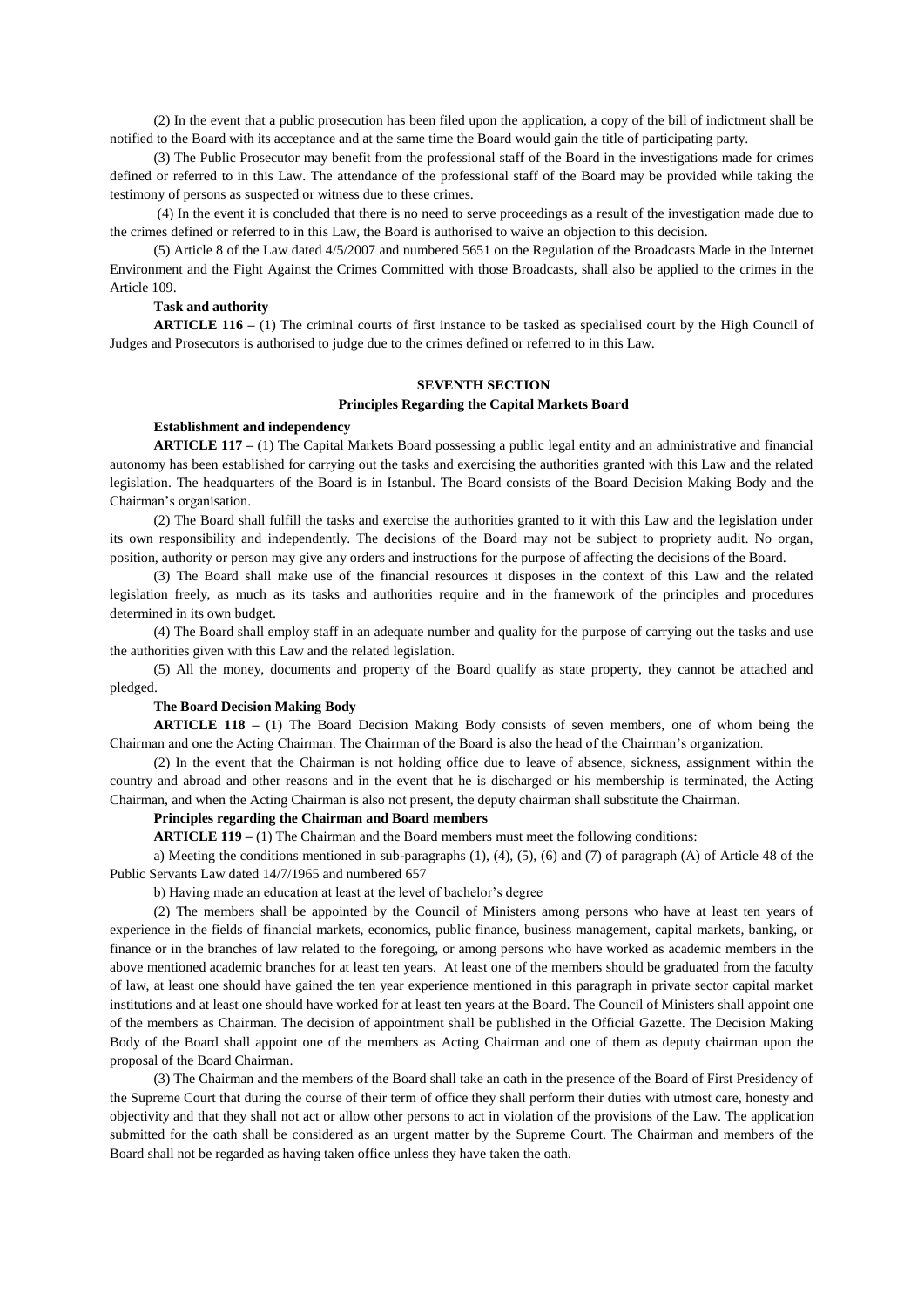#### **Terms of Office of the Chairman and Board members**

**ARTICLE 120 –** (1) The term of office of the Chairman and members of the Board is five years. The Chairman and members whose term of office is terminated may be re-apponinted for once. In cases where the chairmanship or a membership becomes vacant for any reason, the appointment shall be made for the vacant membership within a maximum period of two months in accordance with the principles stated in Article 119.

(2) The offices of the Chairman and members of the Board shall not be terminated for any reason prior to completing their terms of office. However, if they cannot take office for a period longer than six months due to fatal disease or disability, if they lose the required qualifications for appointment or it is determined that their situation is in violation of Article 121 or if a sentence imposed on crimes they have committed related to their duties becomes final, they shall be discharged prior to the completion of their term of office with the approval of the Prime Minister. Furthermore in the event that the temporary incapacity to work lasts for more than six months, memberships of these members shall be cancelled.

# **Prohibitions**

**ARTICLE 121 –** (1) The Chairman and members of the Board can make scientific publications, give lectures and conferences and receive the copyrights arising from these activities and obtain their lecture and conference fees, provided that they do not disrupt their fundamental duties. However, unless based on a special law, they may not enter into any other public or private task other than fulfilling their official tasks at the Board, they may not be managers of associations, foundations, cooperative companies and hold similar management positions, they may not be involved in commercial business, perform their self-employment activities, hold a share in partnerships where the Board is authorized to regulate and inspect and they may not act as arbitrators and experts.

(2) As of the date when they take office, the Chairman and members of the Board shall dispose of

all kinds of capital market instruments of institutions the Board is responsible for regulating and supervising belonging to themselves or their spouses and children under their guardianship and sell them within thirty days to persons other than their spouses, adopted children and persons other than up to  $3<sup>rd</sup>$  degree blood relatives and up to  $2<sup>nd</sup>$  degree relatives by marriage, except the debt instruments issued by the Undersecretariat of Treasury and the pension fundunits. Members who do not abide by this rule within 30 days starting from the date when they take office shall be deemed to have resigned from their membership.

(3) The Chairman and members of the Board as well as the Board staff shall not disclose confidential information and commercial secrets to those other than legally competent authorities and they shall not use them for their interest or the interest of others even though they have retired from office.

(4) The Chairman and members of the Board cannot hold office in investment firms within two years following their retirement from office. Those who do not abide by the provision of this paragraph shall be fined according to Article 4 of the Law on the Tasks that cannot be performed by Persons Having Retired from Public Service dated 2/10/1981 and numbered 2531.

(5) The Chairman and members of the Board are subject to the Law on Making Declaration of Property and Fighting against Corruption and Bribery dated 19/4/1990 and numbered 3628.

(6) After retiring from office, the Board professional staff cannot hold office for two years in the publicly

heldcorporations and capital market institutions they have examined or inspected within the last two years.

**Duties and authorities of the Board Decision Making Body**

**ARTICLE 122 –** (1) The Board Decision Making Body, which consists of the Chairman and members of the Board, shall perform the following duties and exercise the following authorities apart from those mentioned in this Law and other legislation:

a) Discussing and finalizing the draft by-laws and communiques concerning the Board and the field that the Board is tasked with regulating and supervising as well as the files of application and the examination and audit reports prepared by the Board staff

b) Discussing and finalizing the Board budget, its final account and its annual report

c) Appointing the executive vice chairmen of the Board and heads of department upon the proposal of the Chairman

ç) Discussing and finalizing proposals concerning the opening of representation offices within the country or abroad and the purchase, sale, construction or renting of real estate

d) Deciding about all kinds of operations concerning the receivables, rights and debts of the Board with third persons as well as their peace settlement, release and arbitration when necessary

e) Deciding about memberships to international organizations concerning the field of activity of the Board, the payments to be made to these organizations as well as deciding to contribute to the projects related to the field of activity of the Board which are carried out by these organizations and by the international organizations where the Republic of Turkey is a member

(2) Among the duties and authorities of the Board mentioned in the first paragraph of article 128, the Board Decision Making Body may delegate those mentioned in sub-paragraphs (d), (e), (ı) to the Board Chairman, on condition that the scope of the delegation is clearly indicated and made in writing.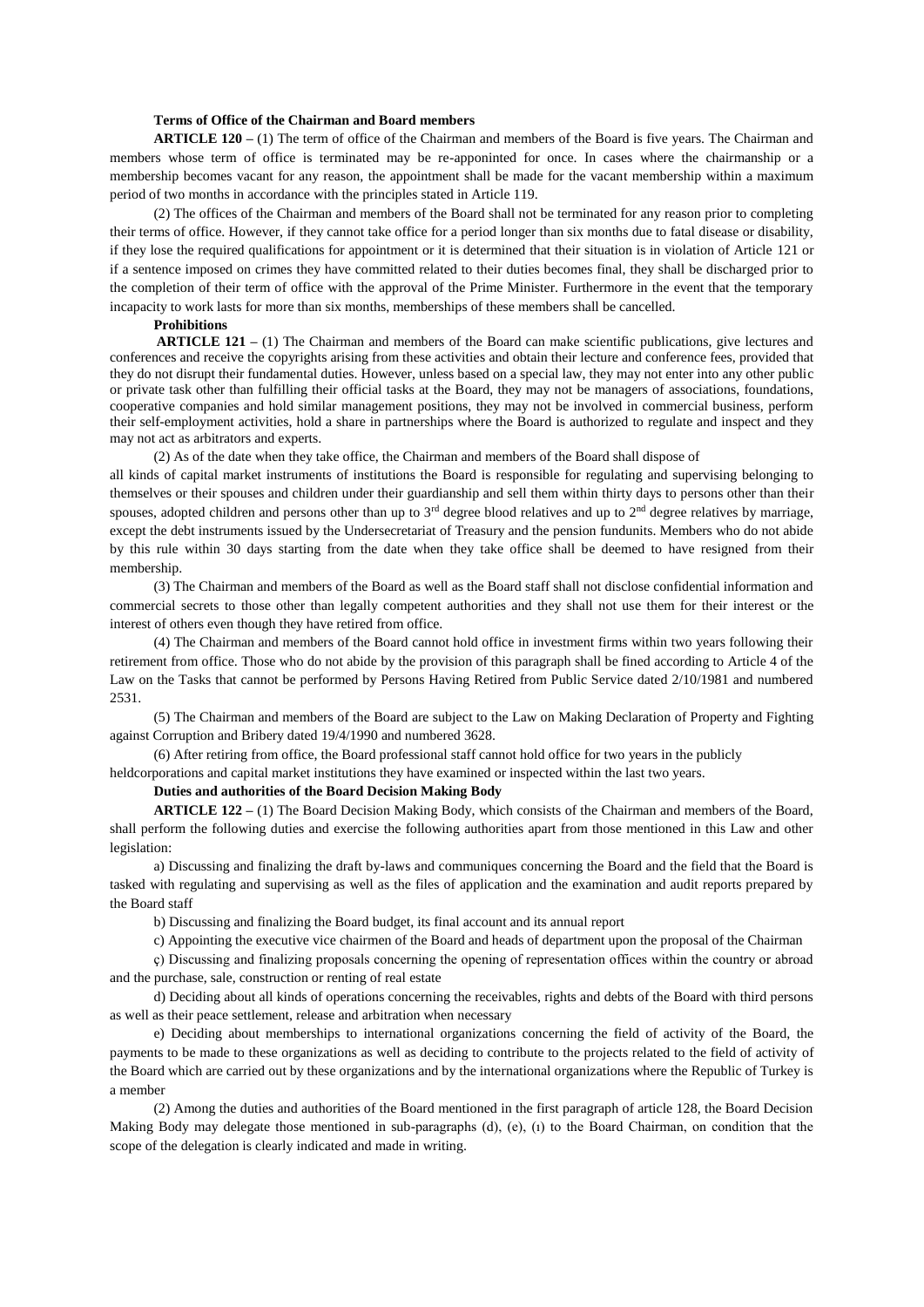#### **Working principles of the Board Decision Making Body**

**ARTICLE 123 –** (1) In principle, the Board Decision Making Body shall gather when necessary at least once every two weeks, with an agenda. The texts of proposals included in the meeting agenda determined by the Board Chairman and their annexes shall be communicated to the members three days prior to the date of the meeting, the issues which are not included in the meeting agenda can also be discussed during the meeting of the Board, on condition that they are accepted by the majority of the members participating in the meeting. In such a case, the decision taken shall be determined with a minute. The meetings of the Board may be held at the headquarters of the Board and its representation offices as well as in other places within the country to be decided by the Board. Holding a meeting without an agenda with the participation of all the members except those who have a valid excuse, remote participation in the Board meetings and other miscellaneous issues concerning meetings shall be determined with an internal by-law to be issued by the Board. Upon the request of the members, the Board Decision Making Body may also determine the Board representation offices outside the Board headquarters as the permanent work place of the related member.

(2) The Board member who does not attend a total of five meetings in a calendar year without any excuse such as leave of absence and sickness shall be regarded as having seceded. This situation shall be determined with a Board decision and notified to the related Minister.

(3) The Board Decision Making Body shall gather with at least five members and shall take its decision with the votes of at least four members in the same direction. Members may not abstain from voting. In cases where the votes are equal, the decision shall be deemed as taken in the direction of the Chairman's vote, and in the absence of the Chairman, in the direction of the acting chairman.

(4) The Board Chairman and members, may not participate to discussions and votings concerning subjects related to themselves, their spouses, their adopted children and persons up to  $3<sup>rd</sup>$  degree blood relatives, including the  $3<sup>rd</sup>$  degree, and persons up to 2nd degree relatives by marriage, including the 2nd degree. This situation shall also be mentioned in the text of the decision.

(5) As a principle, the meetings of the Board Decision Making Body shall be confidential. In cases where it is deemed necessary, the Board staff and the persons outside the Board whose participation is deemed to be beneficial by the Board Decision Making Body may be invited to the meeting of the Board Decision Making Body. However, the Board decisions may not be taken in the presence of those participating to the meeting from outside.

(6) Without prejudice to the provisions foreseen in this Law, the Board Decision Making Body shall declare its decisions to public by appropriate means, the internet being in the first place, except those which are regarded as inconvenient in terms of the economy of the country and public order.

(7) The professional and ethical principles that the Board members and the Board staff shall abide by as well as other issues concerning the working principles and procedures of the Board Decision Making Body shall be regulated in the by-law to be issued by the Board.

# **Chairman**

**ARTICLE 124 –** (1) The Chairman, who is the top manager of the Board, is responsible for the general administration and representation of the Board.

(2) The duties and authorities of the Chairman are as follows:

a) Determining the agenda, day and hour of the Board Decision Making Body meetings, chairing the meetings

b) Finalizing the proposals submitted by service units and presenting them to the Board Decision Making Body

c) Providing the publication of the Board Decision Making Body's decisions, ensuring that the necessary actions for these decisions are taken and monitoring their implementation

ç) Ensuring the preparation of the annual budget in accordance with the strategies and objectives of the Board, its financial statements, annual reports and performance reports and submitting them to the approval of the Board Decision Making Body

d) Ensuring the efficient working of service units in harmony and productively, solving the problems about duties and authorities between the service units of the Board, granting additional duties and responsibilities to service units when necessary

e) Making evaluations concerning the strategies, policies and related legislation within the field of activity of the Board as well as evaluations concerning the performance criteria of the staff

f) Carrying out the relations of the Board with other institutions

g) Nominating the Board staff other than those foreseen to be nominated by the Board Decision Making Body

ğ) Making declarations and explanations to media organs in the name of the Board

h) Ensuring the implementation of the Board budget, the collection of its revenues and making expenditures which are not under the authority of the Board Decision Making Body

ı) Determining the principles regarding the establishment and functioning of the necessary internal organization in order to provide the carrying out of the scientific researches mentioned in sub-paragraph (ı) of the first paragraph of Article 128

i) Performing the other duties related to the administration and functioning of the Board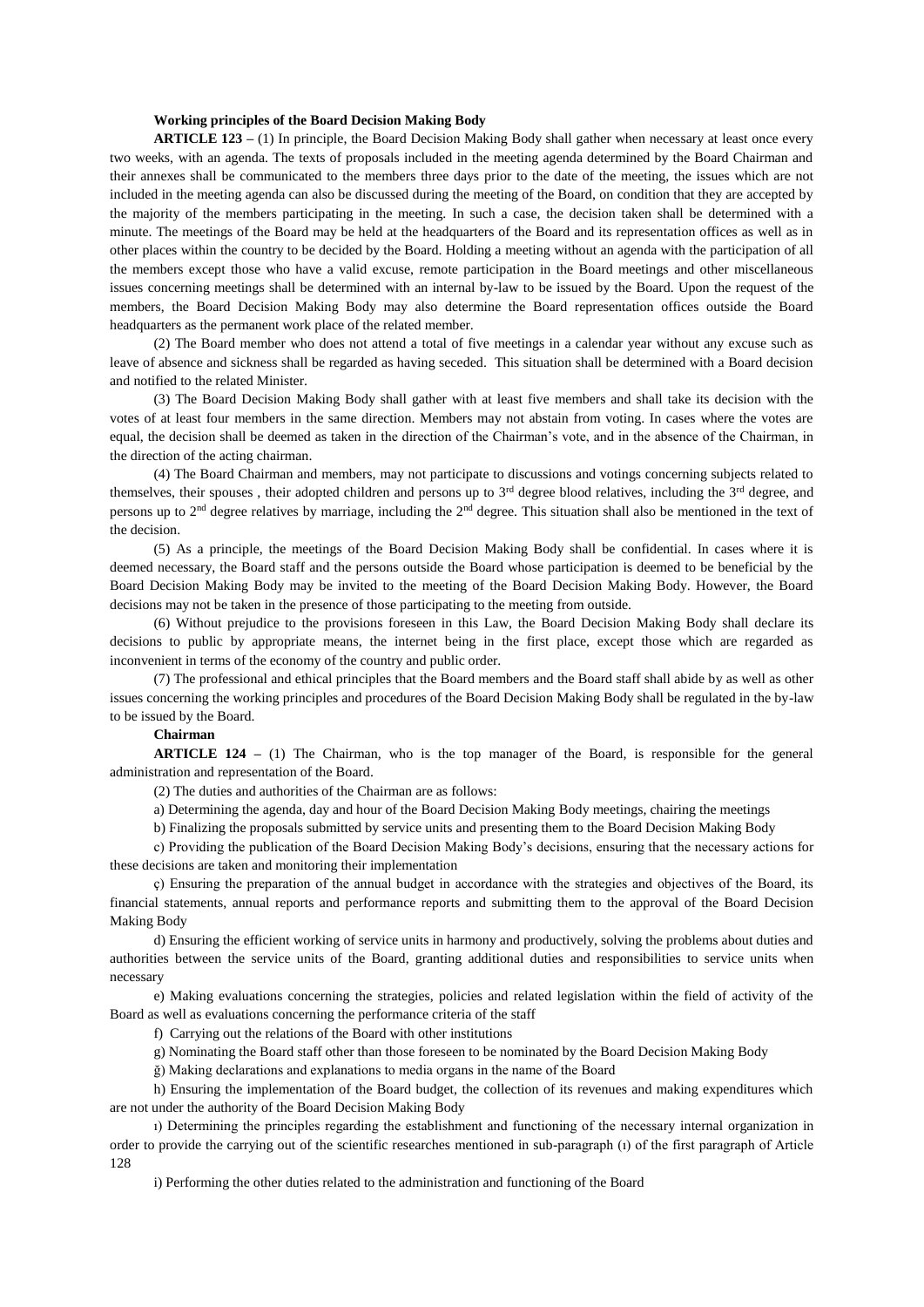j) In cases where the investment contract regulated in this Law and in the related legislation is related to fields that require sectoral expertise, requesting expert staff to work together with or study reports from public institutions and bodies, (3) The Chairman maypartially delegate his duties and authorities which are not related to the Board Decision Making Body, on condition that the scope of the delegation is clearly indicated and made in writing.

## **Executive Vice Chairmen of the Board**

**ARTICLE 125 –** (1) Five executive vice chairmen of the Board shall be nominated with a Board decision for the purpose of giving assistance to the Chairman in his duties. It is obligatory that the executive vice chairmen of the Board meet the conditions mentioned in the second paragraph of article 119.

# **Service units**

**ARTICLE 126 –** (1) The service units of the Board consist of twelve service units organized as departments. Upon the proposal of the Board Decision Making Body and the approval of the related Minister, new departments may be established provided that their number does not exceed half of this number, the existing departments may be terminated or merged on condition that their number is not under twelve or a certain part of their duties and authorities may be delegated to the new departments to be established. The service units shall be determined with a by-law entering into force upon the proposal of the Board Decision Making Body and the decision of the Council of Ministers in accordance with the field of activity, duties and authorities mentioned in this Law.

(2) Representation offices may be opened with the decision of the Board Decision Making Body where deemed necessary, within the country and with the decision of the Council of Ministers in countries with which intensive relations exist in terms of capital markets. The places where representation offices would be opened and their duration as well as the working principles and procedures of representation offices, the qualities, number, term of office of the staff that would work in these representation offices, the determination of wages to be to them, the expenditures to be made other than staff payments and the principles and procedures regarding expenditures shall be determined by the Council of Ministers.

(3) The Decision Making Body may establish a Directorate of Research Center for the purpose of carrying out scientific research regulated in sub-paragraph (ı) of the first paragraph of Article 128.

# **Board staff**

**ARTICLE 127 –** (1) The permanent duties and services to be fulfilled by the Board according to this Law and other related legislation shall be carried out by the Board staff consisting of the professional staff, advisors to the Chairman and the staff holding office in other cadres included in the annexed list number (1). Professional staff consists of the executive vice chairmen of the Board, heads of department, deputy heads of department, capital market senior experts, experts, assistant experts, senior legal experts, legal experts and assistant legal experts as well as senior information technologies experts, information technologies experts and assistant information technologies experts. Advisors to the Chairman, heads of group as well as directors who had assumed the title of professional staff beforehand shall also be regarded as professional staff.

(2) Apart from the issues established with this Law, the Board staff shall be subject to the Law numbered 657.

(3) The cadres of the Board are indicated in the annexed list numbered (1). The Board Decision Making Body is authorized to change the cadres, titles and degrees as long as the total number of cadres in the related list is not surpassed and as long as the change is limited with the cadre titles taking place in the lists annexed to the Decree having the force of Law on General Cadre and Cadre Procedure dated 13/12/1983 and numbered 190 and to determine the principles and procedures concerning the usage of these cadres.

(4) The Board staff other than professional employees may not be seconded in other public institutions and bodies.

(5) Additional Article 41 of the Law numbered 657 shall be applied to those to be appointed as assistant capital market experts and assistant legal experts as well as assistant information technologies experts.

(6) The working principles and procedures of the Board staff shall be established with a by-law to be issued by the

Board.

#### **Duties, authorities and responsibilities of the Board**

**ARTICLE 128 –** (1) The duties and authorities of the Board are as follows:

a) Carrying out the tasks and activities for fulfilling the duties and implementations imposed by this Law and ensuring the foreseen results

b) Taking general and special decisions in order to ensure timely, adequate and accurate public disclosure

c) Determining the conditions and operating principles concerning independent auditing, rating, appraisal and information systems auditing activities of institutions and corporations within the scope of this Law and declaring those who meet these conditions in the form of lists

ç) Exchanging information and cooperating in any manner with other financial regulatory and supervisory institutions in order to ensure financial stability and fulfil the requirements of national or international legislation

d) Cooperating in any manner in relation to capital markets and signing bilateral or multilateral memoranda of understanding in accordance with the principles of reciprocity and the protection of professional confidentiality, with corresponding foreign institutions that are authorised to regulate and supervise capital markets, in order to exchange information, meet requests for document, inspecting the headquarters, branch offices or subsidiaries or affiliates located in Turkey of institutions performing activities in the capital markets of foreign countries as well as in the bodies from which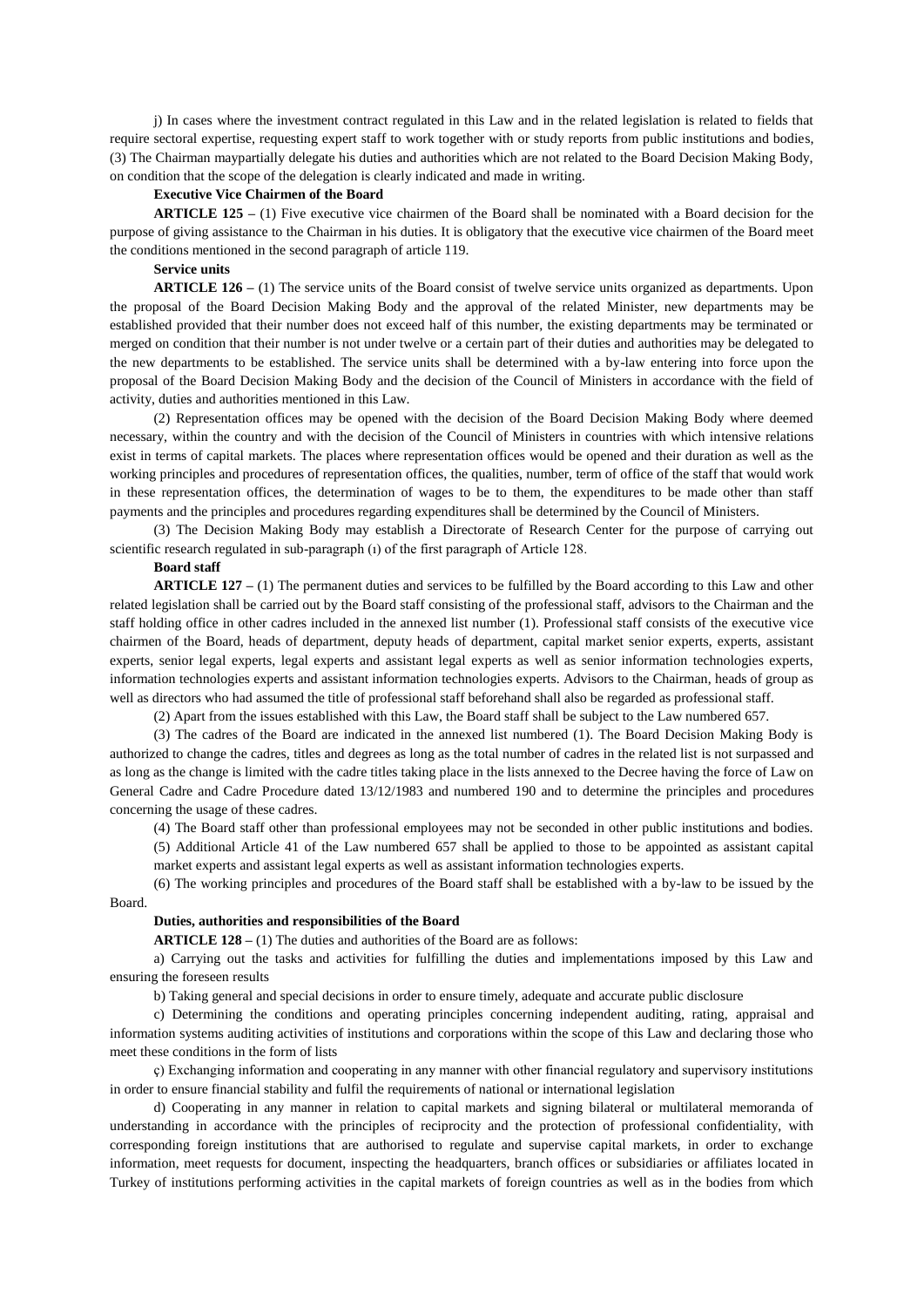they outsource within the framework of a written contract and to take the necessary administrative measures, share the expenditures related to the activities to be carried out in this context,

e) To ensure the development of the capital market, regulating the principles and procedures concerning new capital market institutions and instruments and supervising them

f) Determining the principles regarding those who would be employed in publicly held corporations, the professional education of managers and other employees of capital market institutions, awarding of certificates which certify their professional competence and professional license, establishing headquarters or companies for these purposes and determining the principles and procedures of their activities

g) Determining the principles and procedures which are to be abided by those who provide investment advisory to capital market investors and savers

ğ) Determining the operation and working principles of the Public Disclosure Platform as well as the principles and procedures concerning the notifications and applications to be made to the Board in the scope of this Law

h) Determining the principles and procedures concerning the operation of information systems belonging to capital market institutions, publicly-held corporations, exchanges and self-regulatory organisations and their supervision in the framework of this Law

ı) Assigning that national or international scientific researches on capital markets be made by persons or by working groups consisting of national or foreign academicians or practitioners, for the purpose of forming a basis for the existing and future regulation preferences

i) Participating to the works conducted by international institutions, financial, economic and professional organizations where the Board is a member as well as the works carried out by international institutions where Turkey is directly a member, developing common projects with those institutions and contributing to their projects

j) Becoming a member of international institutions, financial, economic and professional organizations concerning the field of activity of the Board

(2) The Board shall use its authorities by enacting regulations and taking special decisions. The Board may decide to publish its decisions in the Official Gazette or by convenient means, including the internet. Regulations enacted in the form of the by-laws and communiques having the attribute of rulemaking shall enter into force with publication in the Official Gazette.

(3) In the framework of the memorandum of understanding to be signed according to the related legislation with the equivalent institutions authorised to regulate and supervise capital markets of foreign countries, the Board may communicate to the concerned authorities the information and documents it has taken from these institutions and use them, except for the demand of judicial organs or the prosecution of other subjects constituting a crime,

(4) The Chairman's organisation of the Board may request opinion or information from ministries, related public and private institutions and persons while carrying out its duties. The aforementioned shall be obliged to meet the related demand and provide convenience to the Board staff. The Board shall communicate to the concerned authorities the issues that have to be pursued by other authorities according to the Law.

### **Transparency and accountability**

**ARTICLE 129 –** (1) The annual report shall be submitted to the related Minister and be published on the Board's website until the end of June of the year following the period it belongs to. The Board shall provide information to the Plan and Budget Commission of the Turkish Grand National Assembly about its activities at least once a year.

(2) The Board shall give information to the Council of Ministers when deemed necessary by the related Ministry.

(3) The regulations made by the Board, shall be permanently published at the webpage of the Board and continuously updated

(4) The Board shall determine the form, content, principles and procedures of periodic reports to be prepared by the Board. Shall be determined by the Board.

#### **Budget of the Board, audit of its expenditures and transactions**

**ARTICLE 130 –** (1) In principle, the revenuesof the Board shall meet its expenditures. The Board budget shall be prepared and accepted according to the principles and procedures determined in the related provisions of the Law on Public FinancialAdministration and Control dated 10/12/2003 and numbered 5018.

(2) In case when the revenueso f the Board do not meet its expenditures, the deficit shall be met from Treasury grants to be made from the general budget.

(3) Issuers or public offerrors must deposit a fee corresponding to three per thousand of the issue value of capital market instruments to be sold, which is not to be below their nominal values, if any, for the purpose of being recorded as revenue to the Board budget. At the last working day of three-month periods; a fee corresponding to five per hundred thousand of the net asset values of investment funds and investment companies with variable capital shall be deposited to the Board account in the following ten business days. Provided that the ratios mentioned in this paragraph are not exceeded, the Board Decision Making Body may determine different ratios by considering the nature, maturity or issuer of the capital market instrument. The Council of Ministers is authorised to increase the fees to be taken provided not to exceed two folds of their legal ratios or decrease them to their legal ratios.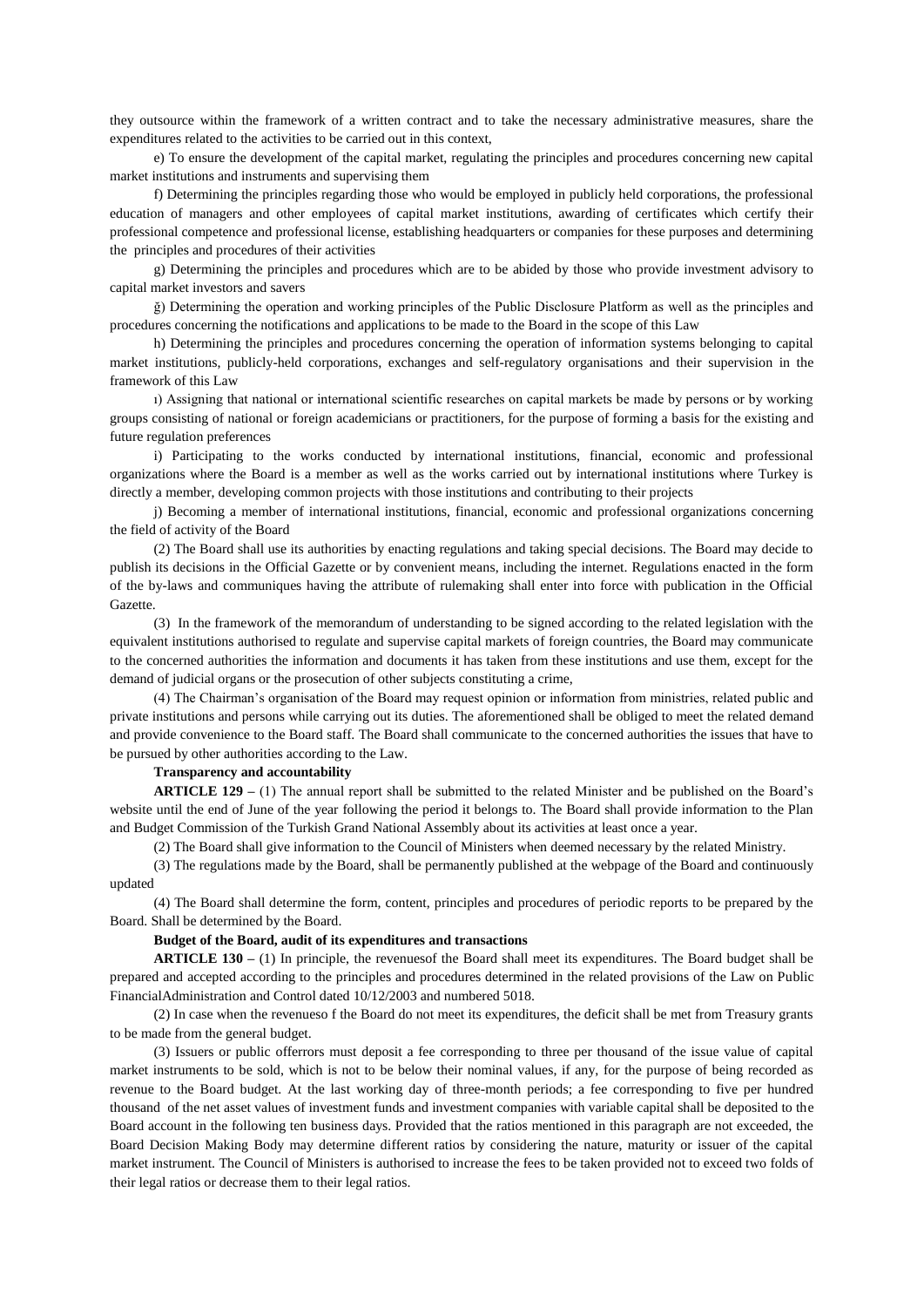(4) Maximum ten percent of the whole revenues, except the interest revenues, of the exchanges and other organised markets, central clearing institutions, central securities depositories and the CRA which are regulated and supervised by the Board, may be recorded as revenue to the Board budget by the Board, However, the timing and amounts of the payments to be made according to this Article, shall be notified by the Board to the related institutions at least thirty days in advance, by considering the cash position of the Board in the calendar year following the year when the revenue had been obtained. The amounts that are not requested within a calendar year shall be added to the amounts to be paid in the following years and may be requested by the Board according to the same procedure. The ratios to be applied in the collection of these revenues and the institutions from which they would be collected shall be determined by the Board for each calendar year.

(5) Every year, the Board shall prepare an annual report regarding its activities until the end of June, which analyses the decisions of the previous year, the secondary regulations it has made and their economic and social consequences. The annual report shall also contain the performance objectives of the Board and the comparison and evaluation of application results.

(6) The principles concerning the sale of the inventories and assets of the Board and its similar transactions, application of the budget, making expenditures as well as the principles and procedures concerning the internal audit of the Board shall be determined with a by-law to be issued by the Board, without prejudice to the provisions of the Law numbered 5018 to which the Board is subject to.

### **Wages, financial and social rights**

**ARTICLE 131 –** (1) The payments made within the scope of financial and social rights to the Chairman and members of the Board and the Board staff and the equivalent staff determined according to additional article 11 of the Decree Having the force of Law dated 27/6/1989 and numbered 375 shall be made pursuant to the same principles and procedures. The Chairman and members of the Board and the Board staff shall also be accepted as being equal to the staff determined as equivalent in terms of retirement rights. The payments made to the equivalent staff that are not subject to taxes and other legal deductions shall also not be subject to taxes and other legal deductions according to this Law.

# **Retiring from office of the Chairman and members of the Board**

**ARTICLE 132 –** (1) As long as the persons nominated as Chairman and members of the Board hold office, they shall be discharged from their prior posts. However, those who are nominated as members while they were civil servants, shall be nominated within one month to a cadre suitable to their acquired rights by the authority holding the power of appointment in cases where their terms of office end or they request to retire from office and they apply within thirty days to their previous institutions, provided that they do not lose their conditions required for entering into the civil service. The Board shall continue to make them all kinds of payments they were receiving until the appointment is realized. Those who have been nominated as Chairman and members of the Board as they were not working in a public institution and whose term of office has ended as indicated above shall continue to receive all kinds of payments made by the Board until they start any other duty or work. The duration of the payments to be made by the Board to those whose membership is terminated due to the reasons mentioned in this Article shall not exceed two years.

(2) The periods that the Chairman and members of the Board have passed at these posts shall be evaluated in their service according to the provisions of the Law they are subject to. This provision shall also be applied to the Chairman and members of the Board who are academic staff of universities, without prejudice to the conditions required for acquiring academic titles.

### **Civil and penal liability of Chairman and members of the Board and Board staff**

**ARTICLE 133 –** (1) Investigations concerning crimes claimed to be committed by the Chairman and members of the Board and the Board staff in relation with their duties, shall be conducted according to general provisions with the permission of the related Minister for the Chairman and members of the Board and the permission of the Chairman for the Board staff. In investigations concerning crimes claimed to be committed collectively by the Board members and Board staff, the authority to grant an investigation permission belongs to the related Minister.

(2) In order to be able to grant an investigation permission about the Chairman and members of the Board and the Board staff due to the crimes claimed to be committed by them in relation with their duties, there should be clear and sufficient indications proposing that these persons have acted with the intention to derive benefits for themselves and cause harm to the Board and that as a result of these activities they have derived benefits for themselves. In cases where the investigation permission is granted, this situation shall be notified to the relevant persons. It is possible to make an appeal before the Council of State against the decisions related to granting or not granting an investigation permission within fifteen days starting from the date of notification. Even if the permission has been granted, the investigation cannot be started until the appeal period lapses or the judgement has been rendered as a result of the appeal made to the Council of State.

(3) The investigations and prosecutions that have been started about the Chairman and members of the Board as well as the Board staff due to the crimes claimed to be committed by them in relation with their duties even if they have retired from office shall be prosecuted by a lawyer to be charged by means of an attorney agreement made with the related member or staff, in case they request. The legal expenses related to the mentioned suits as well as the attorney fee shall be paid from the Board budget, as long as this fee does not exceed the amount equal to fifteen times of the minimum attorney fee tariff declared by the Union of Turkish Bar Associations.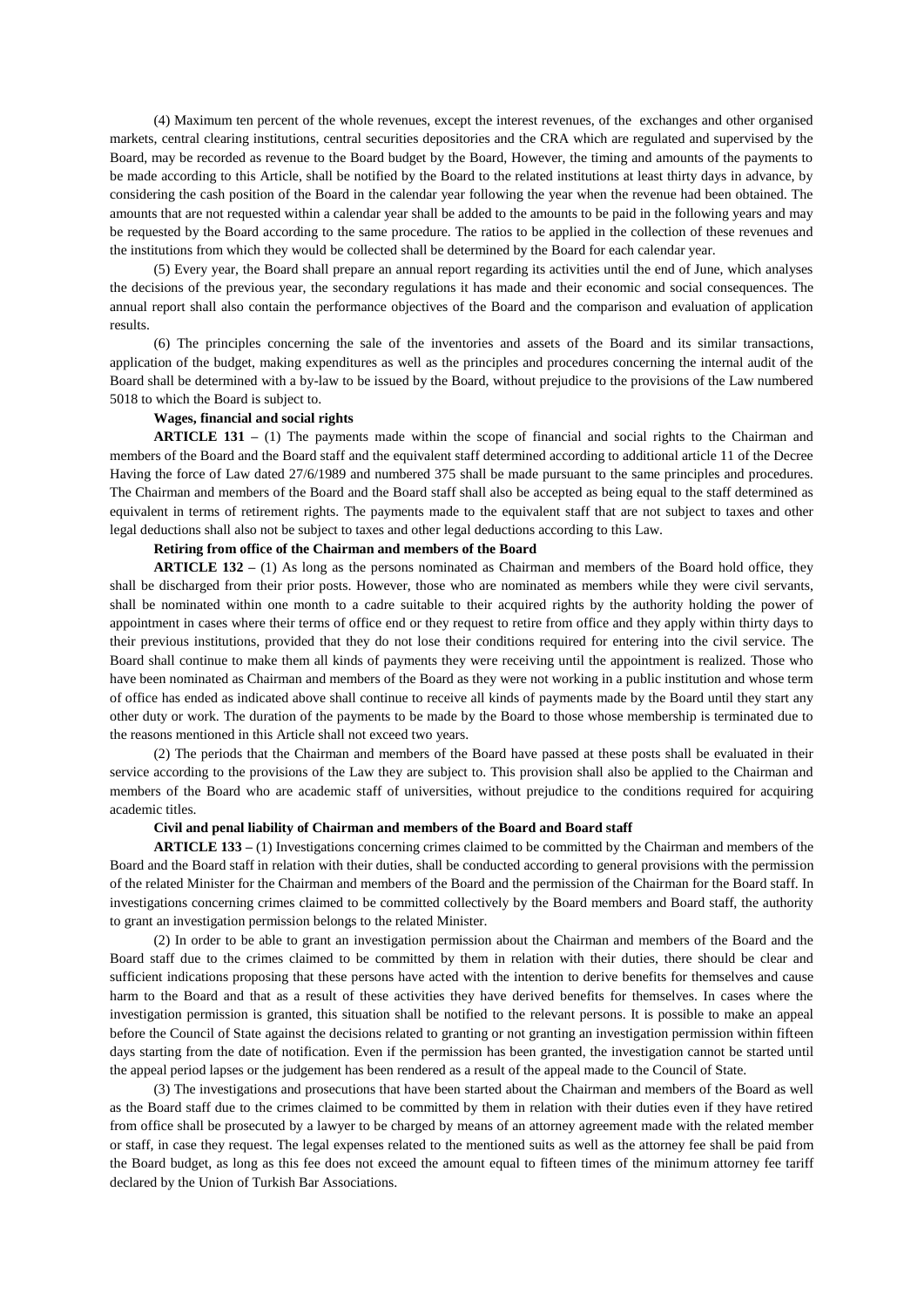(4) All kinds of actions for indemnification and actions of debt commenced or to be commenced against the Chairman and members of the Board and the Board staff while they were holding office as well as after they have retired from office, due to the decisions, actions and operations of the Board related to the duties mentioned in this Law, shall be deemed to be commenced against the Board. In these suits, the hostility shall be directed to the Board. The provision of the third paragraph concerning the attorney fee and legal expenses shall also be exactly valid for these suits. At the end of the trial, if a decision has been taken against the Board and the Board has made a payment due to the finalization of the decision, the Board shall request this amount from the interested persons. In order to be able to request from the interested persons the payments made by the Board, the court decision about these persons determining their faults must be finalized.

#### **Recourse to courts against Board decisions**

**ARTICLE 134 –** (1) The administrative suits to be filed against Board decisions shall be heard before administrative courts. The applications made against Board decisions shall be considered as urgent matters.

## **Keeping and disclosing secrets**

**ARTICLE 135 –** (1) The Chairman and members of the Board as well as the Board staff shall not disclose the secrets they have learned during their services to anyone, except the persons authorised according to this Law and their special laws and they cannot use them for the benefit of themselves or others. Persons and institutions from which the Board has outsourced support services as well as their employees shall also be subject to this provision. This obligation shall also continue after retiring from office.

(2) Information and documents that the Board would give according to the provisions of this Law in the framework of the memoranda of understanding it would sign with its equivalent supervisory authoritiesabroad shall not in the context of the secret in the first paragraph. The Board is responsible for providing the conservation of the secrets it has obtained through memoranda of understanding or otherwise. Information and documents having the attribute of secret that the Board would obtain may be used in public offer, granting of the permission for establishment and activity, supervision of activities, monitoring whether the regulations are being obeyed or not, and hearing of the administrative suits to be filed against Board decisions. Information and documents having the attribute of secret that the Board would obtain in the context of this paragraph shall not be given to any person, body and institution other than prosecution offices and criminal courts in the context of investigations and prosecutions as well as the Chairman and members of the Board and Board staff who would request them in relation with the prosecutions and investigations started due to the crimes claimed to be committed by them in relation with their duties, even if they have retired from office. The Board shall not be responsible for supplying information which enters into the scope of secret according to a court decision.

(3) In the event that the memorandum of understanding mentioned in the second paragraph gives an authority to share, the limits of which are clearly defined or that the reciprocity principle does not take place in the memorandum of understanding or that the counterparty is not subject to the obligation of keeping secrets at the same level, the provisions mentioned in the paragraph keeping secrets shall be applied by analogy.

# **EIGHTH SECTION**

# **Final and Transitional Provisions**

#### **Reserved provisions and exemptions**

**ARTICLE 136 –** (1) Except for the Article 47, the provisions of this Law shall not be applied to the CBRT, the transactions of CBRT, the markets within the body of the CBRT as well as payment, security transfer and consensus systems established at the CBRT.

(2) Except for the Article 13, provisions of the first and second chapters of the second section of this Law as well as its 31<sup>s</sup> article and the first paragraph of its 69<sup>th</sup> article shall not be applied to the capital market instruments issued by the CBRT, the Undersecretariat of Treasury and the asset leasing companies established in the framework of the Law on the Regulation of Public Finance and Debt Management dated 28/3/2002 and numbered 4749. The principles regarding the application of articles 13 and 80 to the capital market instruments issued by the CBRT, the Undersecretariat of Treasury and the asset leasing companies established in the framework of the Law numbered 4749 shall be designated by the Board, without prejudice to the regulations concerning the monitoring, custody and trading of these instruments before the CBRT.

(3) Provisions of the Law on the Central Bank of the Turkish Republic dated 14/1/1970 and numbered 1211 and the provisions of other laws giving tasks and authorities to the CBRT shall be reserved.

(4) The special status to be applied in the membership of the CBRT to the bodies entering into the scope of this Law as well as the principles to be applied before these bodies shall be determined in the related regulations by the Board by taking the opinion of the CBRT.

(5) Banks which sell their own capital market instruments through public offer or private sale as well as banks carrying out the investment services and activities defined in this Law, shall be subject to this Law in the framework of these activities. The provisions of this Law shall not apply to banks in terms of the number of partners. Banks subject to the Law numbered 5411 and insurance companies shall be subject to their special legislation in what concerns establishment, surveillance, accounting and independent audit as well asthe distribution of the dividends and the usage of the equity capital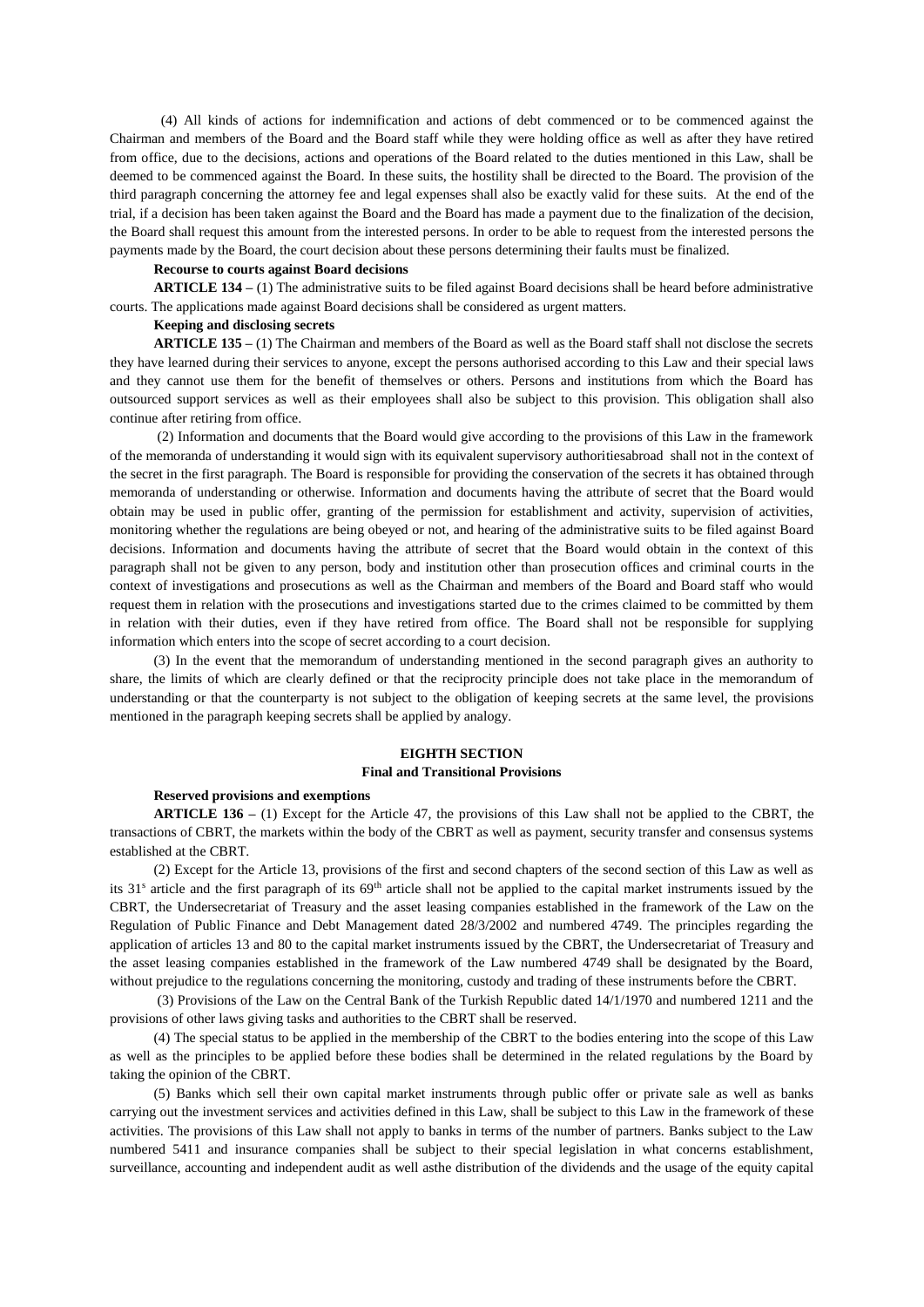of revaluation funds by banks shares of which have been sold through public offer shall also be subject to its special legislation.

(6) The Undersecretariat of Treasury and the asset leasing companies established according to the Law numbered 4749 shall be exempt from the provisions of Article 61, first paragraph of Article 71 and Article 130 of this Law.

(7) The provisions of Article 53 of theLaw of The Union of Chambers and Commodity Exchanges of Turkey, and Chambers and Commodity Exchanges dated 18/5/2004 and numbered 5174 concerning the commodity stocks and the time bargain contracts shall be reserved.

### **Miscellaneous provisions**

**ARTICLE 137 –** (1) Article 47 may also be applied to contracts of guaranty concerning all or certain capital market instruments that are not monitored in a dematerialized form at the CRA with the decision of the Council of Ministers.

(2) Strike and lock-out are not allowed in services carried out by exchanges and other organised market places, central clearing institutions, central securities depositories and the CRA, which are established and performing their activities according to this Law.

(3) It is not possible to refrain from registeringthe shares of publicly held corporations purchased as a result of the transactions at the exchange to the share registry. Articles 493 and 494 of the Law numbered 6102 shall apply to the shares of these corporations which are not traded on the exchange.

## **Borsa Istanbul A.Ş.**

**ARTICLE 138 –** (1) A joint stock company subject to the provisions of this Law with the trade name Borsa Istanbul A.Ş. has been established in order to carry out the exchange activities mentioned in Article 67. The related Incorporation shall be registered ex-efficio to the trade registry at the date when this Law enters into force, without the need for any other transaction. Upon the registration of its articles of association to be prepared according to the second paragraph of this Article to the trade registry, Borsa Istanbul A.Ş. shall be deemed to have taken the permissions concerning the establishment and activity of exchanges and market operators mentioned in Article 65 of this Law.

(2) The articles of association of Borsa Istanbul A.Ş. which includes its field of activity and purpose, its amount of capital, its shares, its principles of share transfer, the privileges to be granted to shares without being subject to the fourth paragraph of Article 478 of the Law numbered 6102, liquidation, acquisition, merger,, dissolution, public offer restrictions, its organs and committeesas well as their formation, its tasks, authorities and responsibilities, operating principles and procedures, its accounts, the principles concerning the distribution of its profits, its organisation and other issues shall be prepared by the Board and be directly registered and announced without being subject to general provisions within six months starting from the date when this Law enters into force, following the approval of the related Minister. This duration may be prolonged for maximum up to three months with the decision of the related Minister. Until the registration and announcement of the articles of association, the provisions of the existing regulations concerning the establishment and organs of Stock Exchanges which are not contrary to this Law shall continue to be applied.

(3) The transactions to be carried out in the context of the establishment and registration of Borsa Istanbul A.Ş. under this Article and the preparation, registration and announcement of its articles of association shall be exempt from charges and the papers to be prepared shall be exempt from stamp duty. No fee shall be taken from the transactions concerning the registration to the Trade Registry.

(4) The legal entities of Istanbul Stock Exchange established according to the Decree Having the Force of Law numbered 91 berepealed with this Law and Istanbul Gold Exchange established according to Article 40/A of the Law numbered 2499 be repealed with this Law shall be terminated upon the registration of the articles of association of Borsa Istanbul A.Ş..

(5)Upon the registration of the articles of association of Borsa Istanbul A.Ş., all kinds of assets, debts and receivables, rights and obligations, all kinds of records including those in the electronic environmentand other documents belonging to Istanbul Stock Exchange and Istanbul Gold Exchange shall be deemed to be transferred to Borsa Istanbul A.Ş. as a whole without the need for any other transaction apart from the exceptions mentioned in this Article. This much that, the immovable assets in the annexed list number (2), the property of which belongs to Istanbul Stock Exchange and their innovations have been transferred to the Board. The immovable assets in the annexed list number (3), the property of which belongs to Istanbul Stock Exchange, shall be registered ex-officio free of charge in the name of the Treasury at the title deed and shall be deemed to be allocated to the Ministry of National Education. The opinion of the Ministry of Finance shall be taken regarding the intended use of the immovable assets in the annexed list number (3). The immovable assets in the annexed list number (4), the property of which belongs to Istanbul Stock Exchange, shall be registered ex-officio free of charge in the name of the Treasury at the title deed. The immovable assets in the annexed list number (4) shall be directly left to the utilization of Borsa Istanbul A.Ş. for twenty nine years together with the constructions on them, the first fifteen years being free of charge. The Undersecretariat of Treasury is authorised to make a protocol with the Borsa Istanbul A.Ş. regarding the intended use of immovable assets left to the utilisation of Borsa Istanbul A.Ş., their cost of use, the principles concerning their building, construction and modification and other issues. Following the transfer to be made according to the first sentence of this paragraph, the positive balance between the liabilities and the assets other than the immovable assets transferred to the Treasury and the Board, shall constitute the founding capital of Borsa Istanbul A.Ş.. The transactions to be made under this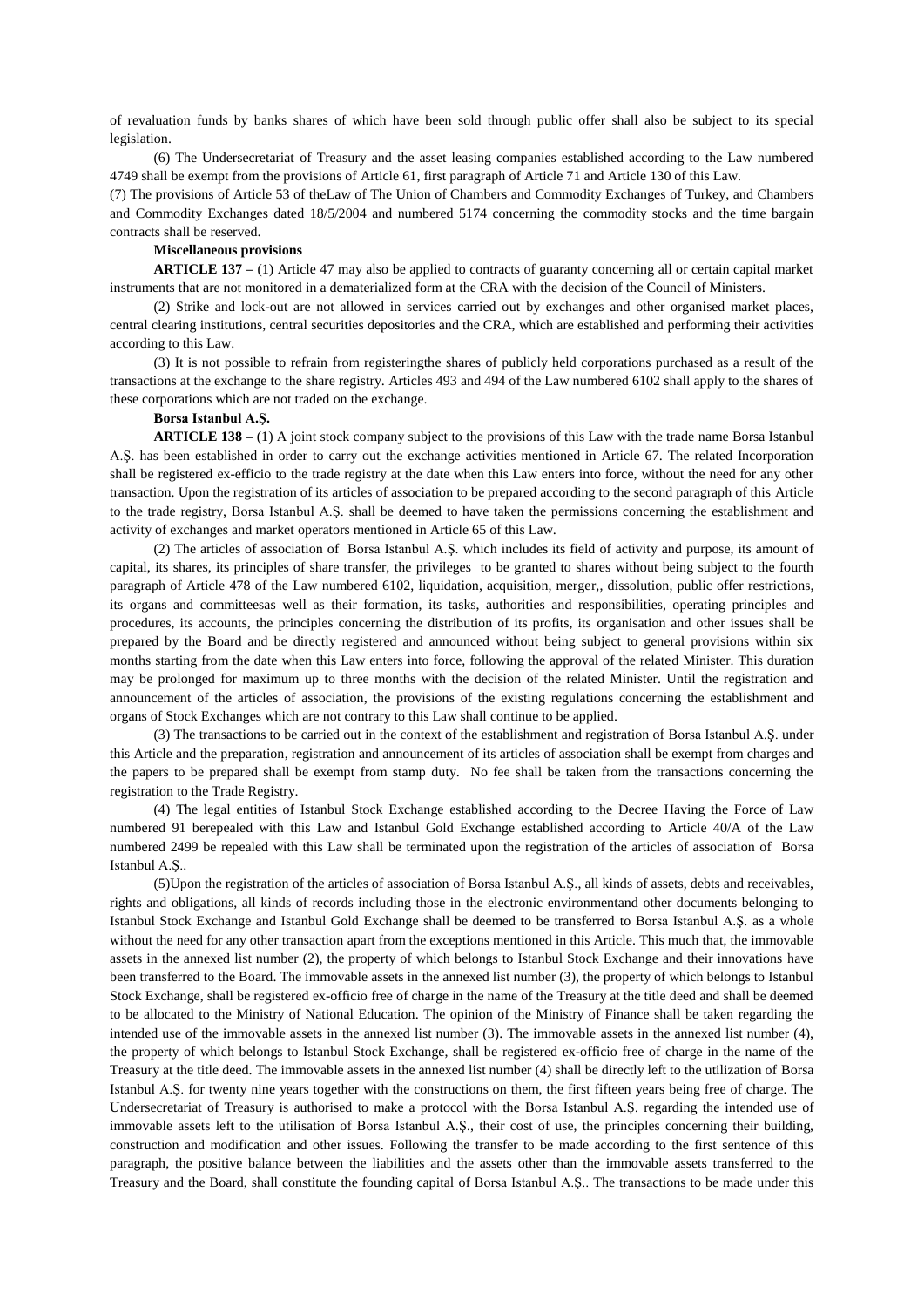Article shall be exempt from inheritance and succession tax and charges and the papers to be prepared shall be exempt from stamp duty.

(6) In the articles of association of Borsa Istanbul A.Ş., forty nine percent of its shares shall be registered in the name of the Treasury, all the transactions concerning this share ownership to be carried out by the Undersecretariat ofTreasury and fifty one percent shall be registered in the name of Borsa Istanbul A.Ş., to be used primarily for the following purposes:

a) Upon the registration and announcement of the articles of association, four percent of the capital shall be transferred to the existing members of the Istanbul Stock Exchange, three per thousand shall be transferred to the existing members of Istanbul Gold Exchange equally and free of charge; and the part corresponding to one percent shall be transferred to the Capital Markets Association of Turkeyfree of charge.

b) Within one month starting from the date when the articles of association of Borsa Istanbul A.Ş. has been registered, in case when they request, the existing shareholders of Turkish Derivatives Exchange shall be given a proportion of the shares of Borsa Istanbul A.Ş. to be calculated by multiplying the share rate they own with 0,05 in return for the shares they hold in Turkish Derivatives Exchange. Article 7 of the Law dated 7/12/1994 and numbered 4054 shall not be applied in this share transfer.

c) When necessary, a certain part of the shares belonging to Borsa Istanbul A.Ş. may be transferred with the approval of the Board to the related parties in consideration of the establishment of strategic partnerships and/or to other exchanges and markets or system operators in consideration of technology, technical information and competence transfer.

ç) In the event that any shares remain at Borsa Istanbul A.Ş. within three years starting from the publication date of this Law, these shares shall devolve to the Treasury free of charge.

(7) The public offer of the shares of Borsa Istanbul A.Ş. belonging to the state or their sales through other methods shall be realised in the framework of the principles and procedures to be determined by the Council of Ministers upon the proposal of the Minister to whom the Undersecretariat of Treasury is affiliated.

(8) Until the chairman and members of the executive board of Borsa Istanbul A.Ş. have been elected according to its articles of association, the existing chairman of Istanbul Stock Exchange shall officiate as the chairman of the executive board of Borsa Istanbul A.Ş.; and the executive board members of Istanbul Stock Exchange shall officiate as the executive board members of Borsa Istanbul A.Ş..

The Chairman of the executive board of Borsa Istanbul A.Ş. is authorised to conduct, manage and solely represent and bind the company as the highest executive manager. In cases where the executive board chairmanship or memberships become vacant for any reason until the election of the chairman and members of the executive board of Borsa Istanbul A.Ş. have been realised, the Undersecretariat of Treasury shall make assignments at their place. The assignments of the Chairman and executive board members of Istanbul Gold Exchange shall be terminated as of the date when the articles of association of Borsa Istanbul A.Ş. has been registered.

(9) a) The provisions of the existing regulations concerning Istanbul Stock Exchange and Istanbul Gold Exchange which are not contrary to this Law shall continue to be applied until the regulations to be made according to this Law enter into force.

b) The references made in the legislation to Istanbul Stock Exchange and Istanbul Gold Exchange shall be deemed to be made to Borsa Istanbul A.Ş., as to their relevancy.

(10) With the termination of the legal entities of Istanbul Stock Exchange and Istanbul Gold Exchange, all their exchange activities that are being carried out as well as all their other ongoing businesses, transactions and activities shall be conducted by Borsa Istanbul A.Ş.. Borsa Istanbul A.Ş. shall automatically acquire the title of party in the suits opened or to be opened in favor of or against these exchanges and in executive proceedings.

(11) Until the share of the state in Borsa Istanbul A.Ş. falls below fifty percent, the auditing of all kinds of accounts and transactions of itself and its associates shall only be carried out by an independent audit firm to be selected by the Undersecretariat of Treasury among the independent audit firms list of the Board. The report prepared at the end of the independent auditing shall be submitted simultaneously to the Board and the Undersecretariat of Treasury. The first and third paragraphs of Article 72 of this Law shall also be applied to Borsa Istanbul A.Ş..

(12) Borsa Istanbul A.Ş. and its associates and subsidiaries, shall not be subject to the legislations, applications and restrictions implemented to public bodies, institutions and corporations where more than half of the capital belongs to the state, including state economic enterprises, or to those established with special laws.

Regarding the securities they issue, the Undersecretariat of Treasury as well as the asset leasing companies established according to the Law numbered 4749 shall be exempt from the registration fee and quotation fee that have to be paid by the issuers to Borsa Istanbul A.Ş..

(13) Provisions of the Decree Having the Force of Law numbered 233, the Decree Having the Force of Law dated 22/1/1990 and numbered 399 on the Regulation of the Personnel Regime of State Economic Enterprises and on the Repeal of Certain Articles of the Decree Having the Force of Law numbered 233, the Law numbered 657, the Decree Having the Force of Law dated 4/7/2001 and numbered 631 on the Regulations Concerning the Financial and Social Rights of Civil Servants and Other Public Officials and on the Amendment of Some Decrees Having the Force of Law, the Decree Having the Force of Law numbered 190, the Travel Expense Law dated 10/2/1954 and numbered 6245, Law on the Court of Accounts dated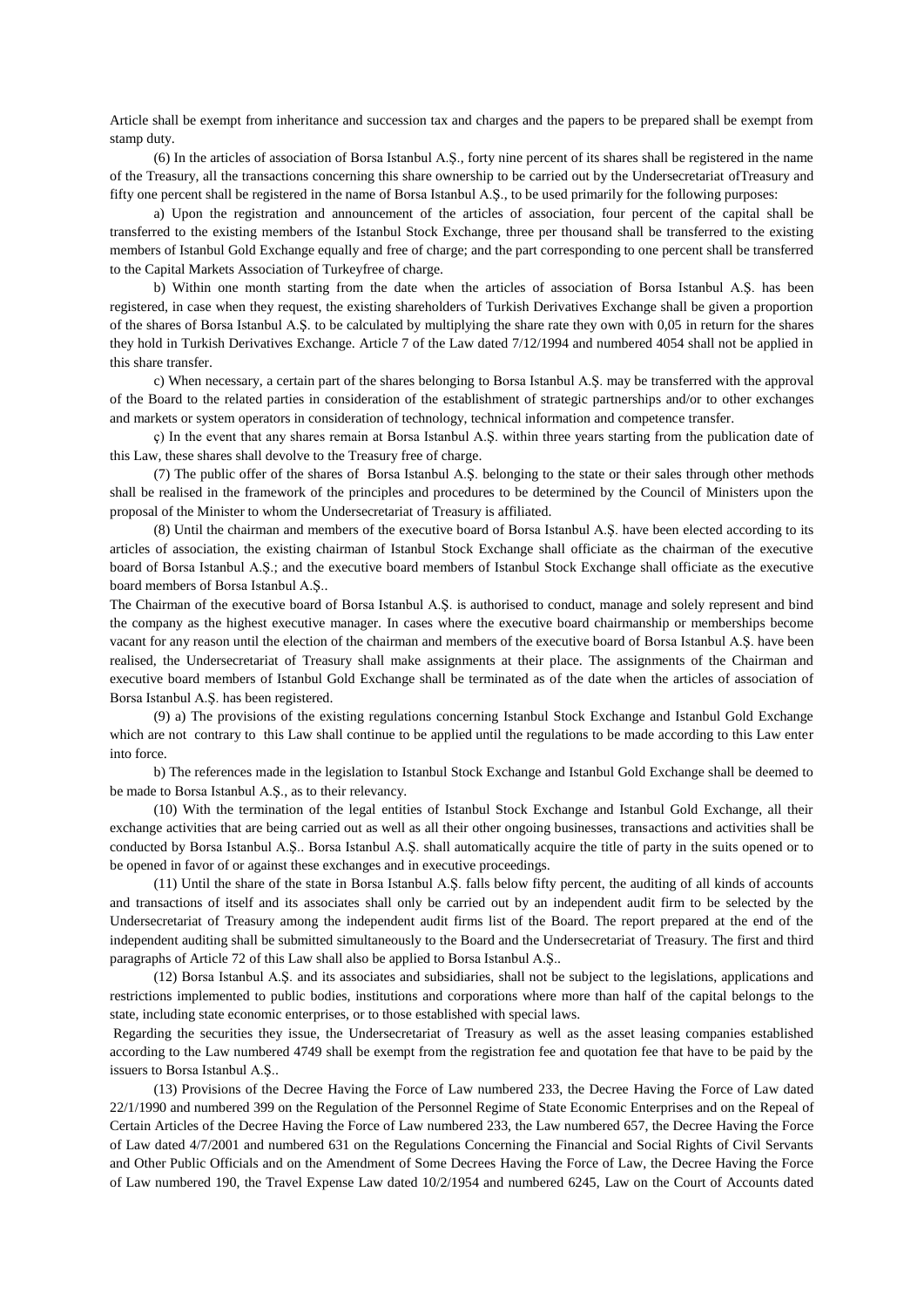3/12/2010 and numbered 6085, the Law on the Regulation of the Supoervision of State Economic Enterprises and Funds by the Turkish Grand National Assembly dated 2/4/1987 and numbered 3346, the Public Procurement Law dated 4/1/2002 and numbered 4734, the Public Procurement Contracts Law dated 5/1/2002 and numbered 4735, the State Procurement Law dated 8/9/1983 and numbered 2886, the Law numbered 5018, the Vehicle Law dated 5/1/1961 and numbered 237, the Public Housing Law dated 9/11/1983 and numbered 2946, the Law on the Foundation of the Press Release Institution dated 2/1/1961 and numbered 195, the Law on Privatisation Applications dated 24/11/1994 and numbered 4046, the Decree Having the Force of Law dated 18/5/1994 and numbered 527, the Law on the Protection of Competition dated 7/12/1994 and numbered 4054 as well as the provisions of their annexes and amendments shall not be applied for Borsa Istanbul A.Ş. as well as for its associate and subsidiaries which have become subject to it due to the direct or indirect share ownership of Borsa Istanbul A.Ş.. The first sentence of this paragraph shall also apply to exchanges established according to the Decree Having the Force of Law numbered 91 repealed with this Law and those established according to Article 40/A of the Law numbered 2499 repealed with this Law as well as to their associates and subsidiaries, effective starting from the date when their legal entities have been established; no transaction can be made for the periods prior to the date of entry into force of this Law with the ground or the assertion to be subject to the laws and decrees having the force of law mentioned in the first sentence of this paragraph, and those that have been made shall automatically be cancelled.

(14) The related Minister shall be authorised to clarify the hesitations that may arise in the application of this Article.

### **Amended and repealed provisions**

**ARTICLE 139 –** The Capital Market Law dated 28/7/1981 and numbered 2499 has been repealed. The references made in the legislation to the provisions of the Law numbered 2499 shall be deemed to be made to relevant provisions of this Law.

**ARTICLE 140 –**Decree Having the Force of Law on Stock Exchanges dated 3/10/1983 and numbered 91 has been repealed.

**ARTICLE 141 –** The paragraph below has been added to the additional Article 4 of the Law on the Establishment and Duties of the Undersecretariat of Treasury dated 9/12/1994 and numbered 4059.

"In the event that a negative development which can affect to the whole financial system arises and that the Financial Stability Committee determines this situation, the Council of Ministers shall be authorised to determine the measures to be taken, and all the related institutions and organisations shall be authorised to and responsible with applying immediately these determined measures."

**ARTICLE 142 –** The fourth paragraph of Article 6 of the Law on the Liquidation of Certain Funds dated 23/5/2000 and numbered 4568 has been repealed.

**ARTICLE 143 –** The first paragraph of Article 53 of the Law numbered 5174 shall be repealed and the following paragraphs shall be added to the same article.

"Commodity exchanges having a national or international field of activity, bringing together the demand and supply of one or more products in its quotation in confidence and under free competition and stability by considering the economic requirements, mediating the purchase and sale of products classified according to the product standards in force in physical or electronical forms, carrying out the trade of products physically as well as through commodity stocks representing the commodity and issued by licensed depository entities operators and through time bargain contracts, having safe recording and safekeeping facilities related to transactions, possessing a data processing infrastructure, a technical and electronic equipment infrastructure as well as an institutional and financial infrastructure that can announce the prices formed within, the information produced and other similar and alternative markets monitored and announced shall be established under the status of joint stock company with the decision of the Council of Ministers upon the proposal of the Ministry and the Capital Markets Board. The commodity exchanges can make agreements with one or more market operators subject to the provisions of the Capital Market Law for the purpose of operating and/or managing themselves or the markets within their body. This agreement shall not be in force without the approval of the Ministry and the Capital Markets Board. Upon the given approval, the market operators shall use the rights held by the commodity exchanges and shall provide the fulfillment of the obligations foreseen in the Capital Market Law and the related legislation in the framework of the agreement made with the commodity exchange."

"Actions which cannot be explained with a reasonable economic or financial justification and are of a nature deteriorating the functioning of commodity exchanges in confidence, clarity and stability, shall be deemed as market abuse actions unless they constitute a crime. Administrative fines shall be imposed according to the Capital Market Law to those committing market abuse actions.

The principles and procedures concerning the intermediary services related to the purchase and sale of commodity stocks and time bargain contracts in commodity exchanges, the authorisation of mediators and the suspension and cancellation of this authority, the monitoring and auditing of mediators and the other transactions concerning intermediary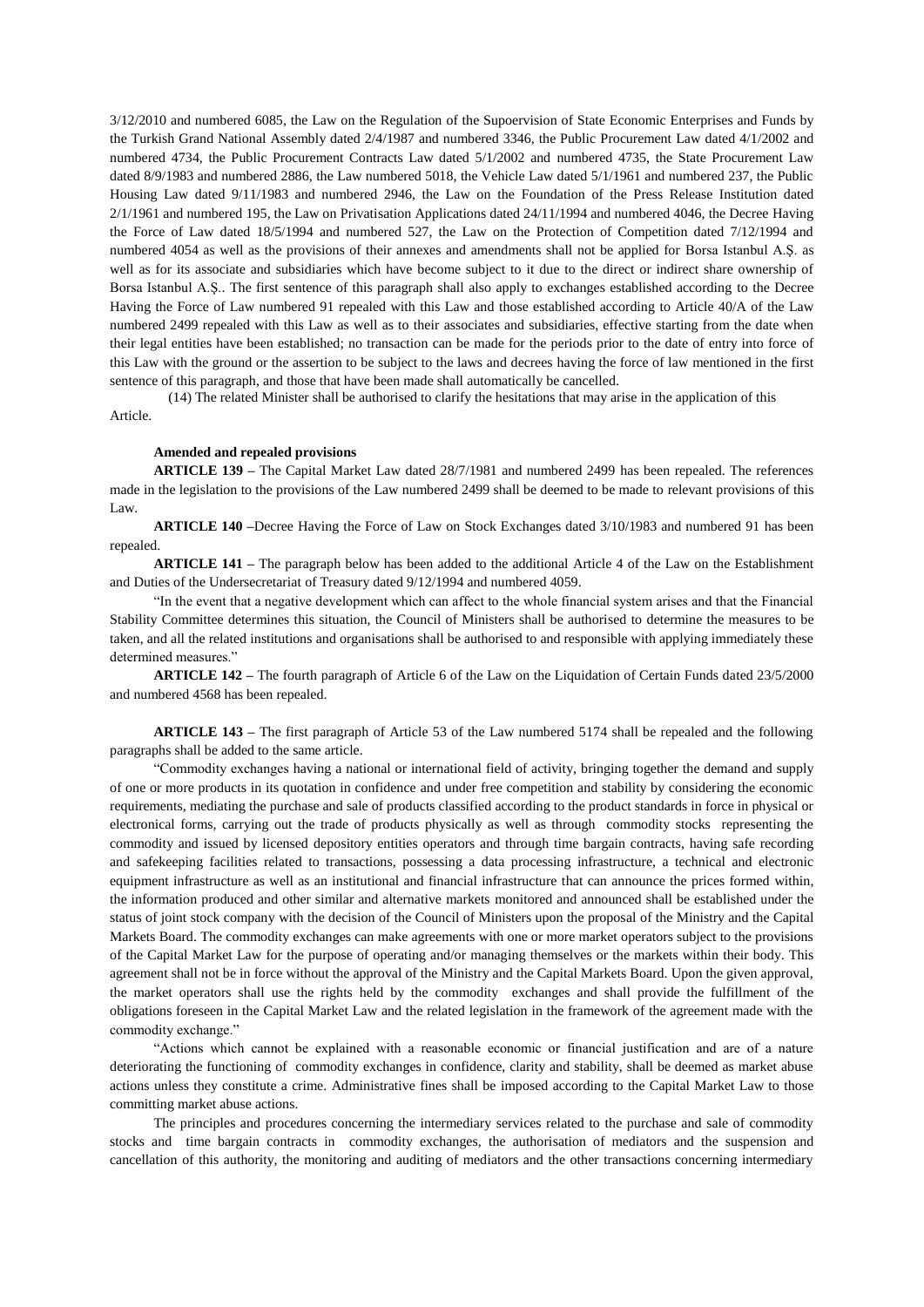services related to commodity stocks and time bargain contracts shall be established with by-laws to be issued jointly by the Ministry and the Capital Markets Board.

The monitoring and auditing activities regarding transactions realised on commodity stocks and time bargain contracts shall be established with a by-law to be issued jointly by the Ministry and the Capital Markets Board. The measures to be taken and the transactions to be made on the issues that would arise as a result of these activities shall be subject to the Capital Market Law and the related legislation."

**ARTICLE 144 –** The second paragraph of Article 15 of Law on Licensed Depository Entities for Agricultural Products dated 10/2/2005 and numbered 5300 has been repealed.

**ARTICLE 145 –** a) The first paragraph of Article 33 of the Law numbered 5411 has been amended as follows.

"The additional conditions to be requested from independent audit firms authorised by the Public Oversight, Accounting and Auditing Standards Authority in the context of Article 15 shall be determined by the Board by taking the opinion of the Central Bank and institution associations and the list of independent audit firms meeting these criteria shall be declared to public. The Board is authorised to delist temporarily or permanently the independent audit firms taking place on the list, which have been determined to have acted against the standards and the legislation, following the quality controls and supervisions it conducts on independent auditing activities of these listed independent audit firms within the scope of this Law. The Board shall notify to the Public Oversight, Accounting and Audit Standards Authority the results of the quality controls and supervisions it would carry out. Independent audit firms shall be responsible for the damages they have caused to third persons as a result of the activities they have performed according to this Law."

b) The first paragraph of Article 37 of the Law numbered 5411 has been amended as follows.

"Banks are obliged to apply the uniform accounting system in accordance with the principles and procedures that the Board has determined by taking the opinions of the Public Oversight, Accounting and Auditing Standards Authorityand institution associations; to make the accounting of all their transactions in line with their real characteristics, in accordance with the accounting and financial reporting standards published by the Public Oversight, Accounting and Auditing Standards Authorityand to prepare their financial statements in a form and content so as to meet the demand of knowledge acquisition, in an understandable, trustable and comparable manner, on time and correctly, convenient to auditing, analysing and interpretation."

c)Article 72 of the Law numbered 5411 has been repealed.

**ARTICLE 146 –** The following paragraph has been added to Article 23 of the Decree Having the Force of Law on the Organisation and Responsibilities of the Public Oversight, Accounting and Auditing Standards Authority dated 6/9/2011 and numbered 660.

"(4) The provisions of the Capital Market Law and Banking Law shall be reserved in the application of this Article."

**ARTICLE 147 –** The following paragraph has been added to Article 26 of the Decree Having the Force of Law numbered 660.

"(3) An administrative fine from ten thousand Turkish Liras up to fifty thousand Turkish Liras shall be imposed by the Board to independent audit firms for infringements of the regulations, forms and standards determined on the basis of the provisions of this Decree Having the Force of Law as well as the general and special decisions taken by the Board. The administrative fines imposed according to this Article shall be recorded as revenue to the budget."

**ARTICLE 148 –** The third paragraph of Article 27 of the Decree Having the Force of Law numbered 660 has been amended as follows.

"(3) Institutions and boards founded by laws for regulation and supervision of particular areas, may do regulations limited with details in what concerns the standards that would be valid for their domains, on condition that they conform to the Turkish Accounting Standards."

**ARTICLE 149 –** The following sentence has been added to the fourth paragraph of TransitionalArticle 1 of the Decree Having the Force of Law numbered 660.

"The Capital Markets Board and the Banking Regulation and Supervision Agency reserve the right to impose administrative fines to independent audit firms authorised according to their own legislations."

#### **Regulatory actions**

**TRANSITIONAL ARTICLE 1** – (1) The regulations concerning the implementation of this Law shall be put into force within one year starting from the date of publication of this Law. Until the regulations that would be put into force according to this Law enter into force, the provisions of existing regulations which are not contradictory to this Law shall proceed to be applied.

(2) The existing applications which had not been discussed and finalized by the Decision Making Body of the Board at the date of publication of this Law shall be concluded according to the provisions of this Law.

### **Transitional provisions concerning intermediary institutions and derivatives intermediary institutions**

 **TRANSITIONAL ARTICLE 2 –** (1) Principles and procedures concerning the offering of investment services and activities as well as ancillary services shall be determined by the Board within six months starting from the publication date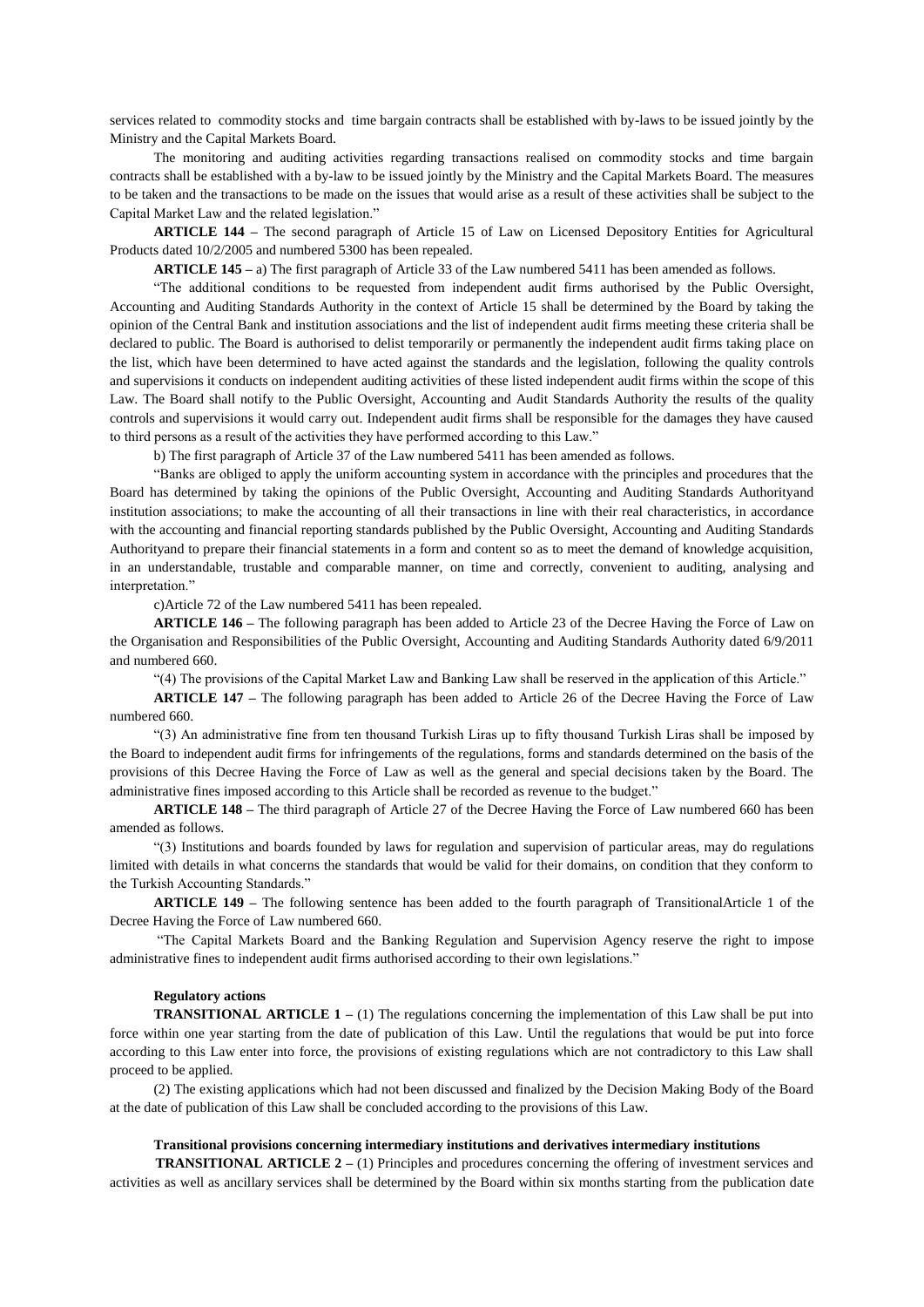of this Law. Relevant institutions shall comply with these principles and procedures within a reasonable period to be granted, during the preparation and assignment of new licenses to intermediary institutions and derivatives intermediary institutions. Otherwise, the relevant institution shall not carry out the investment services and activities in question.

(2) Until necessary regulations enter into force according to the first paragraph, intermediary institutions and derivatives intermediary institutions shall carry out their activities according to their existing licenses.

(3) Intermediary institutions and derivativesintermediary institutions which had been given previously granted permission for activity by the Board at the date of publication of this Law, shall continue the activities they were performing in accordance with the Law numbered 2499 repealed with this Law until the end of the period mentioned in the first paragraph.

#### **Special Fund**

**TRANSITIONAL ARTICLE 3 –** (1) A Special Fund has been established for the purpose of partial compensation in the framework of the principles in this Article, of receivables arising from capital market activities of investors working with intermediary institutions all licenses of which have been cancelled by the Board prior to 18/12/1999. The management and representation of the Special Fund shall be carried out by the ICC.

(2) In order to be able to make a payment to the claimants of related intermediary institutions by also considering the resources of the Fund, a bankruptcy suit should be filed about these institutions before or after 18/12/1999 and during the winding-up of bankruptcy, the receivables should be documented by a certificate of insolvency in execution proceedings. Without prejudice to the rights of those who have applied before the date of entry into force of this Law, no payment shall be made from the Special Fund to the claimants who did not apply to the bankruptcy estate for registering their receivables within two years starting from the publication date of this Law.

(3) In the calculation to be made by the bankruptcy administration during the winding-up of bankruptcy, the amount of the receivables in cash or securities as of the date of cancellation of licenses shall be converted into US Dollars with the foreign exchange buying rate of the CBRT at the date when licenses of intermediary institutions had been cancelled. After the announcement of the bankruptcy of these intermediary institutions, payments made during the winding-up of bankruptcy shall be converted into US Dollars with the foreign exchange buying rate of the CBRT at the date of payment and then deducted from the principal receivable on a US Dollar basis. The remainder calculated by this method shall be converted into Turkish Liras with the foreign exchange buying rate of the CBRT at the date of the certificate of insolvency in execution proceedings and then it shall be paid to right holders according to principles indicated in the fourth paragraph.

(4) The amount of payment to be made to a claimant until 31/12/2012 shall not exceed 18.729 Turkish Liras. After 1/1/2013, this amount shall be increased at the rate of the revaluation coefficient announced each year. However, according to the third paragraph, the amount of interim payments deducted from the principal receivable on a US Dollar basis shall be converted into Turkish Liras on the foreign exchange buying rate of the CBRT as of the date of cancellation of licenses, and then it shall be deducted from the maximum payment amount mentioned in this paragraph in order to determine the maximum amount to be paid to right holders.

(5) The principles concerning the management and accretion of the assets of the Special Fund shall be determined with a by-law to be prepared by the ICC and approved by the Board. The Special Fund shall not be used for purposes other than payments to be made in accordancewith this Article. In the event that the Special Fund is not sufficient to meet the payments to be made, the additional resource to be determined by the decision of the Council of Ministers shall be met by the Treasury. Assets of the Special Fund which are within the body of the Istanbul Stock Exchange as of t publication date of this Law shall be transferred within three months starting from the date when receivables, debts and rights have devolved from the Investors Protection Fund to the ICC.

(6) Payments to be made for receivables submitted by bankruptcy administrations, that have been documented by a certificate of insolvency in execution proceedings shall be determined according to the calculation method under the third and fourth paragraphs and made by the Special Fund to the bankruptcy administrations. For the purpose of making payments in accordance with the provisions of this Article, the Special Fund holds the right to make cross examinations on the basis of the final list of the sequence of payments to creditors, documents in the bankruptcy file, and documents it may request from the bankruptcy administration and the bankruptcy office; and to reject payment claims which are in violation of this Article and provisions of other related legislation.

(7) Payments to right holders shall be made by bankruptcy administrations. No payments shall be made in the context of this Article to the partners, the members of the board of directors and board of auditors and the employees of the bankrupt intermediary institution who appear to be its claimants as well as their spouses and relatives by blood or marriage including the third degree and the capital market institutions. The rights of claimants arising from general provisions shall be reserved for their receivables exceeding payments made according to this Article.

(8) The Board is authorised to determine principles and procedures concerning the implementation of this Article and to make the necessary regulations.

### **Transitional provisions concerning the Investor Protection Fund**

**TRANSITIONAL ARTICLE 4 –** (1) Rights, receivables and debts of the Investor Protection Fund shall be transferred to the ICC within six months starting from the publication of this Law.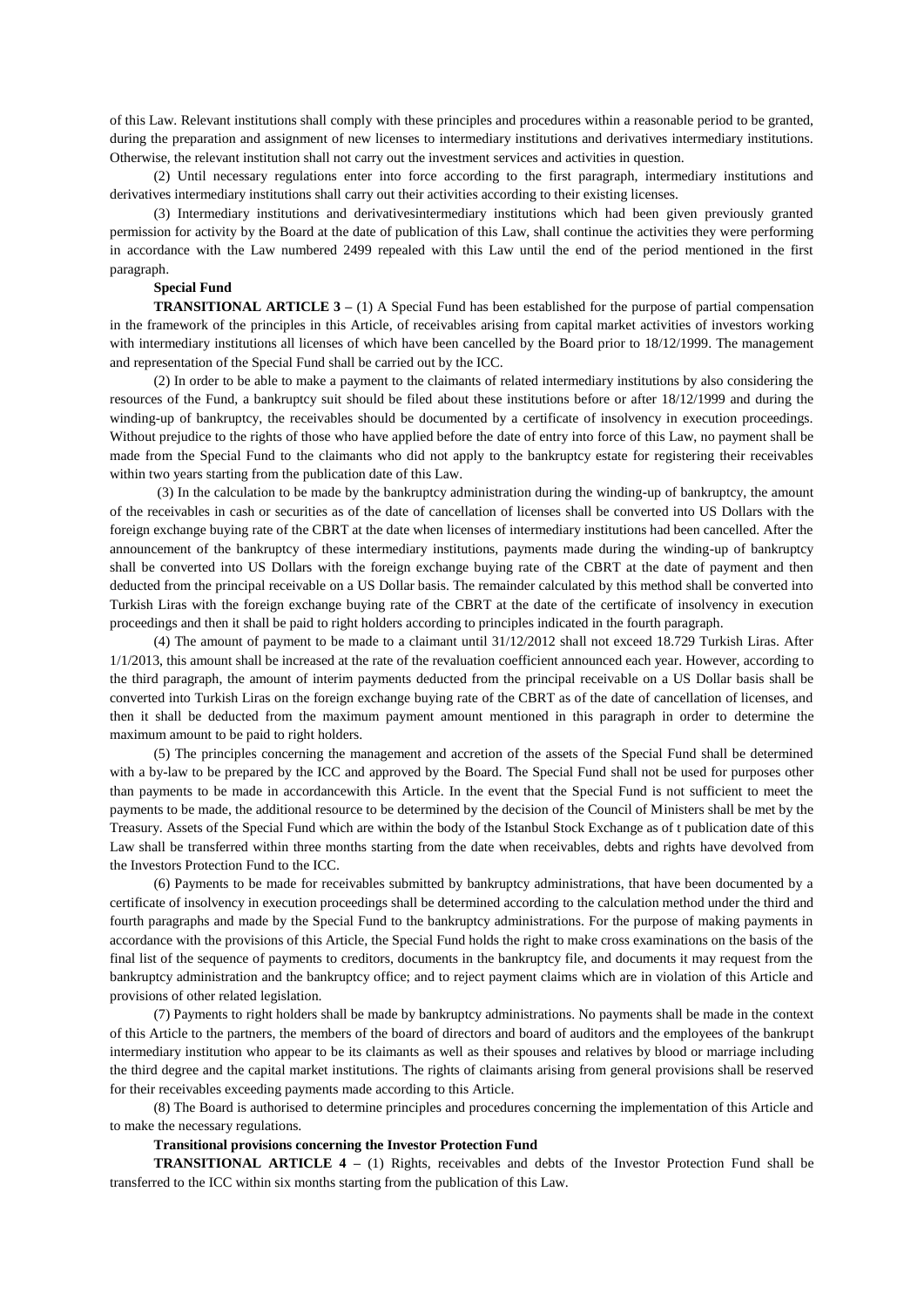(2) Lawsuits concerning institutions the gradual liquidation of which had started before the date of publication of this Law as well as the operations and transactions with regard to their liquidations shall be finalised by the CRA. The ICC shall make necessary payments to the CRA for these operations and transactions.

(3) Article 84 shall not be applied to intermediary institutions the gradual liquidations of which continue according to Article 46/B of the Law numbered 2499 repealed by this Law. Cash payment including accretions and stock delivery obligations of these institutions against their customers due to their capital market activities and transactions, arising from transactions in stocks shall be met.

# **Transitional provisions concerning the Capital Markets Association of Turkey and the Appraisal Experts Association of Turkey**

**TRANSITIONAL ARTICLE 5 –** (1) The title of the Association of Capital Market Intermediary Institutions of Turkey established by article 40/B of the Law numbered 2499 repealed with this Law has been changed to Capital Markets Association of Turkey established by Article 74 of this Law. This title change shall be implemented starting from the date when, according to the third paragraph of Article 75 of this Law, the Statute change would enter into force with the decision of the Council of Ministers.

 (2) The institutions that have to become a member of the Capital Market Association of Turkey, other than the existing members of the Association of Capital Market Intermediary Institutions of Turkey, are obliged to apply to the Capital Market Association of Turkey within one month starting from the date when the Statute changes enter into force. Within the two months following this duration, the Association shall call its members to the general assembly meeting in order to elect its organs in accordance with the new Statute.

(3) The appraisal institutions that have to become a member of the Appraisal Experts Association of Turkey, are obliged to apply to the Appraisal Experts Association of Turkey within three months starting from the date when the Statute prepared according to the third paragraph of Article 75 enter into force. Within the three months following this duration, the Appraisal Experts Association of Turkey shall call its members to the general assembly meeting in order to elect its organs in accordance with the new Statute.

(4) The Board is authorised to clarify any ambiguity that may arise by implementation of this article.

# **Transitional provisions concerning collective investment schemes**

**TRANSITIONAL ARTICLE 6 –** (1) The principles and procedures regarding the regulations included in Articles 48 to 56 shall be determined by the Board within six months starting from the date of publication of this Law.

(2) Until the regulations necessary in the framework of the first paragraph enter into force, the regulations made on the basis of the Law numbered 2499 repealed with this Law shall continue to be implemented and the applications shall be concluded according to these regulations.

(3) Investment funds and investment compa[nies](http://tureng.com/search/investment%20trust) which have been established prior to the date of publication of this Law are obliged to apply to the Board within one year starting from the entry into force of the secondary legislation mentioned in the first paragraph in order to bring their fund rules or their articles of association, structures and organisations in conformity with the related regulations. Otherwise, the Board shall decide to liquidate or transfer the investment funds. On the other hand, investment companies shall be deemed to have left the investment company status, in this case, the fifth paragraph of Article 26 shall be applied by analogy.

(4) The portfolio management companies which have been established prior to the date of publication of this Law shall bring their articles of association, structures and organisations in conformity with the related regulations within one year starting from the entry into force of the secondary legislation mentioned in the first paragraph. Otherwise, they are obliged to apply to the Board in order to change their main fields of activity and the expression of portfolio management company taking place in their trade names.

(5) The Board shall be authorised to prolong the durations mentioned in this Article up to two folds.

#### **Transitional provisions concerning the Chairman and members of the Board and the Board staff**

**TRANSITIONAL ARTICLE 7** – (1) The memberships of the Chairman and members of the Board who were taking office at the date of publication of this Law shall be terminated at the date of publication of this Law. These persons shall be deemed to be appointed to the cadres of Advisor to the Chairmancreated with the attached list number (5) without the need for any action in order to take office until the end of their terms of duty according to the legislation establishing their appointments and they shall perform the consultative duties determined by the Chairman. The cadres of Advisor to the Chairman created with this paragraph shall be deemed to be cancelled without the need for any action as they become vacant for any reason and in any case as the remaining terms of duty of the Chairman and members who are deemed to be appointed to the related cadres terminates according to the legislation establishing their appointment. The payments made in the context of financial and social rights as Chairman and Board member to those deemed to be appointed to the cadres of Advisor to the Chairman according to this paragraph shall continue in the framework of the second paragraph until the end of their terms of duty according to the legislation establishing their appointment.

(2) Regarding the staff that was present in the cadres of the Board on 15/1/2012, legislation provisions that were in force prior to that date shall continue to be applied, by also taking into consideration the provisions of interim Article 10 of the Decree Having the Force of Law numbered 375. In the event that the total payment calculated according to the provisions